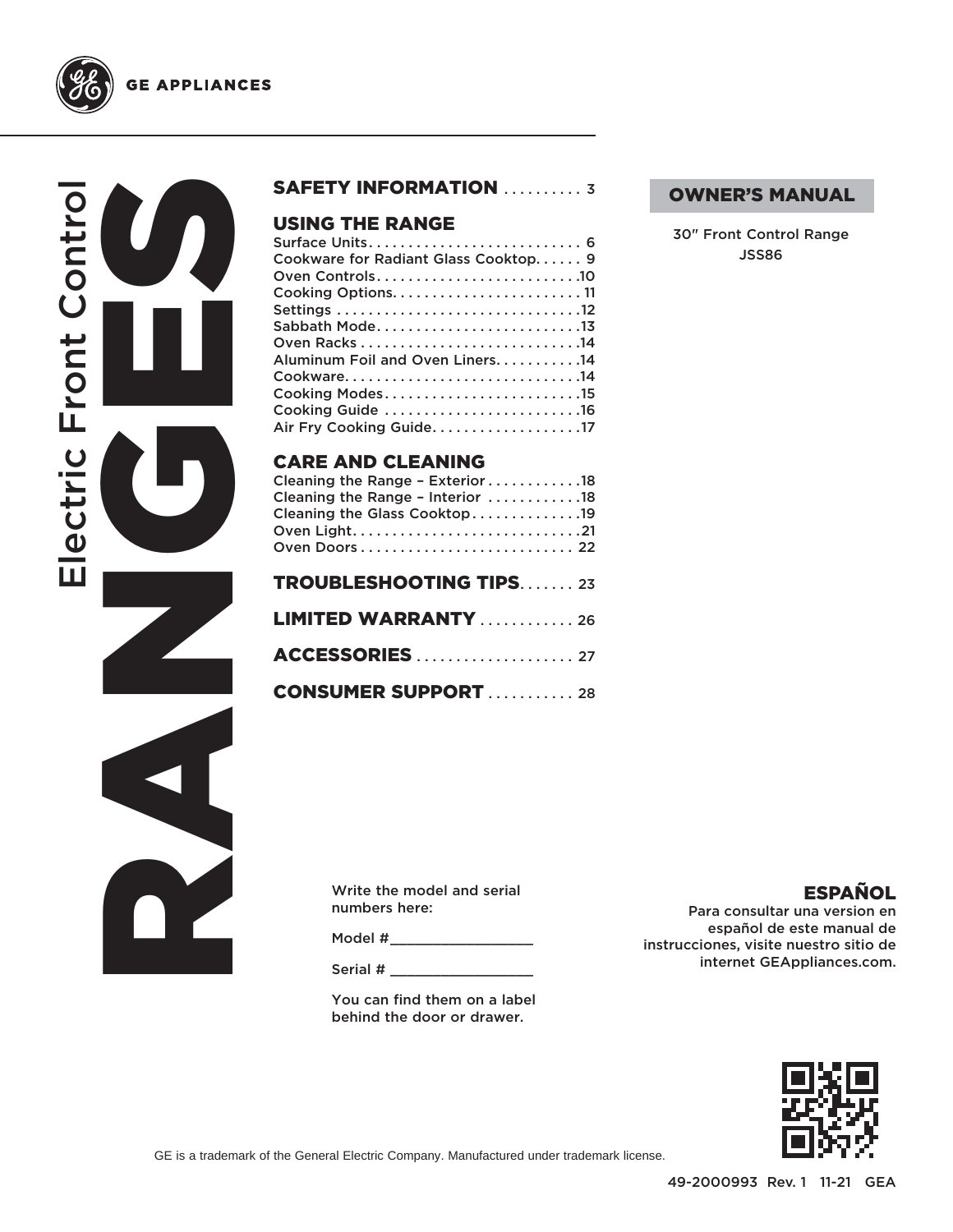### **THANK YOU FOR MAKING GE APPLIANCES A PART OF YOUR HOME.**

Whether you grew up with GE Appliances, or this is your first, we're happy to have you in the family.

We take pride in the craftsmanship, innovation and design that goes into every GE Appliances product, and we think you will too. Among other things, registration of your appliance ensures that we can deliver important product information and warranty details when you need them.

Register your GE appliance now online. Helpful websites and phone numbers are available in the Consumer Support section of this Owner's Manual. You may also mail in the pre-printed registration card included in the packing material.

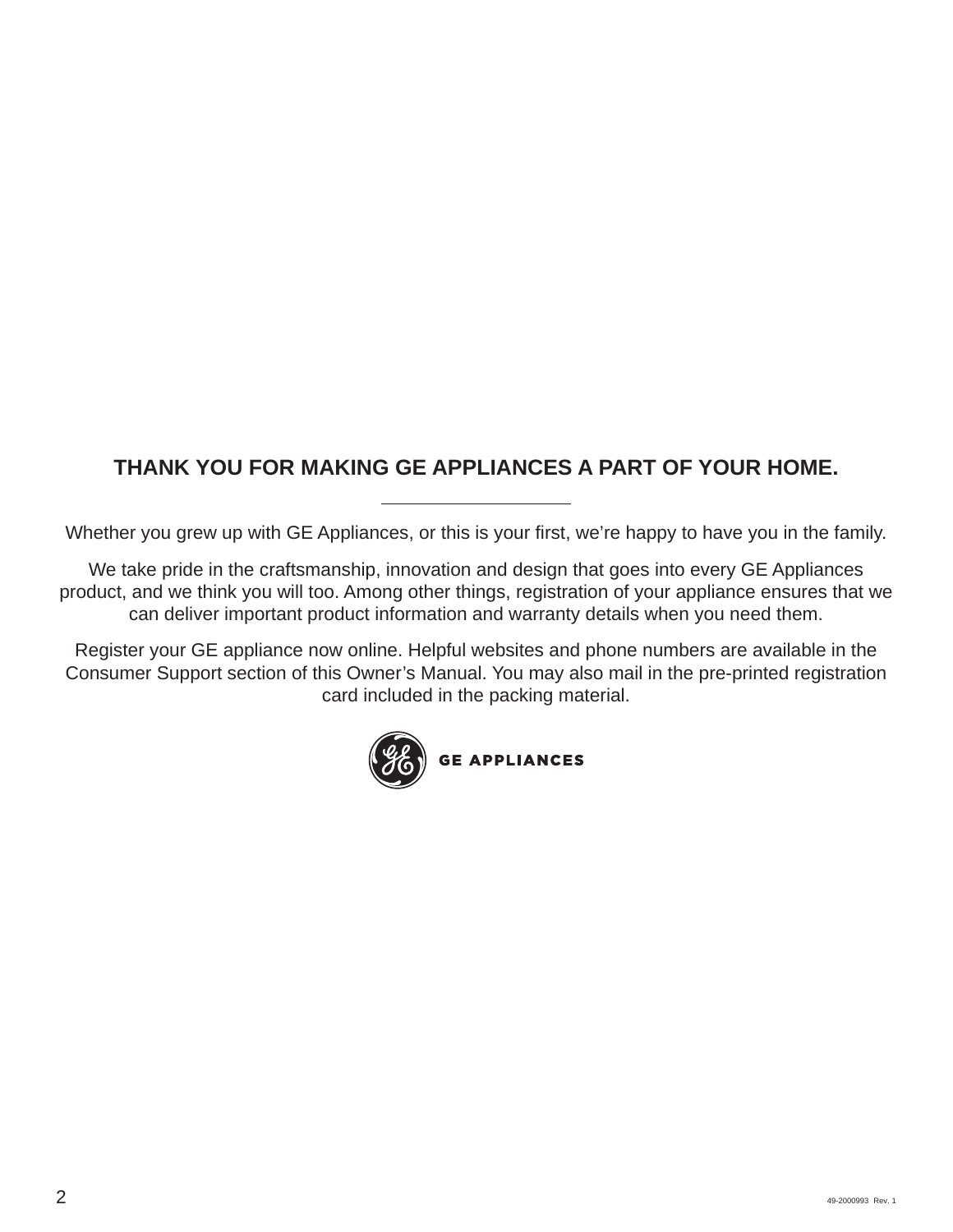# **IMPORTANT SAFETY INFORMATION READ ALL INSTRUCTIONS BEFORE USING THE APPLIANCE**

**AWARNING** Read all safety instructions before using the product. Failure to follow these instructions may result in fire, electrical shock, serious injury or death.

### **ANTI-TIP DEVICE**

### **WARNING**

**Tip-Over Hazard**

- **A child or adult can tip the range and be killed.**
- **Install the anti-tip bracket to the wall or floor.**
- **Engage the range to the anti-tip bracket by sliding the range back such that the foot is engaged.**
- **Re-engage the anti-tip bracket if the range is moved.**
- **Failure to do so can result in death or serious burns**
- **to children or adults.**

engaged in the bracket. On some models, the storage drawer or kick panel can be removed for easy inspection. If visual inspection is not possible, slide the range forward, confirm the anti-tip bracket is securely attached to the floor or wall, and slide the range back so the rear leveling leg is under the anti-tip bracket.

If the range is pulled from the wall for any reason, always repeat this procedure to verify the range is properly secured by the anti-tip bracket.

Never completely remove the leveling legs or the range will not be secured to the anti-tip device properly.

To reduce the risk of tipping the range, the range must be secured by a properly installed anti-tip bracket. See installation instructions shipped with the bracket for complete details before attempting to install.

### **For Free-Standing and Slide-In Ranges**

To check if the bracket is installed and engaged properly, look underneath the range to see that the rear leveling leg is



Free-Standing and Slide-In Ranges

## **WARNING GENERAL SAFETY INSTRUCTIONS**

- $\blacksquare$  Use this appliance only for its intended purpose as described in this Owner's Manual.
- Have your range installed and properly grounded by a qualified installer in accordance with the provided installation instructions.
- $\blacksquare$  Any adjustment and service should be performed only by a qualified installer or service technician. Do not attempt to repair or replace any part of your range unless it is specifically recommended in this manual.
- $\blacksquare$  Before performing any service, unplug the range or disconnect the power supply at the household distribution panel by removing the fuse or switching off the circuit breaker.
- Do not leave children alone—children should not be left alone or unattended in an area where an appliance is in use. They should never be allowed to climb, sit or stand on any part of the appliance.
- Ŷ **ACAUTION** Do not store items of interest to children above a range or on the backguard of a range-children climbing on the range to reach items could be seriously injured.
- Use only dry pot holders—moist or damp pot holders on hot surfaces may result in burns from steam. Do not let pot holders touch hot surface units or heating elements. Do not use a towel or other bulky cloth in place of pot holders.
- $\blacksquare$  Never use your appliance for warming or heating the room.
- $\blacksquare$  Be sure all packing materials are removed from the range before operating to prevent ignition of these materials.
- Do not use any type of foil or liner to cover the oven bottom or anywhere in the oven, except as described in this manual. Oven liners can trap heat or melt, resulting in damage to the product and risk of shock, smoke or fire.
- If a heating element, either on a surface unit or in the oven, develops a glowing spot or shows other signs of damage, do not use that area of the range. A glowing spot indicates the surface unit may fail and present a potential burn, fire, or shock hazard. Turn the heating element off immediately and have it replaced by a qualified service technician.

# **READ AND SAVE THESE INSTRUCTIONS**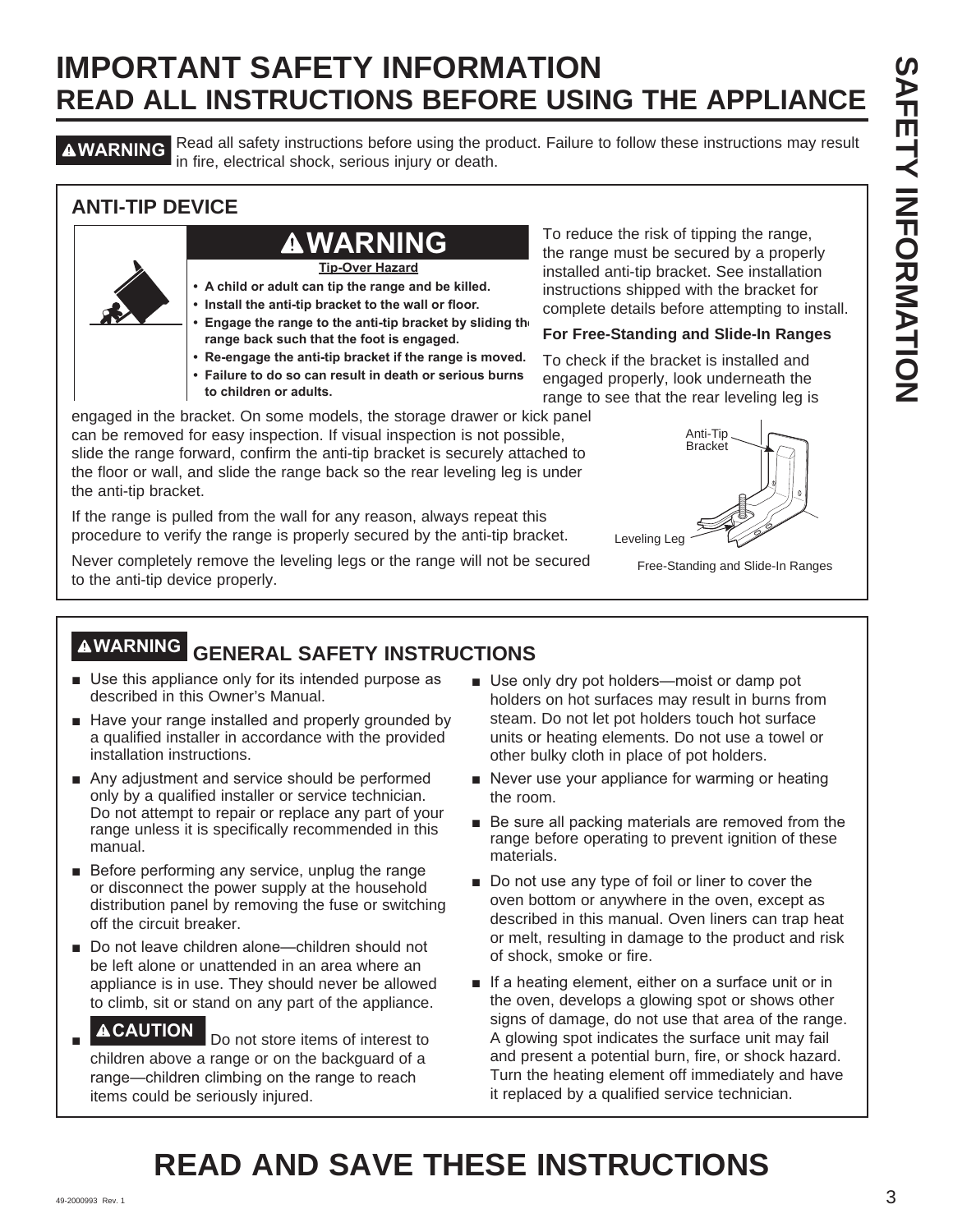# **IMPORTANT SAFETY INFORMATION READ ALL INSTRUCTIONS BEFORE USING THE APPLIANCE**

# **WARNING GENERAL SAFETY INSTRUCTIONS (Cont.)**

- Do not touch the surface units, the heating elements Avoid scratching or impacting glass doors, cook or the interior surface of the oven. These surfaces may be hot enough to burn even though they are dark in color. During and after use, do not touch, or let clothing or other flammable materials contact the surface units, areas nearby the surface units or any interior area of the oven; allow sufficient time for cooling first. Other surfaces of the appliance may become hot enough to cause burns. Potentially hot surfaces include the cooktop, areas facing the cooktop, oven vent opening, surfaces near the opening and crevices around the oven door.
- Do not heat unopened food containers. Pressure could build up and the container could burst, causing an injury.
- tops or control panels. Doing so may lead to glass breakage. Do not cook on a product with broken glass. Shock, fire or cuts may occur. Contact a qualified technician immediately.
- Cook food thoroughly to help protect against foodborne illness. Minimum safe food temperature recommendations can be found at **IsItDoneYet.gov** and **fsis.usda.gov**. Use a food thermometer to take food temperatures and check several locations.
- $\blacksquare$  Do not allow anyone to climb, stand, or hang on the oven door, drawer, or cooktop. They could damage the range or tip it over, causing severe injury or death.

### **WARNING KEEP FLAMMABLE MATERIALS AWAY FROM THE RANGE Failure to do so may result in fire or personal injury.**

- Do not store or use flammable materials in an oven or near the cooktop, including paper, plastic, pot holders, linens, wall coverings, curtains, drapes and gasoline or other flammable vapors and liquids.
- Never wear loose-fitting or hanging garments while using the appliance. These garments may ignite if
- they contact hot surfaces causing severe burns.
- Do not let cooking grease or other flammable materials accumulate in or near the range. Grease in the oven or on the cooktop may ignite.
- Clean ventilating hoods frequently. Grease should not be allowed to accumulate on the hood or filter.

### **WARNING IN THE EVENT OF A FIRE, TAKE THE FOLLOWING STEPS TO PREVENT INJURY AND FIRE SPREADING**

- Do not use water on grease fires. Never pick up a flaming pan. Turn the controls off. Smother a flaming pan on a surface unit by covering the pan completely with a well-fitting lid, cookie sheet or flat tray. Use a multi-purpose dry chemical or foam-type fire extinguisher.
- $\blacksquare$  If there is a fire in the oven during baking, smother the fire by closing the oven door and turning the

oven off or by using a multi-purpose dry chemical or foam-type fire extinguisher.

 $\blacksquare$  If there is a fire in the oven during self-clean, turn the oven off and wait for the fire to go out. Do not force the door open. Introduction of fresh air at selfclean temperatures may lead to a burst of flame from the oven. Failure to follow this instruction may result in severe burns.

# **WARNING COOKTOP SAFETY INSTRUCTIONS**

- Never leave the surface units unattended. Boilovers cause smoking and greasy spillovers that may ignite.
- Never leave oil unattended while frying. If allowed to heat beyond its smoking point, oil may ignite resulting in fire that may spread to surrounding cabinets. Use a deep fat thermometer whenever possible to monitor oil temperature.
- To avoid oil spillover and fire, use a minimum amount of oil when shallow pan-frying and avoid cooking frozen foods with excessive amounts of ice.
- Use proper pan size-select cookware having flat bottoms large enough to cover the surface heating element. The use of undersized cookware will expose a portion of the surface unit to direct contact and may result in ignition of clothing. Proper relationship of cookware to surface unit will also improve efficiency.
- When using glass/ceramic cookware, make sure it is suitable for cooktop service; others may break because of sudden change in temperature.

# **READ AND SAVE THESE INSTRUCTIONS**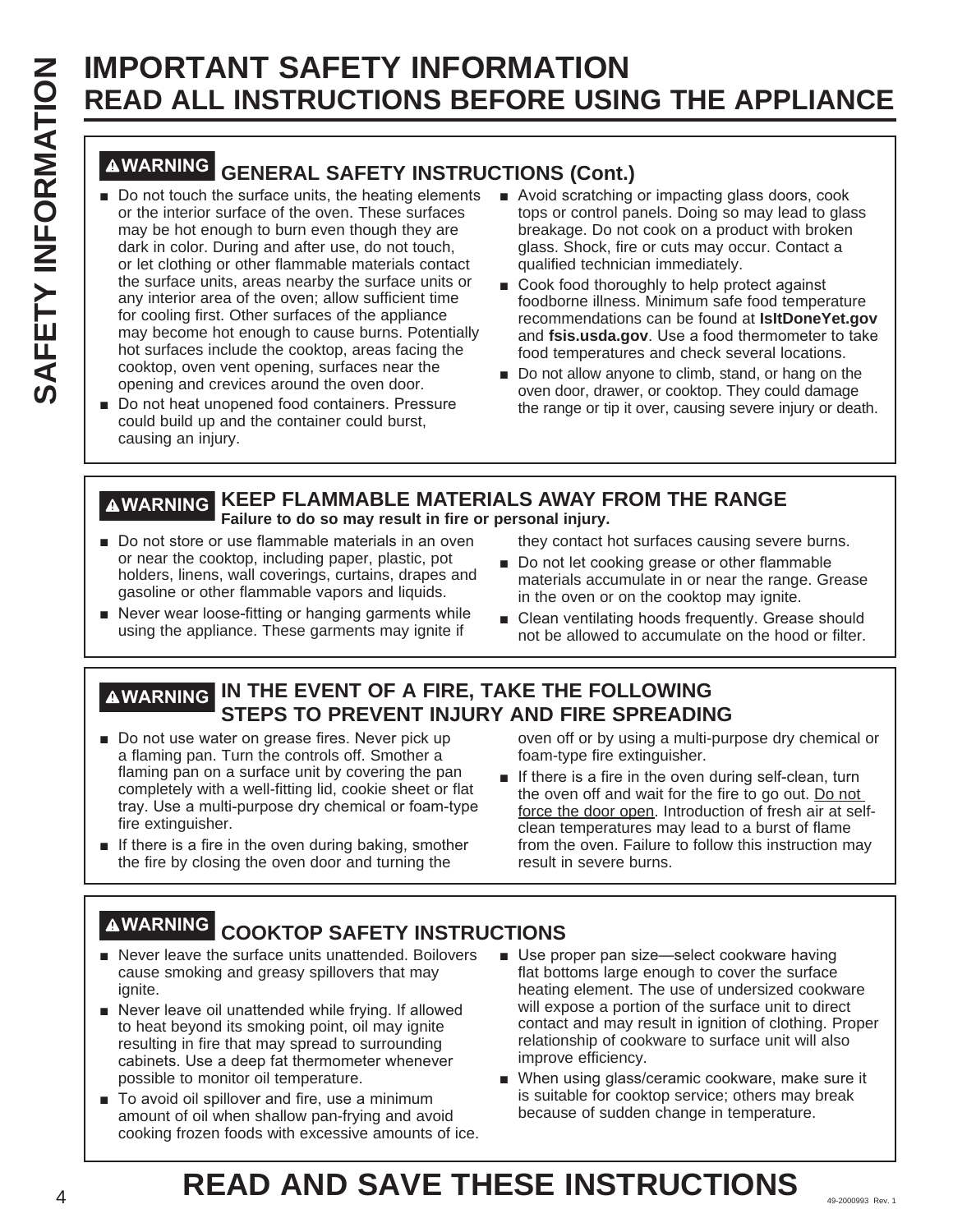# **IMPORTANT SAFETY INFORMATION READ ALL INSTRUCTIONS BEFORE USING THE APPLIANCE**

### **WARNING COOKTOP SAFETY INSTRUCTIONS**

- $\blacksquare$  To minimize the possibility of burns, ignition of flammable materials and spillage, the handle of a container should be turned toward the center of the range without extending over nearby surface units.
- **Now induced in the preparing flaming foods under a hood, turn** the fan on.
- $\blacksquare$  If power is lost to an electric cooktop while a surface unit is ON, the surface unit will turn back on as soon as power is restored.
- $\blacksquare$  In the event of power loss, failure to turn all surface unit knobs to the OFF position may result in ignition of items on or near the cooktop, leading to serious injury or death.
- Do not cook on a broken cooktop. If glass cooktop should break, cleaning solutions and spillovers may penetrate the broken cooktop and create a risk of electric shock. Contact a qualified technician immediately.
- $\blacksquare$  Avoid scratching the glass cooktop. The cooktop can be scratched with items such as knives, sharp instruments, rings or other jewelry, and rivets on clothing.
- Do not place or store items that can melt or catch fire on the glass cooktop, even when it is not being used. If the cooktop is inadvertently turned on, they may ignite. Heat from the cooktop or oven vent after it is turned off may cause them to ignite also.
- Use ceramic cooktop cleaner and non-scratch cleaning pad to clean the cooktop. Wait until the cooktop cools and the indicator light goes out before cleaning. A wet sponge or cloth on a hot surface can cause steam burns. Some cleaners can produce noxious fumes if applied to a hot surface. **NOTE:** Sugar spills are an exception. They should be scraped off while still hot using an oven mitt and a scraper. See the Cleaning the glass cooktop section for detailed instructions.

# **WARNING RADIANT COOKTOP SAFETY INSTRUCTIONS**

Use care when touching the cooktop. The glass surface of the cooktop will retain heat after the controls have been turned off. Clean cooktop With Caution – If a wet sponge or cloth is used to wipe spills on a hot cooking area, be careful to avoid steam burn. Some cleaners can produce noxious fumes if applied to a hot surface.

# **WARNING OVEN SAFETY INSTRUCTIONS**

- $\blacksquare$  Keep the oven vent unobstructed.
- Stand away from the range when opening the oven door. Hot air or steam which escapes can cause burns to hands, face and/or eyes.
- Place oven racks in desired location while oven is cool. If rack must be moved while oven is hot, do not let pot holder contact hot heating element in oven.
- $\blacksquare$  Never place cooking utensils, pizza or baking stones,

or any type of foil or liner on the oven floor. These items can trap heat or melt, resulting in damage to the product and risk of shock, smoke or fire.

- Do not leave items on the cooktop near the oven vent. Items may overheat resulting in a risk of fire or burns.
- Do not leave items such as paper, cooking utensils or food in the oven when not in use. Items stored in an oven can ignite.

### **How to Remove Protective Shipping Film and Packaging Tape**

Carefully grasp a corner of the protective shipping film with your fingers and slowly peel it from the appliance surface. Do not use any sharp items to remove the film. Remove all of the film before using the appliance for the first time

To assure no damage is done to the finish of the product, the safest way to remove the adhesive from

packaging tape on new appliances is an application of a household liquid dishwashing detergent. Apply with a soft cloth and allow to soak.

**NOTE:** The adhesive must be removed from all parts. It cannot be removed if it is baked on.

Consider recycling options for your appliance packaging material.

### **PROPER DISPOSAL OF YOUR APPLIANCE**

Dispose of or recycle your appliance in accordance with Federal and Local Regulations. Contact your local authorities for the environmentally safe disposal or recycling of your appliance.

# **READ AND SAVE THESE INSTRUCTIONS**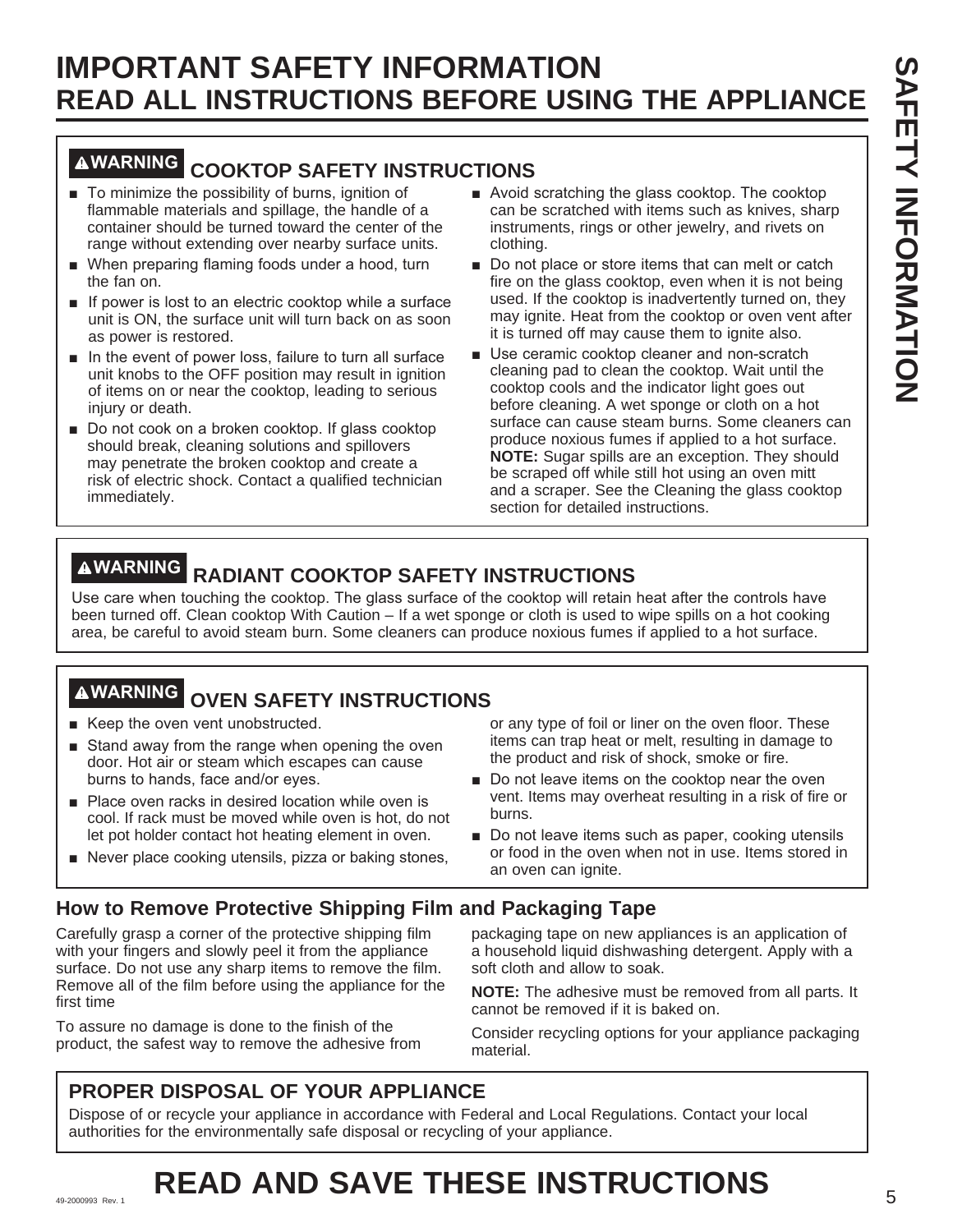**FIRE HAZARD:** Never leave the range unattended with the cooktop on medium or high settings. Keep flammable items away from the cooktop. Turn off all controls when done cooking. Failure to follow these instructions can result in fire, serious injury or death.

Throughout this manual, features and appearance may vary from your model.

### **How to Set**

Push the knob in and turn in either direction to the setting you want.

A surface ON indicator light will glow when any surface unit is on

### **For glass cooktop surfaces:**

- A **HOT COOKTOP** indicator light will:
- $\blacksquare$  come on when the unit is hot to the touch.
- $\blacksquare$  stay on even after the unit is turned off.
- $\blacksquare$  stay on until the unit is cooled to approximately 150°F.



At both **OFF** and **HI** the control clicks into position. You may hear slight clicking sounds during cooking, indicating the control is maintaining your desired setting.

Be sure you turn the control knob to **OFF** when you finish cooking.



**Melt** setting (on some models) will melt chocolate or butter.

### **Dual Surface Units and Control Knobs (on some models)**

The surface unit has 2 cooking sizes to select from so you can match the size of the unit to the size of the cookware you are using.



Models with a Dual-Ring surface element only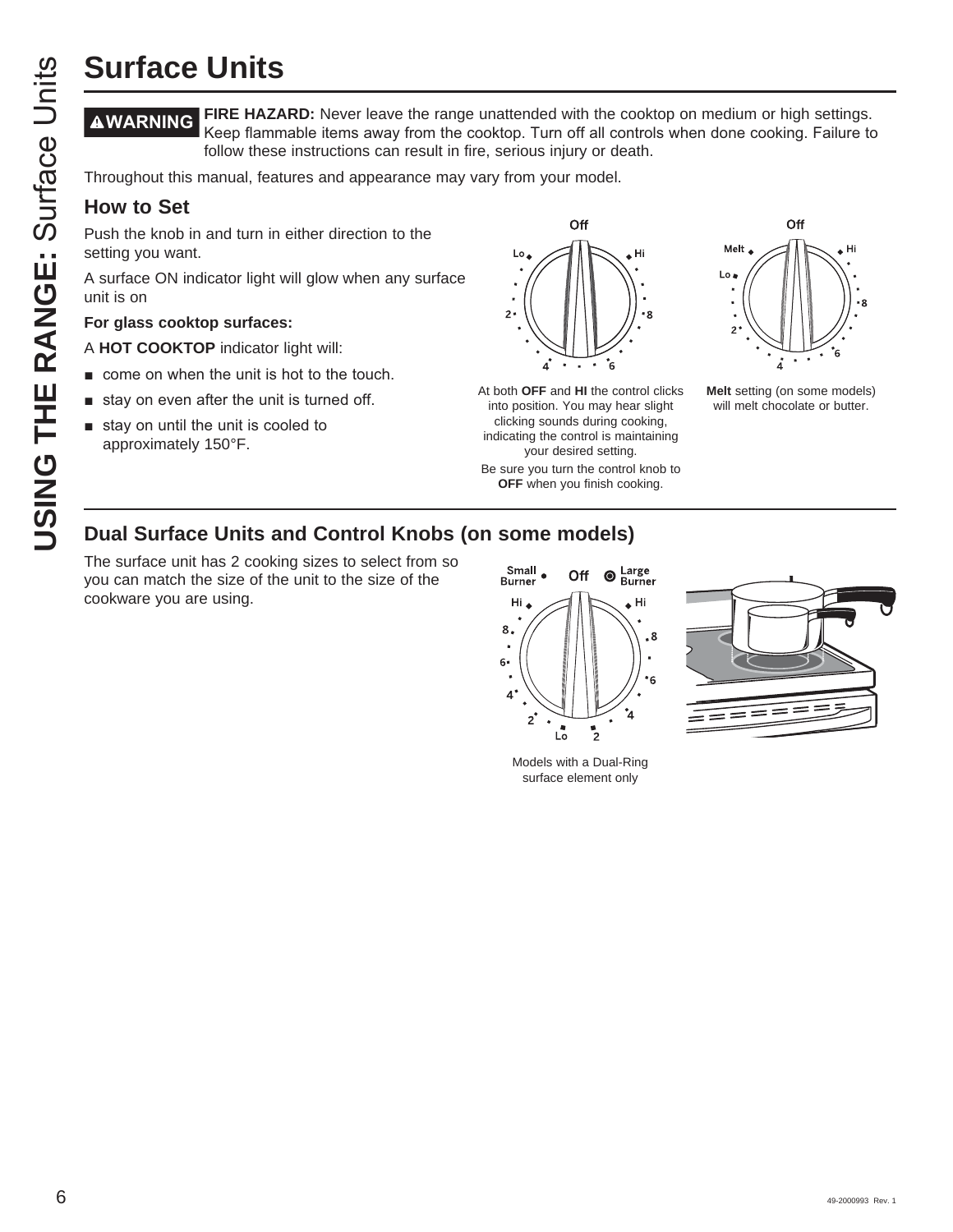### **Using the Warming Zone**

### **WARNING**

**FOOD POISON HAZARD:** Bacteria may grow in food at temperatures below 140°F.

- Always start with hot food. Do not use warm setting to heat cold food.
- $\blacksquare$  Do not use warm setting for more than 2 hours.

The **WARMING ZONE**, located in the back center of the glass surface, will keep hot, cooked food at serving temperature. Always start with hot food. Do not use to heat cold food. Placing uncooked or cold food on the **WARMING ZONE** could result in foodborne illness.

### **To use the WARMING ZONE:**

Press the **WARMING ZONE** pad, select the desired level (1, 2 or 3) using the number pads, and press start.

**To turn off the WARMING ZONE:** Press the **WARMING ZONE** pad.

**NOTE:** Cancel/Off will NOT turn off the warming zone.

For best results, all foods on the **WARMING ZONE** should be covered with a lid or aluminum foil. When warming pastries or breads, the cover should be vented to allow moisture to escape.

The initial temperature, type and amount of food, type of pan, and the time held will affect the quality of the food.

Always use pot holders or oven mitts when removing food from the **WARMING ZONE**, since cookware and plates will be hot.

**NOTE:** The surface warmer will not glow red.



### **Home Canning Tips**

Be sure the canner is centered over the surface unit.

Make sure the canner is flat on the bottom.

To prevent burns from steam or heat, use caution when canning.

Use recipes and procedures from reputable sources. These are available from manufacturers such as Ball® and Kerr<sup>®</sup> and the Department of Agriculture Extension Service.

Flat-bottomed canners are recommended. Use of water bath canners with rippled bottoms may extend the time required to bring the water to a boil.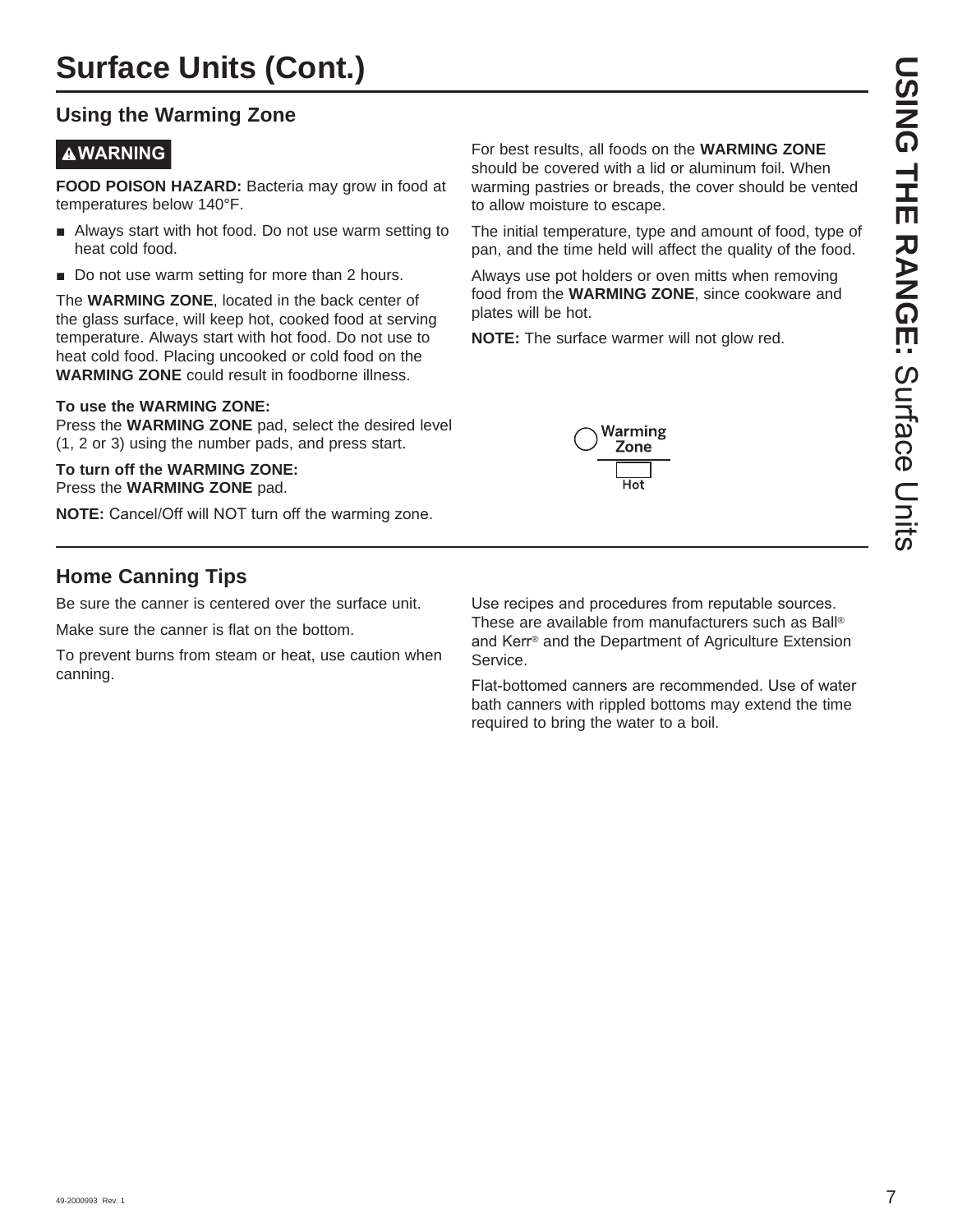# **Surface Units (Cont.)**

### **Radiant Glass Cooktop**

The radiant cooktop features heating units beneath a smooth glass surface.

**NOTE:** A slight odor is normal when a new cooktop is used for the first time. It is caused by the heating of new parts and insulating materials and will disappear in a short time.

**NOTE:** On models with light-colored glass cooktops, it is normal for the cooking zones to change color when hot or cooling down. This is temporary and will disappear as the glass cools to room temperature.

The surface unit will cycle on and off to maintain your selected control setting.

It is safe to place hot cookware on the glass surface even when the cooktop is cool.

Even after the surface units are turned off, the glass cooktop retains enough heat to continue cooking. To avoid overcooking, remove pans from the surface units when the food is cooked. Avoid placing anything on the surface unit until it has cooled completely.

- Water stains (mineral deposits) are removable using the cleaning cream or full-strength white vinegar.
- **B** Use of window cleaner may leave an iridescent film on the cooktop. The cleaning cream will remove this film.
- $\blacksquare$  Don't store heavy items above the cooktop. If they drop onto the cooktop, they can cause damage.
- Do not use the surface as a cutting board.



Never cook directly on the glass. Always use cookware.



Always place the pan in the center of the surface unit you are cooking on.



Do not slide cookware across the cooktop because it can scratch the glass-the glass is scratchresistant, not scratch proof.

### **Temperature Limiter on Radiant Glass Cooktops**

Every radiant surface unit has a temperature limiter.

The temperature limiter protects the glass cooktop from getting too hot.

The temperature limiter may cycle the surface units off for a time if:

- $\blacksquare$  the pan boils dry.
- $\blacksquare$  the pan bottom is not flat.
- $\blacksquare$  the pan is off-center.
- $\blacksquare$  there is no pan on the unit.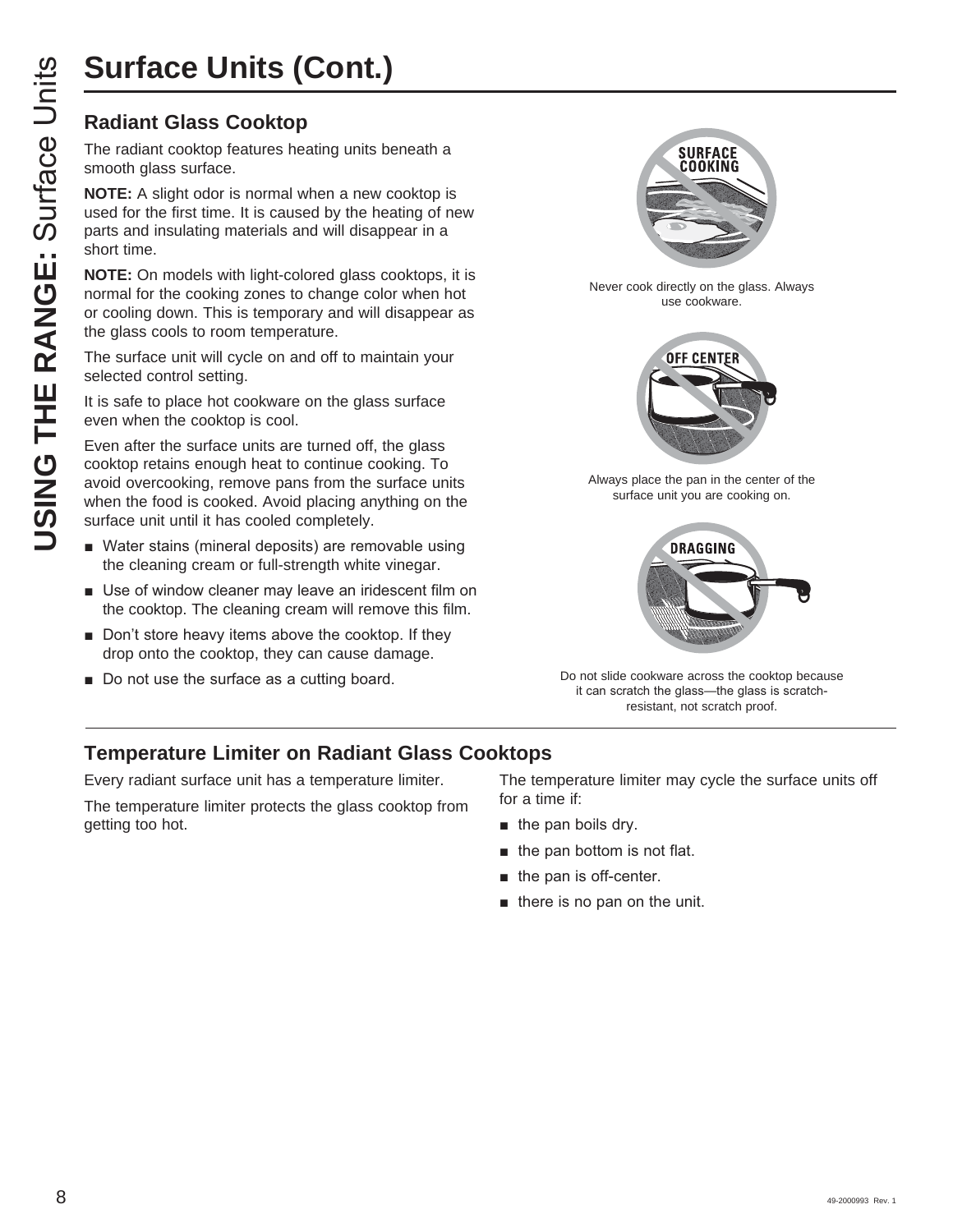# **Cookware for Radiant Glass Cooktop**

The following information will help you choose cookware which will give good performance on glass cooktops.

**NOTE:** Follow all cookware manufacturer's recommendations when using any type of cookware on the ceramic cooktop.

### **Recommended**

### **Stainless Steel**

### **Aluminum:**

heavy weight recommended

Good conductivity. Aluminum residues sometimes appear as scratches on the cooktop but can be removed if cleaned immediately. Because of its low melting point, thin weight aluminum should not be used.

### **Copper Bottom:**

Copper may leave residues which can appear as scratches. The residues can be removed, as long as the cooktop is cleaned immediately. However, do not let these pots boil dry. Overheated metal can bond to glass cooktops. An overheated copper bottom pot will leave a residue that will permanently stain the cooktop if not removed immediately.

### **Enamel (painted) on Cast Iron:**

recommended if bottom of pan is coated

### **Avoid/Not Recommended**

### **Enamel (painted) on Steel:**

Heating empty pans can cause permanent damage to cooktop glass. The enamel can melt and bond to the ceramic cooktop.

### **Glass-ceramic:**

Poor performance. Will scratch the surface.

### **Stoneware:**

Poor performance. May scratch the surface.

### **Cast Iron:**

not recommended—unless designed specifically for glass cooktops

Poor conductivity and slow to absorb heat. Will scratch the cooktop surface.



Check pans for flat bottoms by using a straight edge.







Pans with rounded, curved, ridged or warped bottoms are not recommended.

### **For Best Results**

- $\blacksquare$  Place only dry pans on the surface elements. Do not place lids on the surface elements, particularly wet lids. Wet pans and lids may stick to the surface when cool.
- $\blacksquare$  Do not use woks that have support rings. This type of wok will not heat on glass surface elements.
- $\blacksquare$  We recommend that you use only a flat-bottomed wok. They are available at your local retail store. The bottom of the wok should have the same diameter as the surface element to ensure proper contact.
- Some special cooking procedures require specific cookware such as pressure cookers or deep-fat fryers. All cookware must have flat bottoms and be the correct size.



Do not place wet pans on the glass cooktop.



Do not use woks with support rings on the glass cooktop.



Use flat-bottomed woks on the glass cooktop.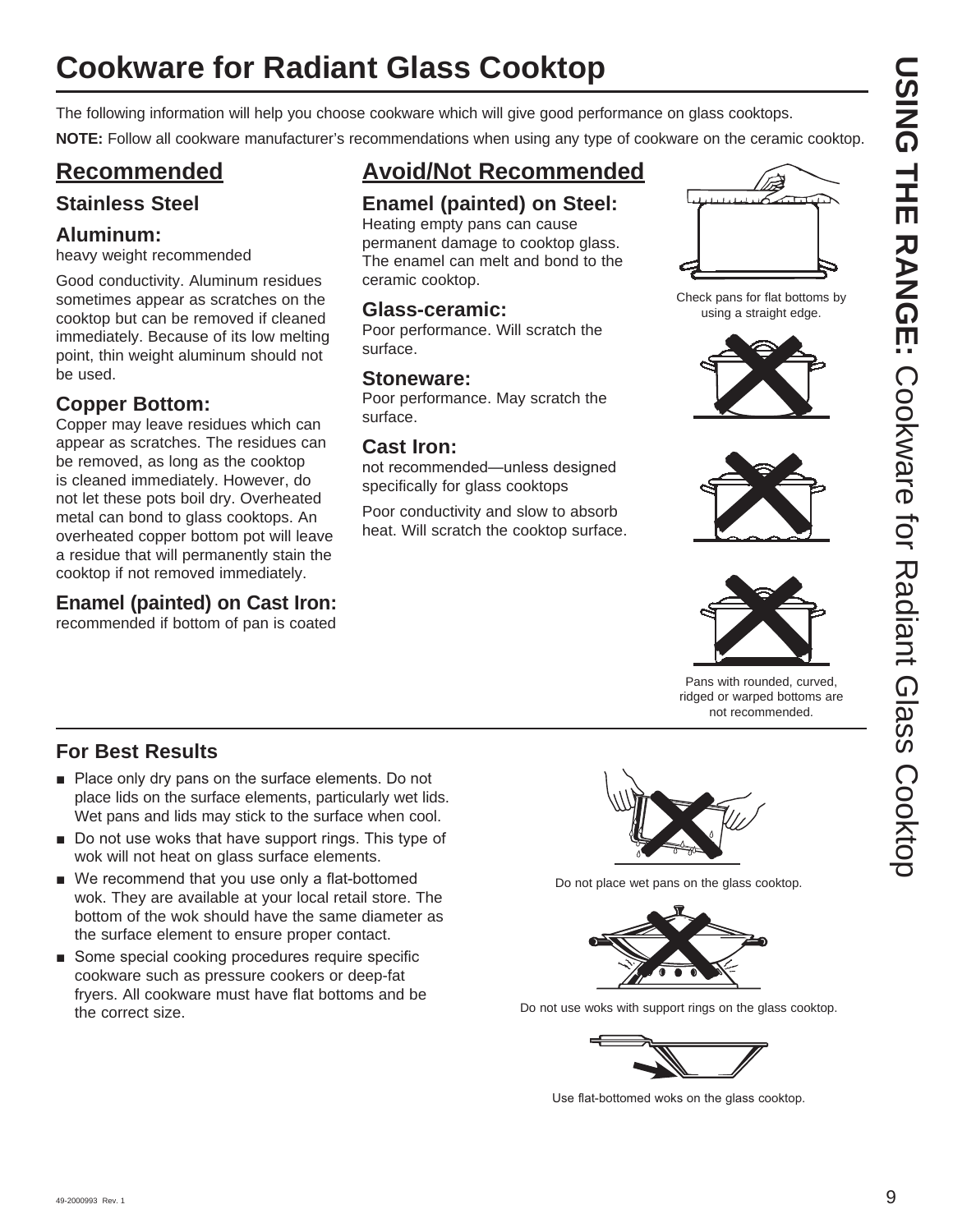

- **1. Upper Oven and Lower Oven:** Designates which oven the controls will operate. Select an oven before following the steps for starting a cooking or cleaning mode.
- **2. Convection Cooking Modes:** Convection cooking modes use increased air circulation to improve performance. See the Cooking Modes section for more information.
- **3. Traditional Cooking Modes:** Your oven has the following traditional cooking modes: Bake, Broil, and Warm. See the Cooking Modes section for more information.
- **4. Clean:** Your oven has one cleaning mode: Steam Clean. See the Cleaning the Oven section for important information about using this mode.
- **5. Start/Enter:** Must be pressed to start any cooking, cleaning, or timed function. Also used to start the Warming Zone on the cooktop.
- **6. Cancel/Off:** Cancels ALL oven operations except the clock and timer. Does NOT cancel the Warming Zone on the cooktop.
- **7. Timer:** Works as a countdown timer. Press the **Timer** pad and number pads to program the time in hours and minutes. Press the **Start** pad. When the timer countdown is complete, press the **Timer** pad to turn the timer off.
- 8. Oven Light: Turns the oven light on or off.
- **9. Lock Controls:** Locks out the control so that pressing the pads does not activate the controls. Press and hold the **0** pad, for three seconds to lock or unlock the control. **Cancel/Off** is always active, even when the control is locked.
- **10. Cooking Options and Settings:** The Cooking Options and Settings pads open up more detailed menus in the display that allow access to additional functions and cooking modes. For each you select the function in the display using the associated number pad. You can exit at any time by pressing the **Cooking Options** or **Settings** pad again. See the Settings, Cooking Options, and Cooking Modes Sections for more details.
- **11. Warming Zone:** See the warming zone section for important information about using this mode.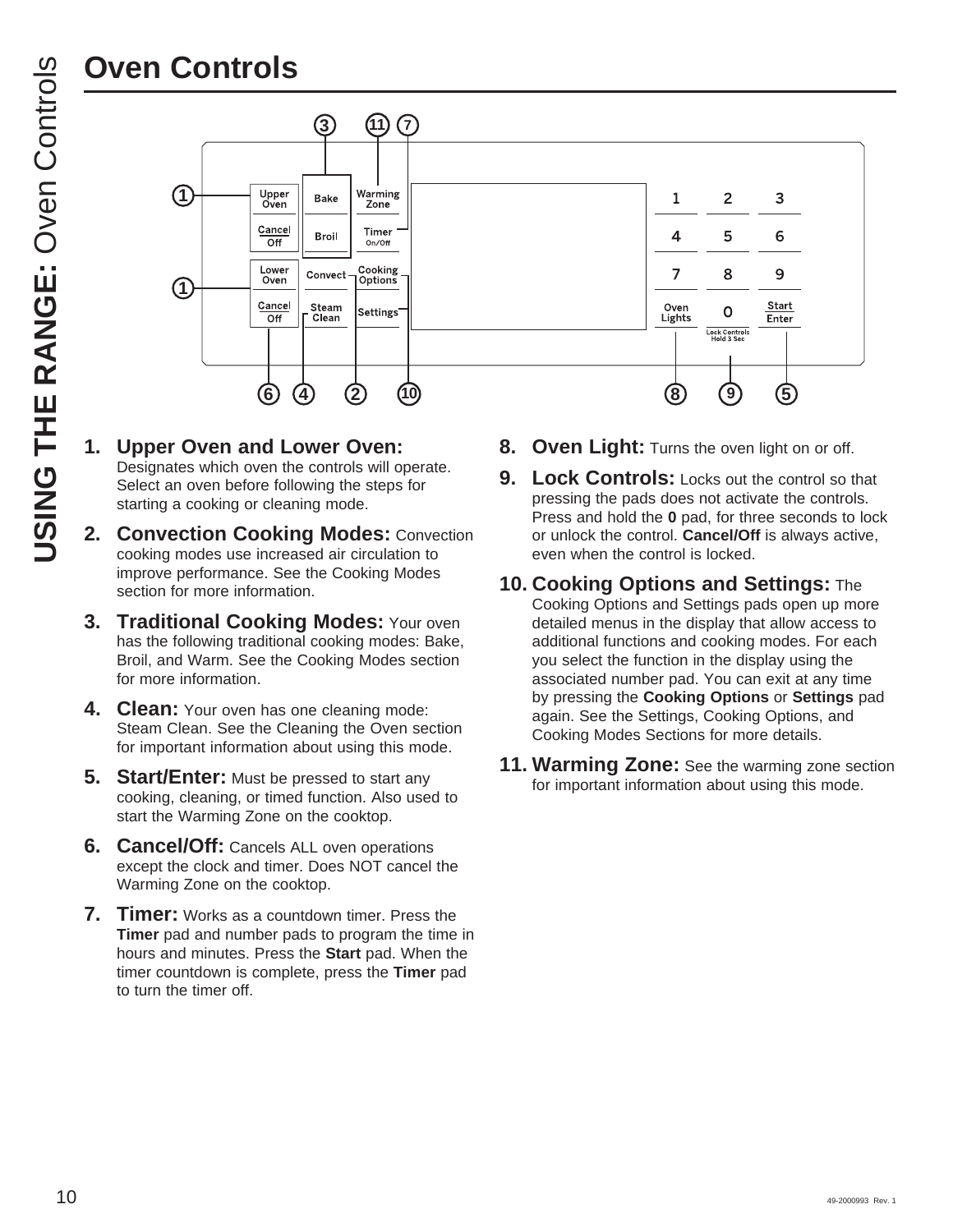# **Cooking Options**

The Cooking Options pad opens up a menu of more cooking modes when the oven is off. It opens a menu with additional features if a cooking mode is already in process. You can exit the menu at any time by pressing the **Cooking Options** pad again.

**You must first select an oven and a mode (bake, convection bake, convection roast) and then select Cooking Options to get to the following functions.**

### **Cook Time**

Counts down cooking time and turns off the oven when the cooking time is complete. Select a desired cooking mode. Use the number pads to program a baking temperature. Press the **Cooking Options** pad and select **Cook Time**. Use the number pad to program cook time in hours and minutes. Then press **Start/Enter**. This can only be used with Bake, Convection Bake, and Convection Roast.

### **Delay Time**

Delays when the oven will turn on. Use this to set a time when you want the oven to start. Press the desired cooking mode pad. Use the number pad to program a baking temperature. Press the **Cooking Options** pad and select **Delay Time**. Use the number pads to program the time of day for the oven to turn on, and then press **Start/Enter**. Delay Time is not available with all modes.

**NOTE:** When using the Delay Time feature, foods that spoil easily – such as milk, eggs, fish, stuffing, poultry, and port – should not be allowed to sit for more than 1 hour before or after cooking. Room temperature promotes the growth of harmful bacteria. Be sure that the oven light is off because heat from the bulb will speed harmful bacteria growth.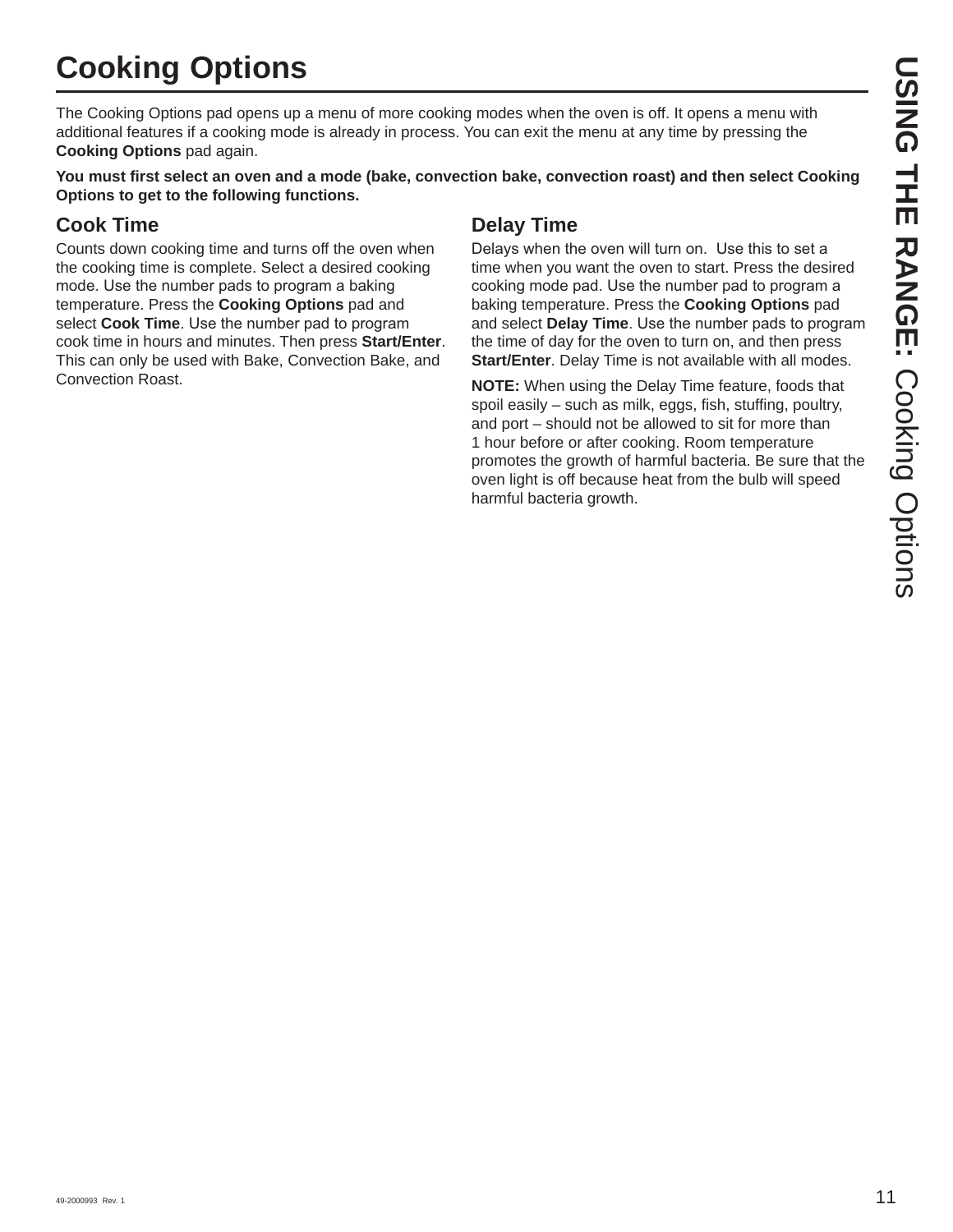# **Settings**

**The Cooking Options and Settings pads open up more detailed menus in the display that allow access to additional functions. For each you select the function in the display using the associated number pad. You** 

**can exit at any time by pressing the Cooking Options or Settings pad again.**

### **Clock**

This setting sets the oven clock time. Press the **Settings** pad and select **Clock**. Follow the instructions to set the clock. This feature also specifies how the time of day will be displayed. You can select a standard 12-hour clock (12H), 24-hour military time display (24H), or no clock displayed (Off). Press the **Settings** pad, select **Clock** and select either **12/24 hr** or **On/Off**.

### **Auto Conv (Auto Conversion)**

When using Convection Bake cooking, Auto Recipe Conversion will automatically convert the regular baking temperatures entered to convection bake cooking temperatures when turned on. Note that this option does not convert convection bake cooking times, it only converts temperatures. This feature may be turned On or Off. Select **Settings** and **Auto Conversion,** then follow the prompts to turn this feature on or off.

### **Auto Off**

This feature shuts the oven down after 12 hours of continuous operation. It may be enabled or disabled. Select **Settings**, **More**, and **Auto Off** to turn this feature on or off.

### **Sound**

You can adjust the volume and type of alert your appliance uses. Select **Settings**, **More**, and **Sound**. Follow prompts for making volume adjustments or for changing between continuous and single alert tones. A continuous setting will continue to sound a tone until a button on the control is pressed. The oven tone volume can be adjusted between several settings and off. The control will sound the oven tone at the new volume level each time the sound level is changed.

### **F/C (Fahrenheit or Celsius)**

The oven control is set to use Fahrenheit temperatures (F), but you can change it to use Celsius temperatures (C). Select **Settings**, **More**, and **F/C** to alter between temperature scales displayed.

### **Adjust the Oven temperature**

This feature allows the oven cooking modes to be adiusted up to 35°F hotter or down to 35°F cooler. Use this feature if you believe your oven temperature is too hot or too cold and wish to change it. This adjustment affects Bake and Convection Bake modes. No other cooking modes are affected. Select **Settings** and **Oven Adj** to add **More Heat** or **Less Heat** and then press **Save** (for double ovens use the **Upper Oven** or **Lower Oven** menu selection corresponding to the oven to be adjusted).

### **Oven Info**

To display the model number and software version on your unit, select Settings, More, and Oven Info.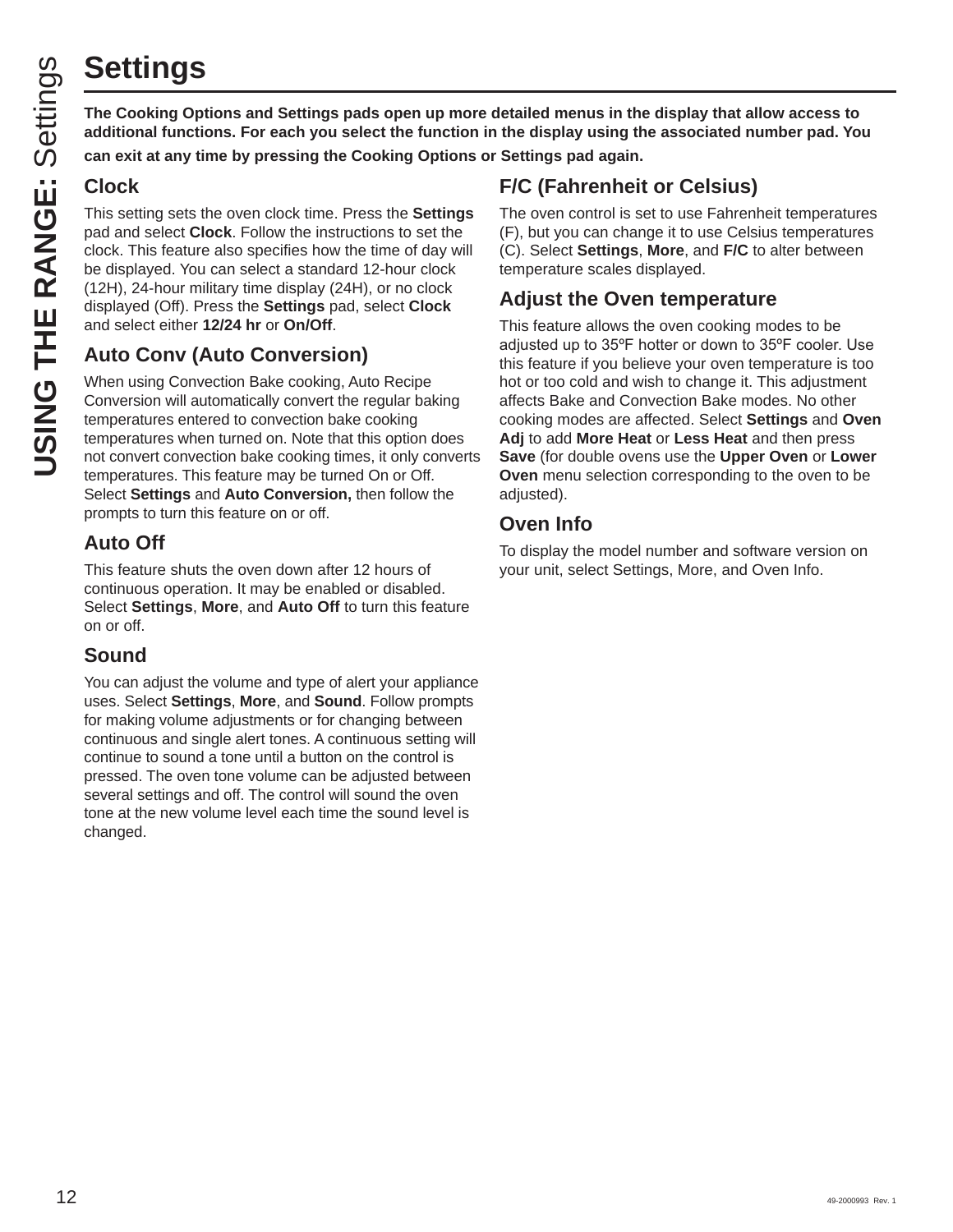# **Sabbath Mode**

The Sabbath mode feature complies with standards set forth by Star K. Some of these standards that will be noticed by the consumer include the disabling of tones, disabling of oven lights, and delays of about 30 seconds to one minute on display changes. Only continuous baking or timed baking is allowed in the Sabbath mode. Cooking in the Sabbath mode is a two-step process, first the Sabbath mode must be set and then the bake mode must be set.

### **Setting the Sabbath Mode**

Press the **Settings** pad, select **Sabbath**, and select **Turn on**. A single bracket "]" will appear in the display indicating that the Sabbath mode is set. The clock will not be displayed. Continuous bake or timed bake can now be programmed.

### **Starting a Continuous Bake**

- 1. Press the **Bake** pad. (For double ovens, this operates the upper oven. If desiring to use Lower Oven, press **Lower Oven** and then **Bake**.)
- 2. If the desired temperature is 350F, press **Start/ Enter**. If a different cooking temperature is desired, use the **1** through **5** number pads to select a preset cooking temperature, then press **Start/Enter**. Refer to the graphic below to determine which pad sets the desired cooking temperature.

After a delay, a second bracket "] [" will appear in the display indicating that the oven is baking.



1 = 200° F, 2 = 250° F, 3 = 300° F, 4 = 325° F, 5 = 400° F

 $6 = 2$  hours,  $7 = 2.5$  hours,  $8 = 3$  hours,  $9 = 3.5$  hours,  $0 = 4$  hours

### **Adjusting the Temperature**

Press **Bake (**or press **Lower Oven** and then **Bake** for lower oven in a double oven unit), use the **1** through **5** number pads to select a different preset cooking temperature, and press **Start/Enter**.

### **Starting a Timed Bake**

- 1. Press the **Bake** pad.
- 2. If the desired temperature is 350F, use the **6** through **0** number pads to select a cooking time. If a cooking temperature other than 350F is desired, use the **1** through **5** number pads to select a preset cooking temperature, then select the cooking time. Refer to the graphic on this page to determine which pad sets the desired cooking temperature and cooking time.
- 3. Press **Start/Enter**.

After a delay, a second bracket "] [" will appear in the display indicating that the oven is baking. When the cook time expires, the display will change back to a single bracket "]" indicating that the oven is no longer baking. No tone will sound when the cook time is complete.

### **Exit the Sabbath Mode**

Exiting the Sabbath mode should be done after the Sabbath is over.

- 1. Press **Cancel/Off** to end any bake mode that may be running.
- 2. Press and hold **Settings** pad until **Sabbath Mode off** is displayed.

### **Sabbath Mode Power Outage Note**

If a power outage occurs while the oven is in Sabbath Mode, the unit will return to Sabbath Mode when power is restored, however the oven will return to the off state even if it was in the middle of a bake cycle when the power outage occurred.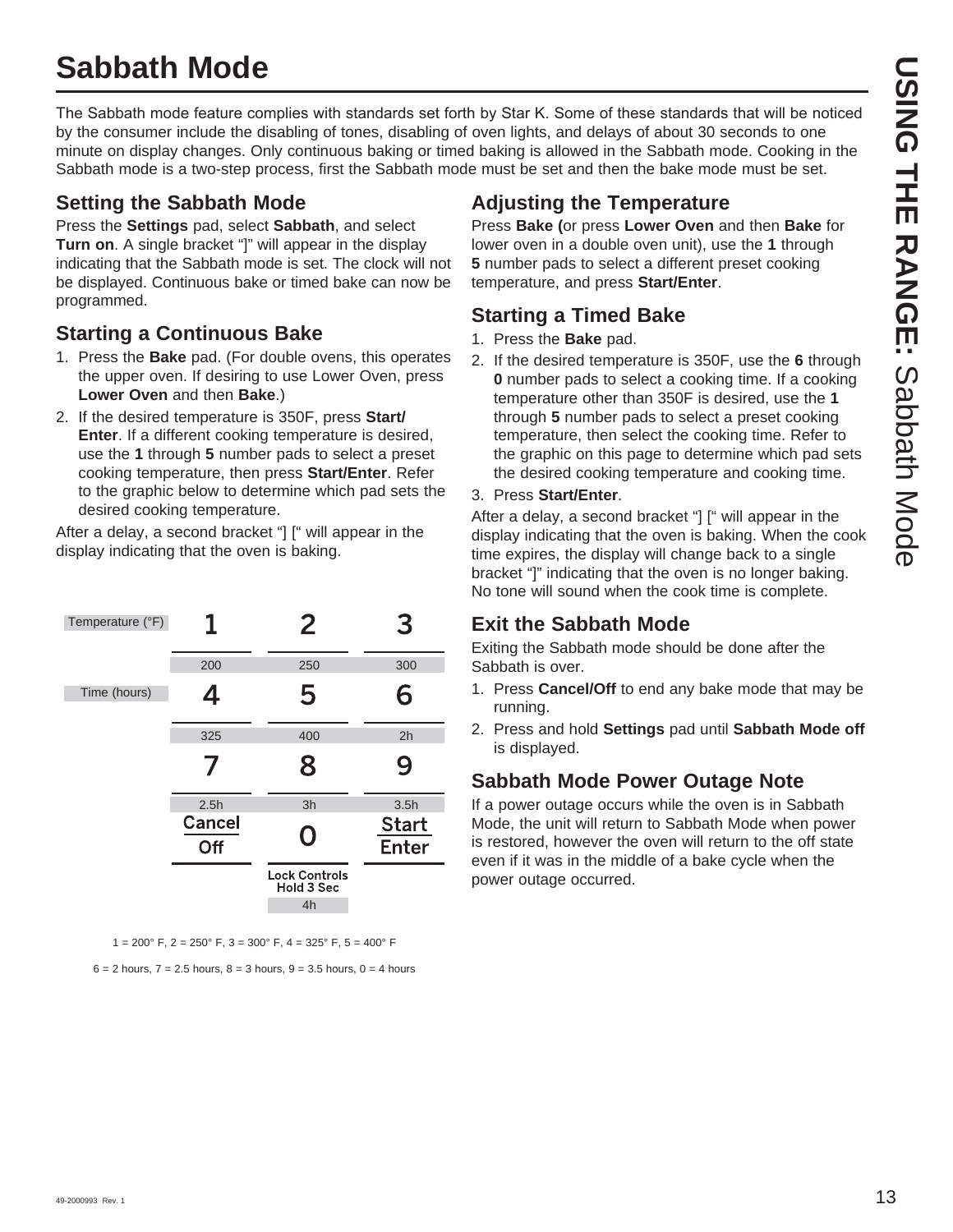Recommended rack positions for various types of foods are provided in the Cooking Guide. Adjusting rack position is one way to impact cooking results. For example, if you would prefer darker tops on cakes, muffins, or cookies, try moving food one rack position higher. If you find foods are too brown on top try moving them down next time.

When baking with multiple pans and on multiple racks, ensure there is at least  $1\frac{1}{2}$ " between pans to allow sufficient space for air to flow.

The number of rack positions may vary by model.

### To avoid possible burns, place the racks in the desired position before you turn the oven on.

# **Aluminum Foil and Oven Liners**

Do not use any type of foil or oven liner to cover the oven bottom. These items can trap heat **or melt, resulting in damage to the product and risk of shock, smoke or fire. Damage from improper use of these items is not covered by the product warranty.** 

Foil may be used to catch spills by placing a sheet on a lower rack, several inches below the food. Do not use more foil than necessary and never entirely cover an oven rack with aluminum foil. Keep foil at least 1-1/2" from oven walls to prevent poor heat circulation.

# **Cookware**

### **Cookware Guidelines**

The material, finish, and size of cookware affect baking performance.

Dark, coated and dull pans absorb heat more readily than light, shiny pans. Pans that absorb heat more readily can result in a browner, crisper, and thicker crust. If using dark and coated cookware check food earlier than minimum cook time. If undesirable results are obtained with this type of cookware consider reducing oven temperature by 25ºF next time.

Shiny pans can produce more evenly cooked baked goods such as cakes and cookies.

Glass and ceramic pans heat slowly but retain heat well. These types of pans work well for dishes such as pies and custards.

Air insulated pans heat slowly and can reduce bottom browning.

Keep cookware clean to promote even heating.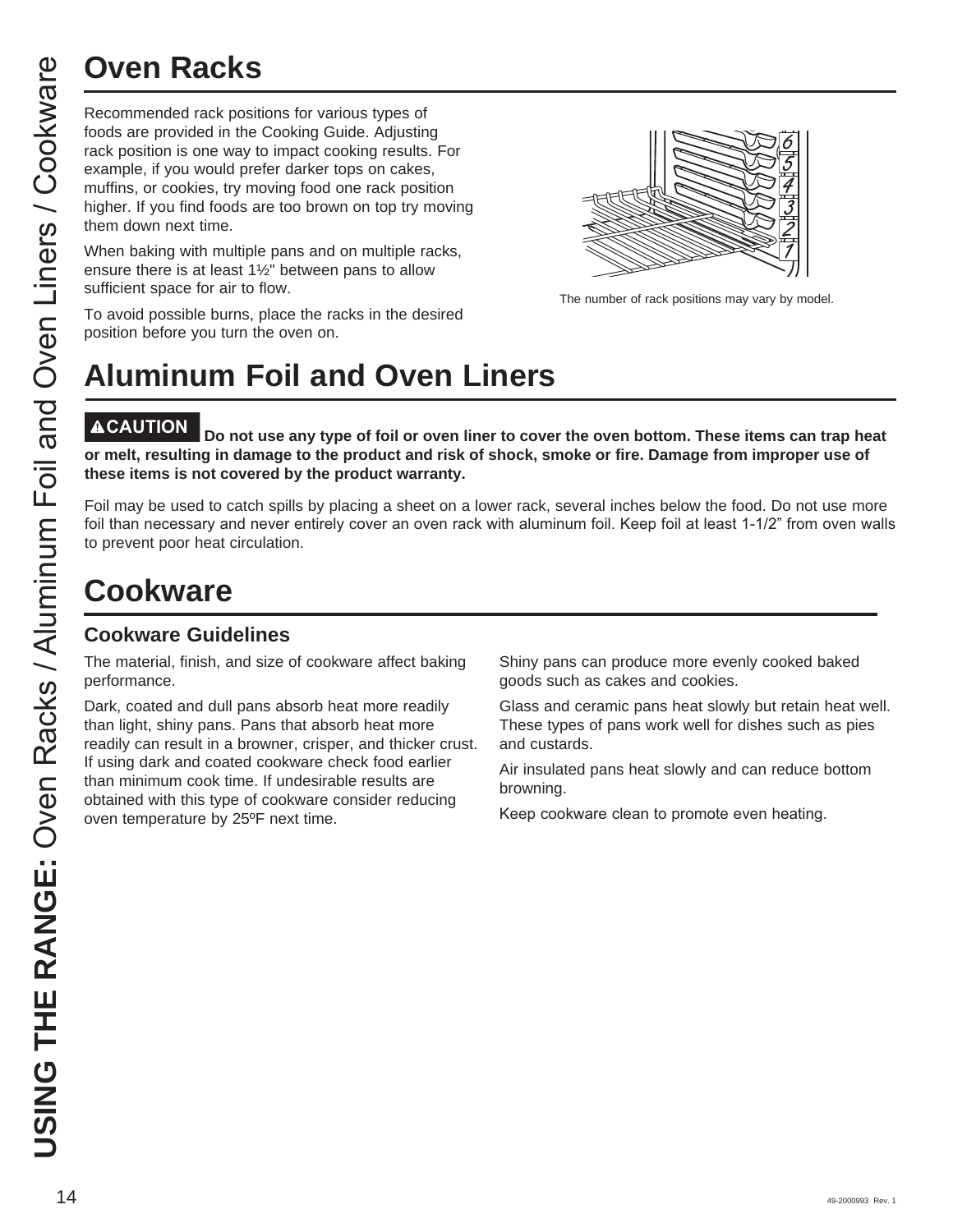# **Cooking Modes**

Your new oven has a variety of cooking modes to help you get the best results. These modes are described below. Refer to the Cooking Guide section for rack position and other recommendations for specific modes and foods.

### **Bake**

The bake mode is for baking and roasting. When preparing baked goods such as cakes, cookies and pastries, always preheat the oven first. To use this mode press the **Bake** pad, enter a temperature with the number pads, and then press **Start/Enter**.

### **Warm**

Warm mode is designed to keep hot foods hot. Cover foods that need to remain moist and do not cover foods that should be crisp. Preheating is not required. Do not use warm to heat cold food It is recommended that food not be kept warm for more than 2 hours. Press the **Warm** pad and then press **Start/Enter.**

### **Broiling Modes**

Always broil with the oven door closed. Monitor food closely while broiling. Use caution when broiling: placing food close to the broil element increases smoking, spattering and the possibility of fats igniting. It is not necessary to preheat when using the Broil modes.

### **Broil Hi**

The Broil Hi mode uses intense heat from the upper element to sear foods. Use Broil Hi for thinner cuts of meat and/or when you would like to have a seared surface and rare interior. To use this mode press the **Broil** pad once and then press **Start/Enter**.

### **Broil Lo**

The Broil Lo mode uses less intense heat from the upper element to cook food thoroughly while also browning the surface. Use Broil Lo for thicker cuts of meat and/or foods that you would like cooked all the way through. To use this mode press the **Broil** pad twice and then press **Start/ Enter**.

### **Convection Bake**

The Convection Bake mode is intended for baking on multiple racks at the same time. This mode uses air movement from the convection fan to enhance cooking evenness. Your oven is equipped with Auto Recipe Conversion, so it is not necessary to adjust the temperature when using this mode. Always preheat when using this mode. Baking times may be slightly longer for multiple racks than what would be expected for a single rack. To use this mode press the **Conv Bake**  pad, enter a temperature with number pads, and then press **Start/Enter**.

### **Convection Roast**

The Convection Roast mode is intended for roasting whole cuts of meat on a single rack. This mode uses movement from the convection fan to improve browning and reduce cooking time. It is not necessary to convert temperature. Check food earlier than the recipe suggested time when using this mode, or use the probe. To use this mode press the **Conv Roast** pad, enter a temperature with the number pads, and then press **Start/ Enter**.

### **Proof**

Proof mode maintains a warm environment for rising yeast-leavened dough move this to the end of the **Proof** section**.**

If the oven is too warm, Proof mode will not operate and the display will show "Oven too hot for Proof".

For best results, cover the dough while proofing and check early to avoid over-proofing.

**ACAUTION** Do not use the Proof mode for warming food or keeping food hot. The proofing oven temperature is not hot enough to hold foods at safe temperatures.

### **Air Fry (Lower Oven Only) (on some models)**

Air Fry is a special, no-preheat, cooking mode that is designed to produce foods with a crispier exterior than traditional oven cooking. The Air Fry mode is intended for single rack cooking only. Select **Air Fry**, then input the desired set temperature and press **Start**. The temperature can be set between 300°F and 500°F. Preheating is not recommended for this mode. Follow traditional oven recipe or package guidelines for set temperatures and cook times; adjust cook time to achieve your desired crispness. Additional guidelines for using this mode can be found in the Air Fry Cooking Guide.

### **Pre-Heat**

Proper preheating ensures that the oven is hot enough to begin baking. Improper preheating (that is, cooking in the oven that has not come up to set temperature) can negatively affect cooking. Depending on the recipe recommendations, the temperature of your foods when they go into the oven may determine your final baking time and baking results; if you put your food, such as biscuits or breads, in during Pre-heat, they may over brown on top or burn.

**IMPORTANT:** The more items to be heated in the oven during preheat (this includes multiple racks, baking stones, etc.) will affect the length of your pre-heat time. Always begin baking after the pre-heat signal. The signal will be a beep, indicaotr light or chime. This lets you know your oven is at your needed baking temperature. For best results, turn the oven On before you begin your prep work.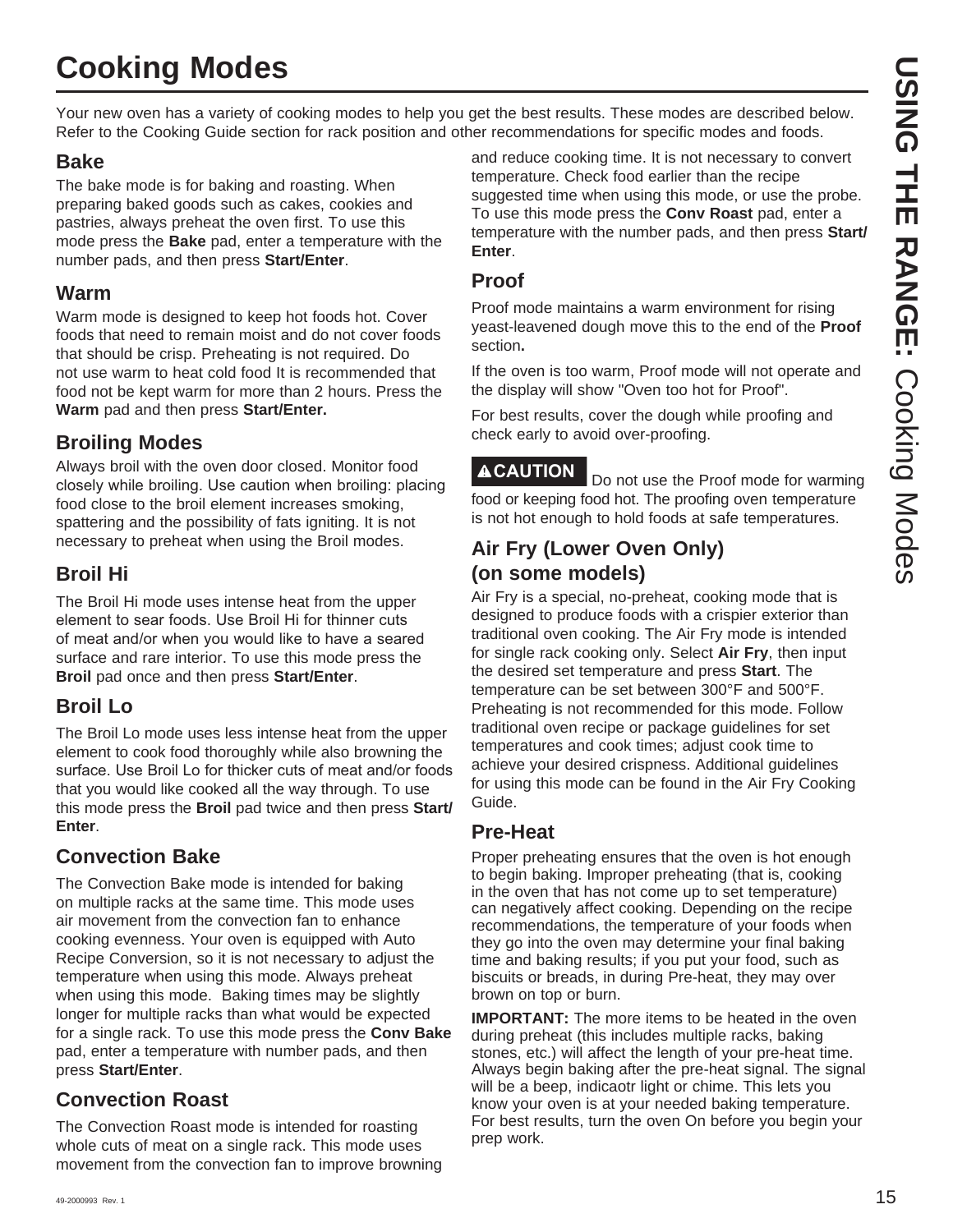# **Cooking Guide**

|                                                                                     | <b>RECOMMENDED</b>                     | <b>OVEN</b>     | <b>RECOMMENDED</b>                     |                                                                                                                                                                                                             |
|-------------------------------------------------------------------------------------|----------------------------------------|-----------------|----------------------------------------|-------------------------------------------------------------------------------------------------------------------------------------------------------------------------------------------------------------|
| <b>FOOD TYPE</b>                                                                    | <b>MODE(S)</b>                         | (Upper / Lower) | <b>RACK POSITION(S)</b>                | <b>ADDITIONAL SUGGESTIONS</b>                                                                                                                                                                               |
| <b>Baked Goods</b>                                                                  |                                        |                 |                                        |                                                                                                                                                                                                             |
| Layer Cakes, sheet cakes,<br>bundt cakes, muffins, quick<br>breads on a Single Rack | <b>Bake</b>                            | Upper<br>Lower  | 1<br>3                                 | Use shiny cookware.                                                                                                                                                                                         |
| Layer cakes* on Multiple<br>Racks                                                   | Bake<br><b>Convection Bake</b>         | Lower           | $2$ and $4$                            | Ensure adequate airflow<br>(see illustration below).                                                                                                                                                        |
| Chiffon cakes (angel food)                                                          | <b>Baked Goods</b>                     | Lower           | $\mathbf{1}$                           | Use shiny cookware.                                                                                                                                                                                         |
| Cookies, biscuits, scones on<br>a Single Rack                                       | Bake                                   | Upper<br>Lower  | $\mathbf{1}$<br>3                      | Use shiny cookware.                                                                                                                                                                                         |
| Cookies, biscuits, scones on<br><b>Multiple Racks</b>                               | <b>Convection Bake</b>                 | Lower           | $2$ and $4$                            | Ensure adequate airflow.                                                                                                                                                                                    |
|                                                                                     | Proof                                  | Upper<br>Lower  | $\mathbf{1}$<br>3                      | Cover dough loosely                                                                                                                                                                                         |
| <b>Yeast Breads</b>                                                                 | <b>Bake</b>                            | Upper<br>Lower  | 1<br>3                                 |                                                                                                                                                                                                             |
| <b>Beef &amp; Pork</b>                                                              |                                        |                 |                                        |                                                                                                                                                                                                             |
| Hamburgers                                                                          | <b>Broil High</b>                      | Lower           | 6                                      | Use a broil pan; move food down for more<br>doneness/less searing. Watch food closely when<br>broiling. For best performance center food below<br>the broil heating element                                 |
| Steaks & Chops                                                                      | <b>Broil High</b>                      | Lower           | 5 or 6                                 | Use a broil pan; move food down for more<br>doneness/less searing. Watch food closely when<br>broiling. For best performance center food below<br>the broil heating element                                 |
| <b>Roasts</b>                                                                       | Bake<br><b>Convection Roast</b>        | Lower           | 2 or 3                                 | Use a low sided pan such as a broil pan.<br>Preheating is not necessary                                                                                                                                     |
| <b>Poultry</b>                                                                      |                                        |                 |                                        |                                                                                                                                                                                                             |
| Whole chicken                                                                       | <b>Bake</b><br><b>Convection Roast</b> | Lower           | 2 or 3                                 | Use a low sided pan such as a broil pan.                                                                                                                                                                    |
| Bone-in chicken breasts,<br>legs, thighs                                            | <b>Broil Low</b><br><b>Bake</b>        | Upper<br>Lower  | 1<br>3                                 | If breaded or coated in sauce avoid Broil Hi modes.<br>Broil skin side down first. Watch food closely when<br>broiling. For best performance when broiling,<br>center food below the broil heating element. |
| Boneless chicken breasts                                                            | <b>Broil Low</b><br><b>Bake</b>        | Upper<br>Lower  | 1<br>3                                 | If breaded or coated in sauce avoid Broil Hi modes.<br>Broil skin side down first. Watch food closely when<br>broiling. For best performance when broiling,<br>center food below the broil heating element  |
| Whole turkey                                                                        | <b>Bake</b><br><b>Convection Roast</b> | Lower           | 1                                      | Use a low sided pan such as a broil pan.                                                                                                                                                                    |
| <b>Turkey Breast</b>                                                                | <b>Bake</b><br><b>Convection Roast</b> | Lower           | 2 or 3                                 | Use a low sided pan such as a broil pan.                                                                                                                                                                    |
| Fish                                                                                | <b>Broil Low</b>                       | Lower           | 6 (1/2 thick or less)<br>5 (>1/2 inch) | Watch food closely when broiling. For best performance<br>center food below the broil heating element.                                                                                                      |
| <b>Casseroles</b>                                                                   | <b>Bake</b>                            | Upper<br>Lower  | $\mathbf{1}$<br>3 or 4                 |                                                                                                                                                                                                             |

\*When baking four cake layers at a time, use racks 2 and 4.

Cook food thoroughly to help protect against food borne illness. Minimum safe food temperature recommendations for food safety can be found at **IsItDoneYet.gov**. Use a food thermometer to take food temperatures.

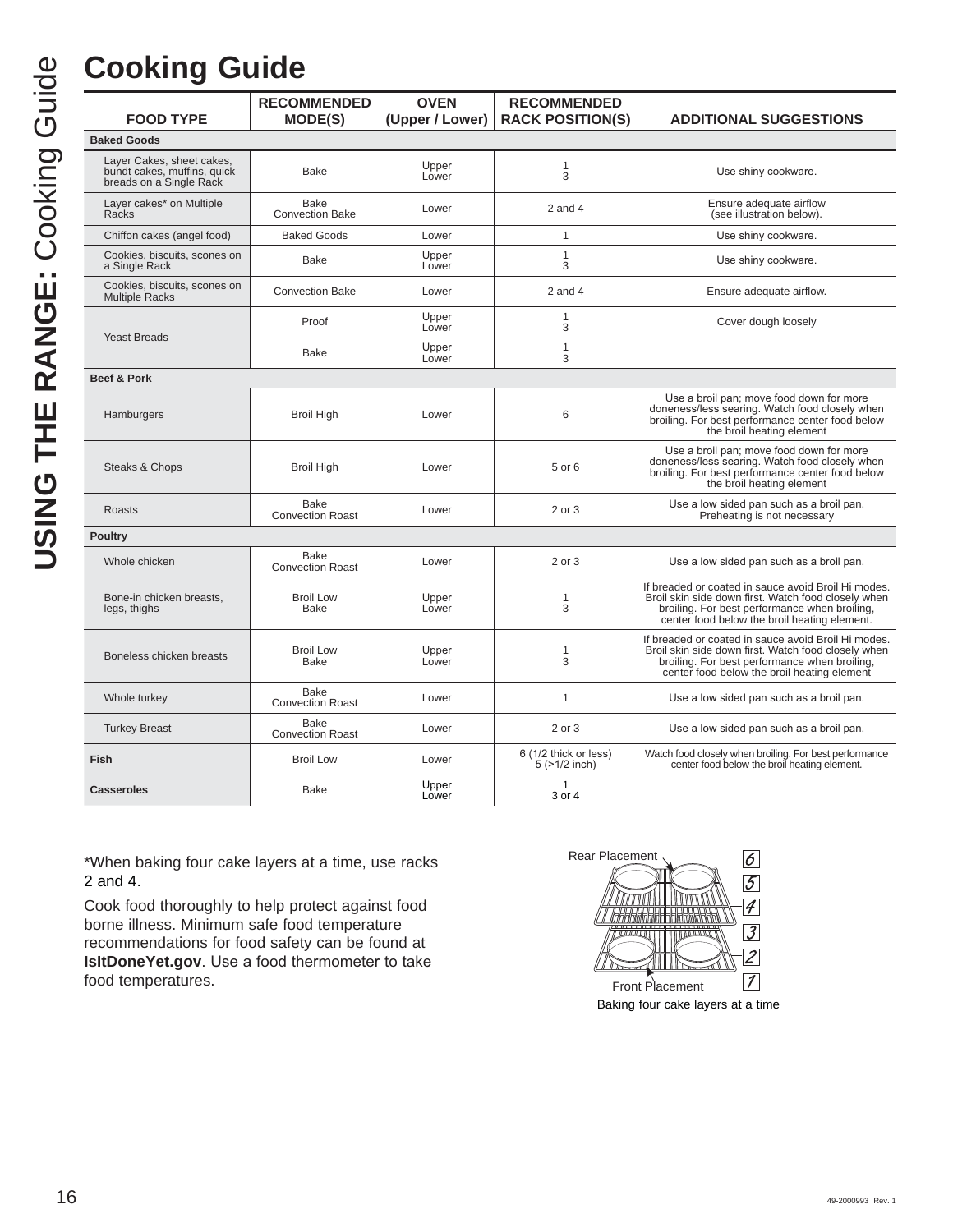# **Air Fry Cooking Guide (Lower Oven Only) (on some models)**

Air Fry is a special, no-preheat, cooking mode that is designed to produce foods with a crispier exterior than traditional oven cooking. Select **Air Fry**, then input the desired set temperature and press **Start**. The temperature can be set between 300°F and 500°F.

### **Air Fry Cookware Guidelines**

- Only use broil safe cookware when using Air Fry mode.
- A dark sheet pan is recommended. A dark pan promotes better browning and crisping.
- Oven baking baskets and baking grids can also be used. A sheet pan should be placed on the rack below the foods to catch any drippings when using a baking basket.



Primary recommended cookware



Alternate cookware options

### **General Tips for Air Fry Mode**

- The Air Fry mode is designed for cooking on a single rack.
- The Air Fry mode is designed to be used without preheating.
- Rack position 3 is recommended for most foods.
- Foods may cook faster than expected if the oven is already hot when food is placed in the oven.
- When air frying foods with sauce, it is recommended to apply the sauce at the end of cooking.
- If foods are browning too quickly, try a lower rack position or lower oven set temperature.
- For packaged foods, use traditional oven cooking instructions for set temperature and expected cook time.
- It is not necessary to flip or stir food during cooking
- Arrange food in a single layer on the pan, do not overload the pan.
- Always check internal food temperature to confirm minimum safe temperatures have been reached. Minimum safe food temperatures can be found on packages and at **IsItDoneYet.gov.**

| <b>FOOD TYPE</b>                                                                       | <b>RECOMMENDED</b><br><b>RACK POSITION(S)</b> | <b>RECOMMENDED</b><br><b>SET TEMPERATURES (F°)</b> | <b>RECOMMENDED</b><br><b>COOK TIME (MIN)</b>   | <b>NOTES</b>                                                                                                                                                                                                                        |
|----------------------------------------------------------------------------------------|-----------------------------------------------|----------------------------------------------------|------------------------------------------------|-------------------------------------------------------------------------------------------------------------------------------------------------------------------------------------------------------------------------------------|
| Fresh boneless fish or<br>poultry pieces, breaded such<br>as nuggets, tenders, fillets | 3                                             | 375-400                                            | 15-30                                          | User lower set temperatures for larger pieces.<br>Use shiny cookware.                                                                                                                                                               |
| Fresh bone in<br>chicken wings                                                         | 3                                             | 375-400                                            | $25 - 40$                                      | Salt wings or coat in a dry rub, if using sauce<br>apply after cooking or toward the end of cooking                                                                                                                                 |
| Fresh bone in chicken<br>drumsticks or thighs                                          | 3                                             | 375-400                                            | $30 - 55$                                      | User lower set temperatures for larger pieces.                                                                                                                                                                                      |
| Fresh French fries,<br>thin $(\frac{1}{2} inch)$                                       | 3                                             | 400-425                                            | 15-30                                          | Parchment paper is recommended when<br>preparing fresh French fries. For crispier fries,<br>toss fries in corn starch or rice flour before<br>cooking.                                                                              |
| Fresh French fries,<br>thick $(> 1/2$ inch)                                            | 3                                             | 375-400                                            | $20 - 35$                                      | Parchment paper is recommended when<br>preparing fresh French fries. For crispier fries,<br>toss fries in corn starch or rice flour before<br>cooking.                                                                              |
| Frozen packaged<br>foods                                                               | 3                                             |                                                    | may cook faster than the minimum package time. | Use traditional oven(not Air Fry) cooking instructions as a quideline for set temperature and cook time. Additional<br>cook time beyond recommended package time may be required for some foods. If oven is hot when starting, food |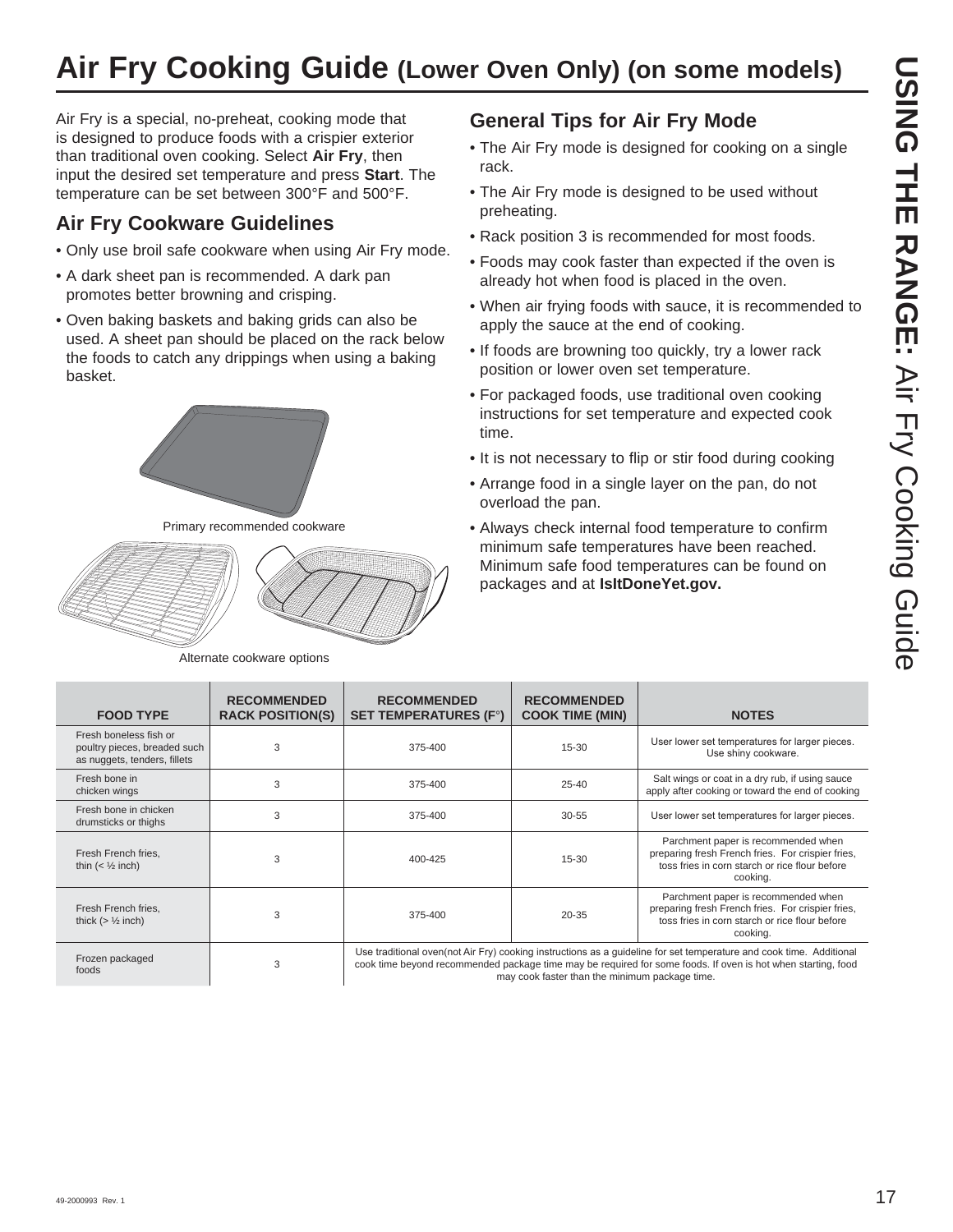# **Cleaning the Range – Exterior**

Be sure all controls are off and all surfaces are cool before cleaning any part of the range.



**AWARNING** If your range is removed for cleaning, servicing or any reason, be sure the anti-tip device is reengaged properly when the range is replaced. Failure to take this precaution could result in tipping of the range and can result in death or serious burns to children or adults.

### **Control Lockout**

| <b>CONTROL LOCKOUL</b>                                                                                                                                                                                                                                                      |                                                                                                                                                                                                           |  |  |
|-----------------------------------------------------------------------------------------------------------------------------------------------------------------------------------------------------------------------------------------------------------------------------|-----------------------------------------------------------------------------------------------------------------------------------------------------------------------------------------------------------|--|--|
| If desired, the touch pads may be deactivated before                                                                                                                                                                                                                        | You may also use a glass cleaner.                                                                                                                                                                         |  |  |
| cleaning.                                                                                                                                                                                                                                                                   | Remove heavier soil with warm, soapy water. Do not use                                                                                                                                                    |  |  |
| See Lock Controls in the Oven Controls section in this<br>manual.                                                                                                                                                                                                           | abrasives of any kind.                                                                                                                                                                                    |  |  |
| Clean up splatters with a damp cloth.                                                                                                                                                                                                                                       | Reactivate the touch pads after cleaning.                                                                                                                                                                 |  |  |
| <b>Control Panel</b>                                                                                                                                                                                                                                                        |                                                                                                                                                                                                           |  |  |
| It's a good idea to wipe the control panel after each use.<br>Clean with mild soap and water or vinegar and water,<br>rinse with clean water and polish dry with a soft cloth.                                                                                              | Do not use abrasive cleansers, strong liquid cleansers,<br>plastic scouring pads or oven cleaners on the control<br>panel—they will damage the finish, including Black<br>Stainless Steel.                |  |  |
| <b>Oven Exterior</b>                                                                                                                                                                                                                                                        |                                                                                                                                                                                                           |  |  |
| Do not use oven cleaners, abrasive cleansers, strong<br>liquid cleansers, steel wool, plastic scouring pads, or                                                                                                                                                             | If stain on the door vent trim is persistent, use a mild<br>abrasive cleaner and a sponge-scrubber for best results.                                                                                      |  |  |
| cleaning powders on the exterior of the oven. Clean with<br>a mild soap and water or vinegar and water solution.<br>Rinse with clean water and dry with a soft cloth. When<br>cleaning surfaces, make sure that they are at room<br>temperature and not in direct sunlight. | Spillage of marinades, fruit juices, tomato sauces and<br>basting liquids containing acids may cause discoloration<br>and should be wiped up immediately. Let hot surfaces<br>cool, then clean and rinse. |  |  |
| <b>Painted Surfaces and Black Stainless Steel</b>                                                                                                                                                                                                                           |                                                                                                                                                                                                           |  |  |
| Painted surfaces include the sides of the range and the<br>door, top of control panel and the drawer front. Clean<br>these with soap and water or a vinegar and water solution.                                                                                             | Do not use commercial oven cleaners, cleaning<br>powders, steel wool or harsh abrasives on any painted<br>surface, including Black Stainless Steel.                                                       |  |  |

### **Stainless Steel** (on some models)

Do not use a steel wool pad; it will scratch the surface.

To clean the stainless steel surface, use warm sudsy water or a stainless steel cleaner or polish. Always wipe the surface in the direction of the grain. Follow the cleaner instructions for cleaning the stainless steel surface.

To inquire about purchasing cleaning products including stainless steel appliance cleaner or polish, see the Accessories and Consumer Support sections at the end of this manual.

# **Cleaning the Range – Interior**

The interior of your new oven can be cleaned manually or by using Steam Clean or Self Clean modes. Spillage of marinades, fruit juices, tomato sauces and basting liquids containing acids may cause discoloration and should be wiped up immediately. Let hot surfaces cool, then clean and rinse.

### **Manual Cleaning**

Do not use oven cleaners (unless certified for selfcleaning oven), strong liquid cleansers, steel wool, or scouring pads on the interior of the oven. For soils on the oven bottom and other enameled surfaces, use a gentle abrasive containing oxalic acid, such as Bar Keepers Friend®, with a non-scratch sponge. Take care not to apply any abrasive cleaners or sponges to the door glass, as it will scratch the reflective coating. The oven interior and door glass may be cleaned using a soft cloth with a mild soap and water, or vinegar and water solution. After cleaning, rinse with clean water and dry with a soft cloth.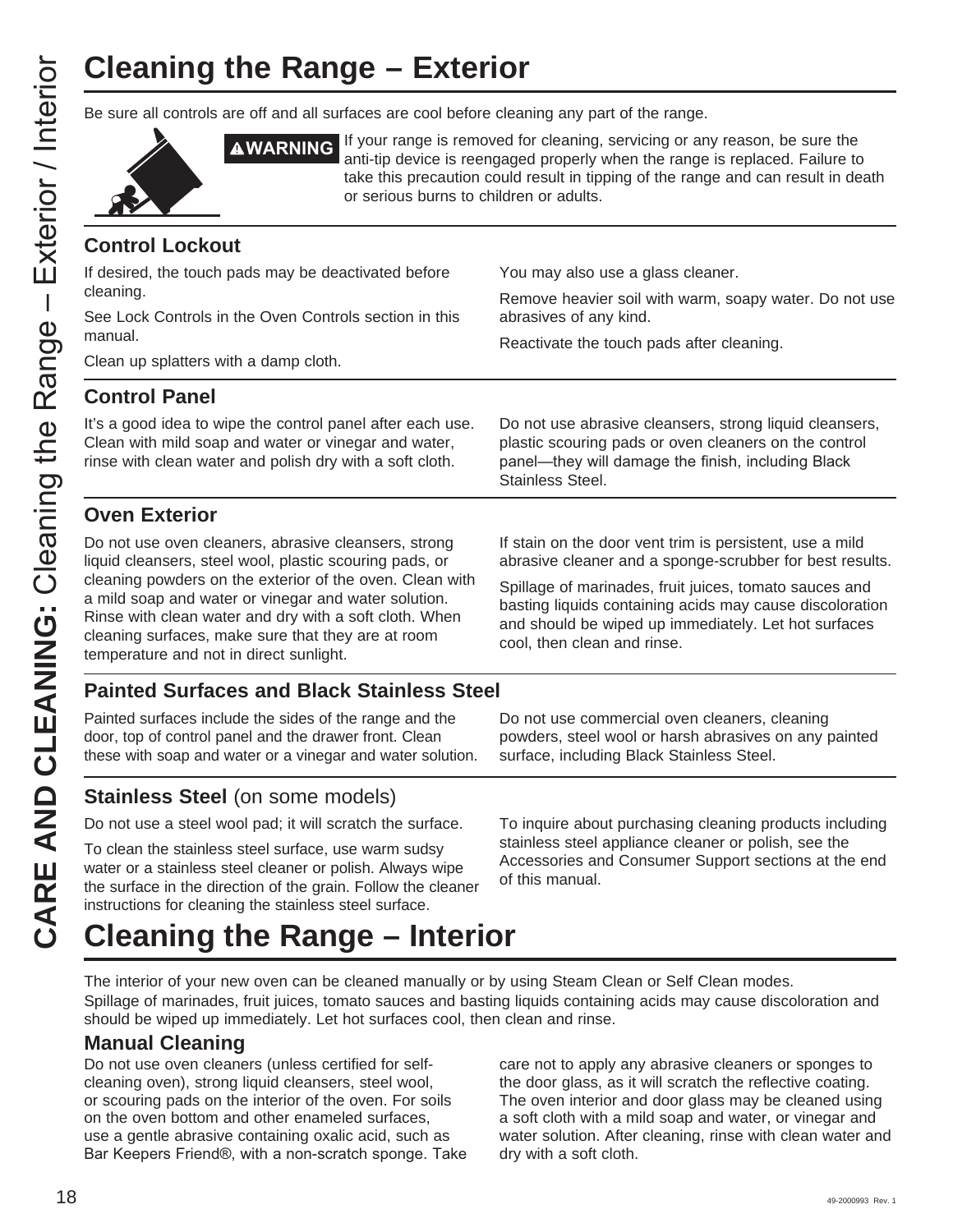### **Steam Clean Mode**

The Steam Clean feature is for cleaning light soil from your oven at a lower temperature than Self Clean.

To use the Steam Clean feature:

- 1. Start with the oven at room temperature.
- 2. Wipe excess grease and soils from the oven.
- 3. Pour one cup of water onto the bottom of the oven.
- 4. Close the door.

### **Racks**

All racks can be washed with warm, soapy water. Enameled (not shiny) racks can be left in the cavity during self clean.

Racks may be more difficult to slide, especially after a self-clean. Put some vegetable oil on a soft cloth or paper towel and rub onto the left and right edges.

### **Oven Heating Elements**

Do not clean the bake element or the broil element. Any soil will burn off when the elements are heated.

The bake element is not exposed and is under the oven floor. Clean the oven floor with warm, soapy water.

# **Cleaning the Glass Cooktop**

To maintain and protect the surface of your glass cooktop, follow these steps:

- 1. Before using the cooktop for the first time, clean it with a ceramic cooktop cleaner. This helps protect the top and makes cleanup easier.
- 2. Regular use of ceramic cooktop cleaner will help keep the cooktop looking new.
- 3. Shake the cleaning cream well. Apply a few drops of ceramic cooktop cleaner directly to the cooktop.
- 4. Use a paper towel or non-scratch cleaning pad for ceramic cooktops to clean the entire cooktop surface.
- 5. Use a dry cloth or paper towel to remove all cleaning residue. No need to rinse..

**NOTE:** It is very important that you DO NOT heat the cooktop until it has been cleaned thoroughly.



Do not open the door during the 30 minute steam clean as this will decrease the steam clean performance. At the end of the Steam Clean cycle, soak up the remaining water, and wipe the moisture-softened soil from the oven walls and door.

**NOTE:** Using other cooking oils will cause a discoloring or a rust like color residue on the racks and cavity sides. To clean this residue, use a soap and water or a vinegar and water solution. Rinse with clean water and dry with a soft cloth.



Wipe up heavy soil on the oven bottom.



Clean your cooktop after each spill. Use a ceramic cooktop cleaner.



For cleaning videos and instructions, scan the QR code with your device.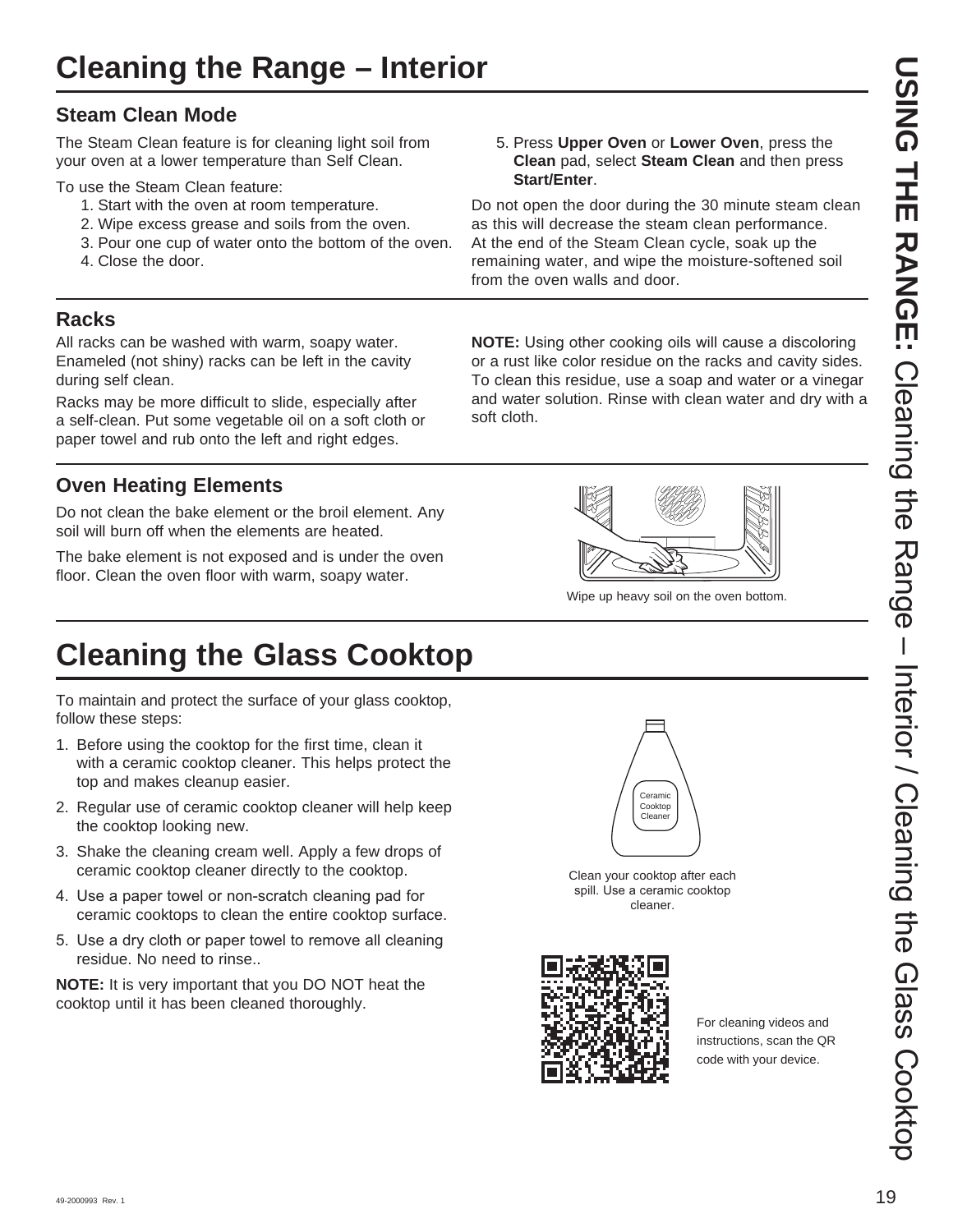**NOTE:** DAMAGE to your glass surface may occur if you use scrub pads other than those recommended.

- 1. Allow the cooktop to cool.
- 2. Spread a few drops of ceramic cooktop cleaner on the entire burned residue area.
- 3. Using a non-scratch cleaning pad for ceramic cooktops, rub the residue area, applying pressure as needed.

### **Heavy, Burned-On Residue**

- 1. Allow the cooktop to cool.
- 2. Use a single-edge razor blade scraper at approximately a 45° angle against the glass surface and scrape the soil. It will be necessary to apply pressure to the razor scraper in order to remove the residue.
- 3. After scraping with the razor scraper, spread a few drops of ceramic cooktop cleaner on the entire burned residue area. Use a non-scratch cleaning pad to remove any remaining residue.

### **Metal Marks and Scratches**

1. Be careful not to slide pots and pans across your cooktop. It will leave metal markings on the cooktop surface.

 These marks are removable using the ceramic cooktop cleaner with a non-scratch cleaning pad for ceramic cooktops.

2. If pots with a thin overlay of aluminum or copper are allowed to boil dry, the overlay may leave black discoloration on the cooktop.

- 4. If any residue remains, repeat the steps listed above as needed.
- 5. For additional protection, after all residue has been removed, polish the entire surface with ceramic cooktop cleaner and a paper towel.



Use a non-scratch cleaning pad for Ceramic Cooktops.

4. For additional protection, after all residue has been removed, polish the entire surface with ceramic cooktop cleaner and a paper towel.



The ceramic cooktop scraper and all recommended supplies are available through our Parts Center. See the Accessories and Consumer Support sections at the end of this manual.

**NOTE:** Do not use a dull or nicked blade.

 This should be removed immediately before heating again or the discoloration may be permanent.

**NOTE:** Carefully check the bottom of pans for roughness that would scratch the cooktop.

3. Be careful not to place aluminum baking sheets or aluminum frozen entrée containers on a hot cooktop surface. It will leave shinny dots or markings on the cooktop surface. These markings are permanent and cannot be cleaned off.

### **Damage from Sugary Spills and Melted Plastic**

Special care should be taken when removing hot substances **to avoid permanent damage of the glass surface**. Sugary spillovers (such as jellies, fudge, candy, syrups) or melted plastics can cause pitting of the surface of your cooktop (not covered by the warranty) unless the spill is removed while still hot. Special care should be taken when removing hot substances.

Be sure to use a new, sharp razor scraper.

Do not use a dull or nicked blade.

- 1. Turn off all surface units. Remove hot pans.
- 2. Wearing an oven mitt:
	- a. Use a single-edge razor blade scraper to move the spill to a cool area on the cooktop.
	- b. Remove the spill with paper towels.
- 3. Any remaining spillover should be left until the surface of the cooktop has cooled.
- 4. Don't use the surface units again until all of the residue has been completely removed.

**NOTE:** If pitting or indentation in the glass surface has already occurred, the cooktop glass will have to be replaced. In this case, service will be necessary.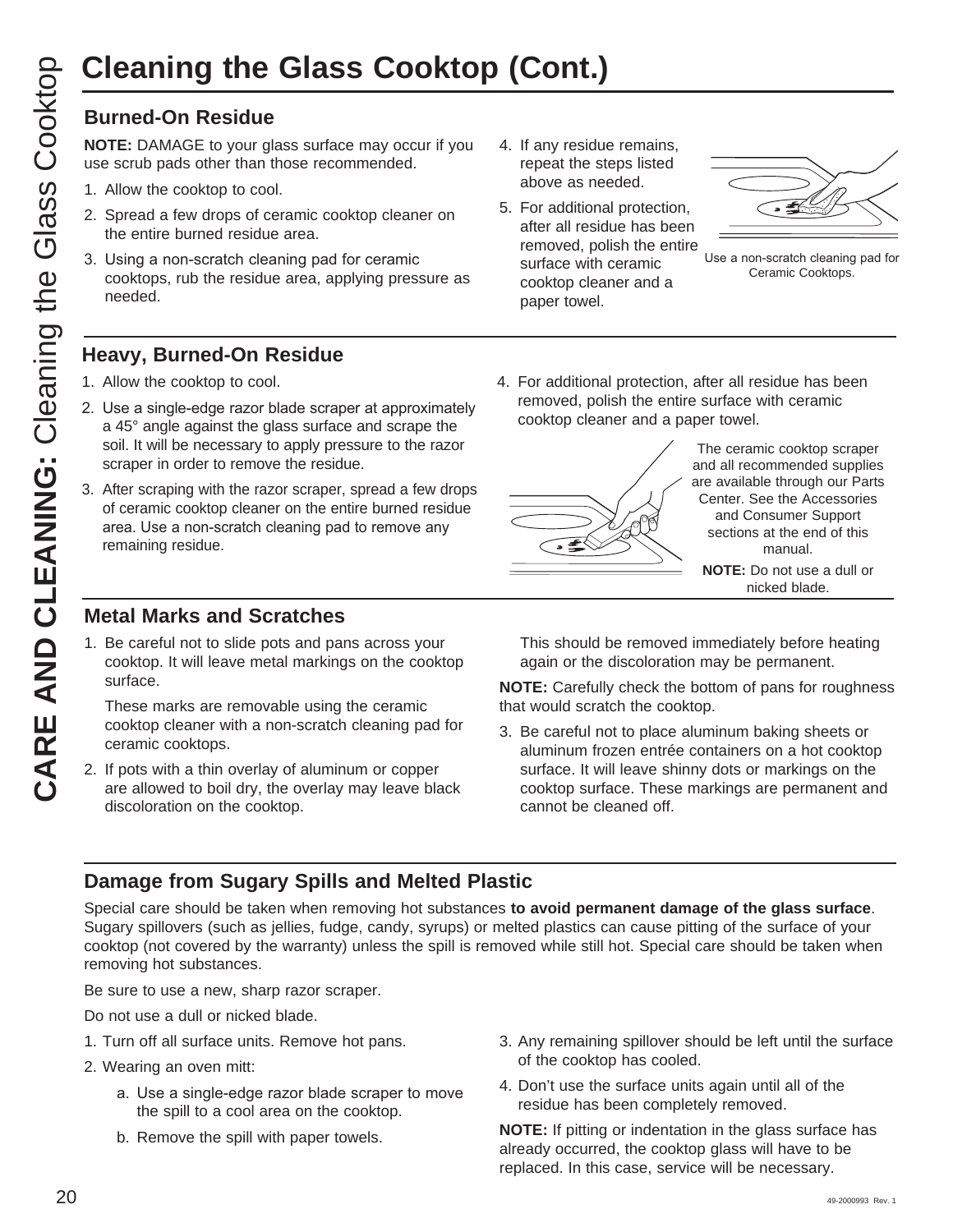# **Oven Light**

**AWARNING** SHOCK OR BURN HAZARD: Before replacing oven light bulb, disconnect the electrical power to the range at the main fuse or circuit breaker panel. Failure to do so may result in electric shock or burn.

**A CAUTION** BURN HAZARD: The glass cover and bulb should be removed when cool. Touching hot glass with bare hands or a damp cloth can cause burns.

Receptacle

### **Oven Light Replacement (on some models)**

### **To remove:**

- 1. Turn the glass cover counterclockwise 1/4 turn until the tabs of the glass cover clear the grooves of the socket. Wearing latex gloves may offer a better grip.
- 2. Using gloves or a dry cloth, remove the bulb by pulling it straight out.

### **To replace:**

- 1. Use a new 120/130-volt halogen bulb, not to exceed 50 watts. Replace the bulb with the same type of bulb that was removed. Be sure the replacement bulb is rated 120 volts or 130 volts (NOT 12 volts).
- 2. Using gloves or a dry cloth, remove the bulb from its packaging. Do not touch the bulb with bare fingers. Oil from skin will damage the bulb and shorten its life.
- 3. Push the bulb straight into the receptacle all the way.
- 4. Place the tabs of the glass cover into the grooves of the socket. Turn the glass cover clockwise 1/4 turn.

### **Oven Light Replacement (on some models)**

### **To remove:**

- 1. Turn the glass cover counterclockwise 1/4 turn until the tabs of the glass cover clear the grooves of the socket. Wearing latex gloves may offer a better grip.
- 2. Remove the bulb by turning it counter-clockwise.



### **To replace:**

Glass cover

1. Replace bulb with a new 40-watt appliance bulb. Insert the bulb and turn it clockwise until it is tight.

 For improved lighting inside the oven, clean the glass cover frequently using a wet cloth. This should be

done when the oven is completely cool. 5. Reconnect electrical power to the oven.

G9 Bulb

Tab

Socket

2. Place the tabs of the glass cover into the grooves of the socket. Turn the glass cover clockwise 1/4 turn.

 For improved lighting inside the oven, clean the glass cover frequently using a wet cloth. This should be done when the oven is completely cool.

3. Reconnect electrical power to the oven.

### **Oven Light Replacement (on some models)**

The oven light bulb is covered with a removable glass cover that is held in place with a bail-shaped wire. Remove the oven door, if desired, to reach the cover easily. See the Lift-Off Oven Door section for detailed oven door removal instructions.

### **Replacing the Light Bulb:**

- 1. Disconnect electrical power to the range.
- 2. Hold the glass cover stable, so it doesn't fall when released.
- 3. Slide near the indent of the cover holder until the cover is released. **Do not remove any screws to release the glass cover.**
- 4. Replace bulb with a 40-watt household appliance bulb. **Do not touch hot bulb with hand or wet cloth. Only remove bulb when it is cool.**
- 5. Hold glass cover stable over new bulb.

6. Pull the wire cover holder near the indent until the

indent in the wire cover holder is located in the indent of the glass cover.

7. Connect electrical power to range.

Wire cover holder Indent Glass cover (on self clean model only)

Use gloves or cloth

Receptacle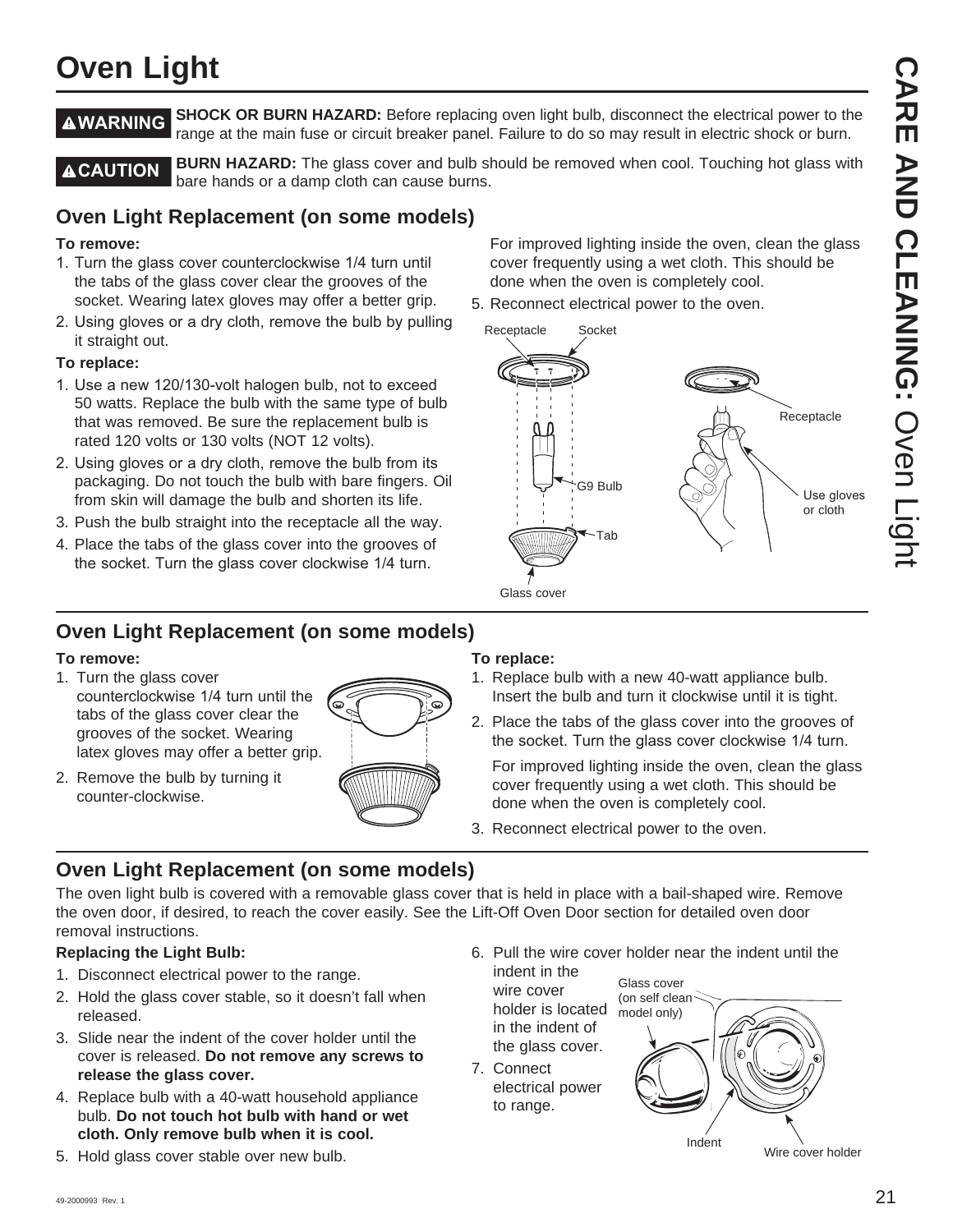# **Oven Doors**

### **Lift-Off Lower Oven Door**

The door is very heavy. Be careful when removing and lifting the door.

Do not lift the door by the handle.

### **To remove the door:**

- 1. Fully open the door.
- 2. Pull the hinge locks down toward the door frame, to the unlocked position. A tool, such as a small flatblade screwdriver, may be required.
- 3. Firmly grasp both sides of the door at the top.
- 4. Close door to the door removal position. The door should be open approximately 3" with no obstruction above the door.
- 5. Lift door up and out until both hinge arms are clear of the slots.

# Hinge lock Slot



Pull hinge locks down to unlock

### Removal position

### **To replace the door:**

- 1. Firmly grasp both sides of the door at the top.
- 2. Starting on the left side, with the door at the same angle as the removal position, seat the indentation of the hinge arm into the bottom edge of the hinge slot. The notch in the hinge arm must be fully seated into the bottom of the slot. Repeat for right side.
- 3. Fully open the door. If the door will not fully open, the indentation is not seated correctly in the bottom edge of the slot.
- 4. Push the hinge locks up against the front frame of the oven cavity, to the locked position.
- 5. Close the oven door.



### **Lift-Off Upper Oven Door (for double oven)**

### **To remove the door:**

- 1. Fully open the door.
- 2. Lift up on the hinge lock toward the oven frame until they stop.
- 3. Close the door to 45 degrees (you will feel the door stop). The hinge lock will contact the oven frame.
- 4. On both sides of the door, press down on the release buttons on each hinge.
- 5. Lift door up until it is clear of the hinge.
- 6. Pull on hinge arms slightly to relieve pressure on the locking tabs.
- 7. Push the hinge locks down onto the hinge.
- 8. Push the hinges in toward the unit so they are closed.



### **To replace the door:**

- 1. Pull the hinges down away from the oven frame to the fully open position.
- 2. Lift up on the hinge locks toward the oven frame until they stop.
- 3. The hinges will release to the 45-degree position. The hinge locks will contact the oven frame.
- 4. Slide the door back onto the hinges. Make sure the buttons pop back out.
- 5. Fully open the door.
- 6. Push the hinge locks down onto the hinge.
- 7. Close the oven door.



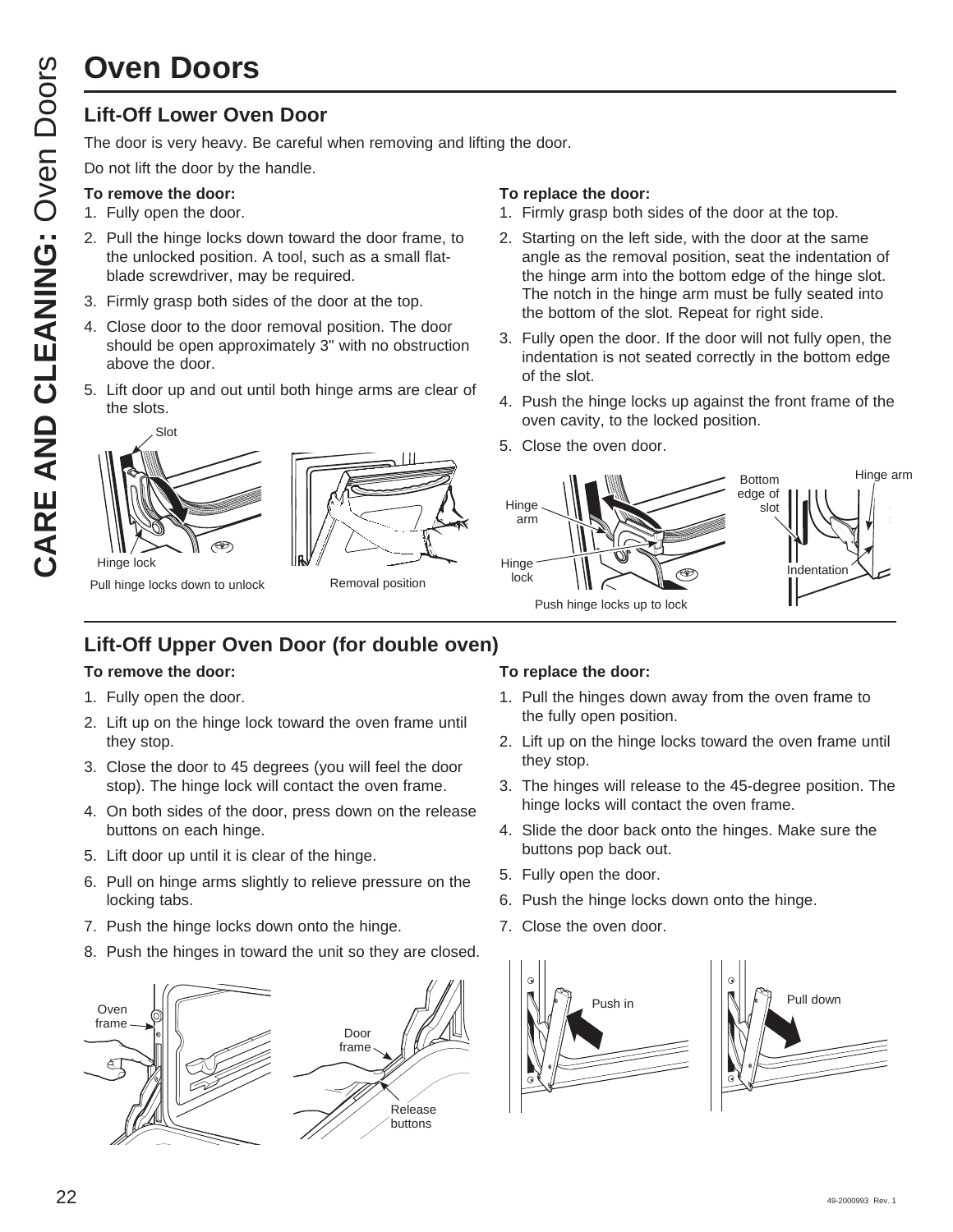Save time and money! Review the charts on the following pages first and you may not need to call for service. Check out self-help videos and FAQ at **GEAppliances.com/support.**

| <b>Problem</b>                                                                                       | <b>Possible Cause</b>                                                                                                                                                                           | <b>What To Do</b>                                                                                                                                                                                                                                                                                                                                                    |  |
|------------------------------------------------------------------------------------------------------|-------------------------------------------------------------------------------------------------------------------------------------------------------------------------------------------------|----------------------------------------------------------------------------------------------------------------------------------------------------------------------------------------------------------------------------------------------------------------------------------------------------------------------------------------------------------------------|--|
| Surface units will not<br>maintain a rolling boil or                                                 | Improper cookware being used.                                                                                                                                                                   | Use pans which are flat and match the diameter of the<br>surface unit selected.                                                                                                                                                                                                                                                                                      |  |
| cooking is not fast enough                                                                           | In some areas, the power (voltage) may be low.                                                                                                                                                  | Cover pan with a lid until desired heat is obtained.                                                                                                                                                                                                                                                                                                                 |  |
| Surface units do not work<br>properly                                                                | A fuse in your home may be blown or the circuit<br>breaker tripped.                                                                                                                             | Replace the fuse or reset the circuit breaker.                                                                                                                                                                                                                                                                                                                       |  |
|                                                                                                      | Cooktop controls improperly set.                                                                                                                                                                | Check to see the correct control is set for the surface<br>unit you are using.                                                                                                                                                                                                                                                                                       |  |
| Surface unit stops glowing<br>when turned to a lower<br>setting                                      | The unit is still on and hot.                                                                                                                                                                   | This is normal.                                                                                                                                                                                                                                                                                                                                                      |  |
| Scratches (may appear as<br>cracks) on cooktop glass                                                 | Incorrect cleaning methods being used.                                                                                                                                                          | Scratches are not removable. Tiny scratches will become<br>less visible in time as a result of cleaning.                                                                                                                                                                                                                                                             |  |
| surface                                                                                              | Cookware with rough bottoms being used or coarse<br>particles (salt or sand) were between the cookware<br>and the surface of the cooktop. Cookware has been<br>slid across the cooktop surface. | To avoid scratches, use the recommended cleaning<br>procedures. Make sure bottoms of cookware are clean<br>before use, and use cookware with smooth bottoms.                                                                                                                                                                                                         |  |
| Areas of discoloration on                                                                            | Food spillovers not cleaned before next use.                                                                                                                                                    | See the Cleaning the glass cooktop section.                                                                                                                                                                                                                                                                                                                          |  |
| the cooktop                                                                                          | Hot surface on a model with a light-colored<br>cooktop.                                                                                                                                         | This is normal. The surface may appear discolored when<br>it is hot. This is temporary and will disappear as the<br>glass cools.                                                                                                                                                                                                                                     |  |
| <b>Plastic melted to the</b><br>surface                                                              | Hot cooktop came into contact with plastic<br>placed on the hot cooktop.                                                                                                                        | See the Glass surface-potential for permanent damage<br>section in the Cleaning the glass cooktop section.                                                                                                                                                                                                                                                           |  |
| Pitting (or indentation) of<br>the cooktop                                                           | Hot sugar mixture spilled on the cooktop.                                                                                                                                                       | Call a qualified technician for replacement.                                                                                                                                                                                                                                                                                                                         |  |
| My new oven doesn't<br>cook like my old one. Is<br>something wrong with the<br>temperature settings? | Your new oven has a different cooking system<br>from your old oven and therefore may cook<br>differently than your old oven.                                                                    | For the first few uses, follow your recipe times and<br>temperatures carefully. If you still think your new oven<br>is too hot or too cold, you can adjust the temperature<br>yourself to meet your specific cooking preference.<br>NOTE: This adjustment affects Bake, and Convection<br>Bake temperatures; it will not affect Convection Roast,<br>Broil or Clean. |  |
| Food does not bake                                                                                   | Oven controls improperly set.                                                                                                                                                                   | See the Cooking Modes section.                                                                                                                                                                                                                                                                                                                                       |  |
| properly                                                                                             | Rack position is incorrect or rack is not level.                                                                                                                                                | See the Cooking Modes section and Cooking Guide.                                                                                                                                                                                                                                                                                                                     |  |
|                                                                                                      | Incorrect cookware or cookware of improper size<br>being used.                                                                                                                                  | See the Cookware section.                                                                                                                                                                                                                                                                                                                                            |  |
|                                                                                                      | The probe is plugged into the outlet in the oven.                                                                                                                                               | Unplug and remove the probe from the oven.                                                                                                                                                                                                                                                                                                                           |  |
|                                                                                                      | Oven temperature needs adjustment.                                                                                                                                                              | See the Special Features section.                                                                                                                                                                                                                                                                                                                                    |  |
|                                                                                                      | Ingredient substitution                                                                                                                                                                         | Substituting ingredients can change the recipe outcome.                                                                                                                                                                                                                                                                                                              |  |
| Food does not broil                                                                                  | Oven controls improperly set.                                                                                                                                                                   | Make sure you select the appropriate broil mode.                                                                                                                                                                                                                                                                                                                     |  |
| properly                                                                                             | Improper rack position being used.                                                                                                                                                              | See Cooking Guide for rack location suggestions.                                                                                                                                                                                                                                                                                                                     |  |
|                                                                                                      | Food being cooked in a hot pan.                                                                                                                                                                 | Make sure cookware is cool.                                                                                                                                                                                                                                                                                                                                          |  |
|                                                                                                      | Cookware not suited for broiling.                                                                                                                                                               | Use a pan specifically designed for broiling.                                                                                                                                                                                                                                                                                                                        |  |
|                                                                                                      | Aluminum foil used on the broiling pan and<br>grid has not been fitted properly and slit as<br>recommended.                                                                                     | If using aluminum foil conform to pan slits.                                                                                                                                                                                                                                                                                                                         |  |
|                                                                                                      | In some areas the power (voltage) may be low.                                                                                                                                                   | Preheat the broil element for 10 minutes.                                                                                                                                                                                                                                                                                                                            |  |
| Oven temperature too hot<br>or too cold                                                              | Oven temperature needs adjustment.                                                                                                                                                              | See the Special Features section.                                                                                                                                                                                                                                                                                                                                    |  |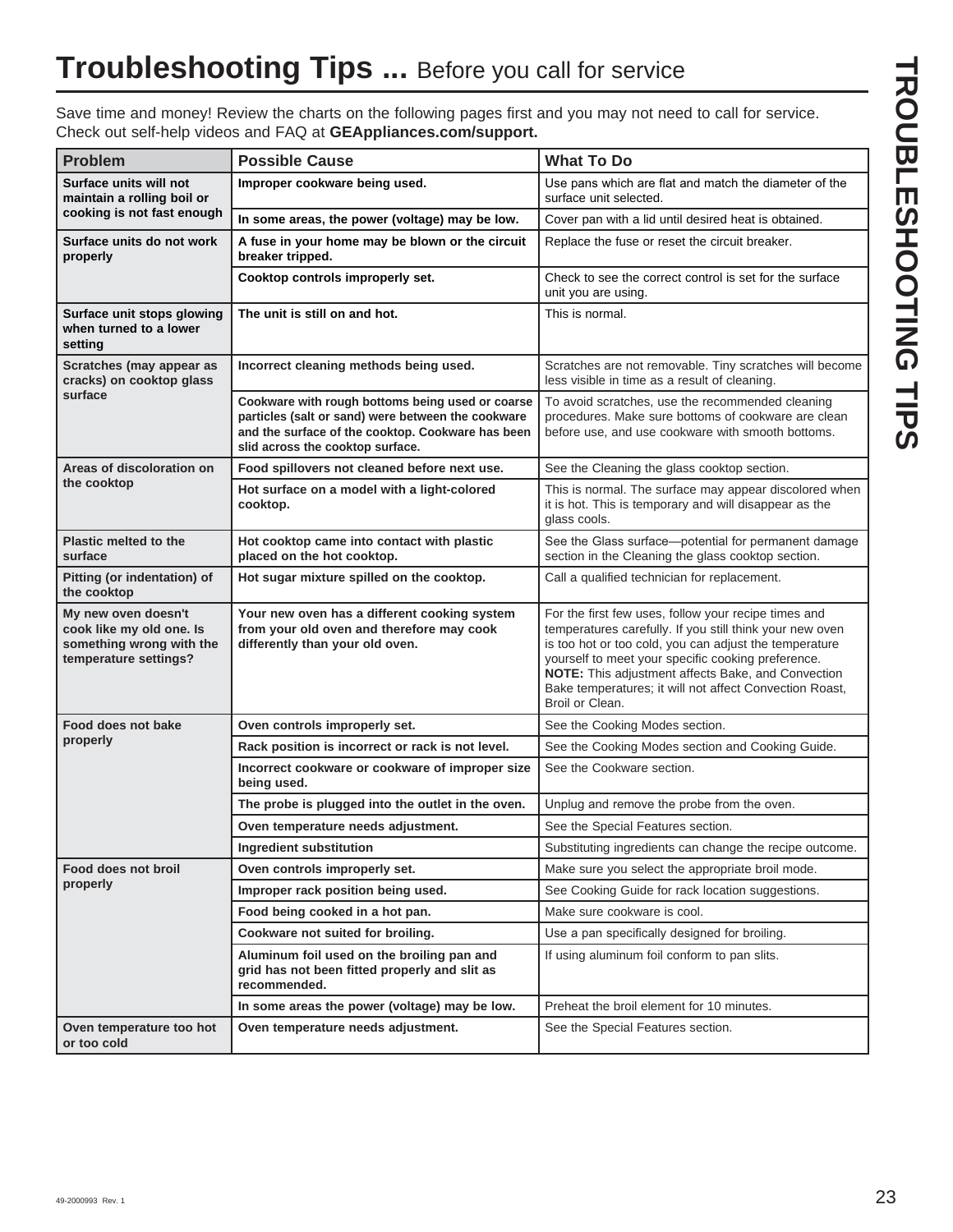# TROUBLESHOOTING TIPS **TROUBLESHOOTING TIPS**

# **Troubleshooting Tips ...** Before you call for service

| <b>Problem</b>                                                      | <b>Possible Cause</b>                                                                                                | <b>What To Do</b>                                                                                                                                                                                                              |
|---------------------------------------------------------------------|----------------------------------------------------------------------------------------------------------------------|--------------------------------------------------------------------------------------------------------------------------------------------------------------------------------------------------------------------------------|
| Oven does not work or<br>appears not to work                        | Plug on range is not completely inserted<br>in the electrical outlet.                                                | Make sure electrical plug is plugged into a live, properly<br>grounded outlet.                                                                                                                                                 |
|                                                                     | A fuse in your home may be blown or<br>the circuit breaker tripped.                                                  | Replace the fuse or reset the circuit breaker.                                                                                                                                                                                 |
|                                                                     | Oven controls improperly set.                                                                                        | See the Using the Oven section.                                                                                                                                                                                                |
|                                                                     | Oven is in Sabbath Mode.                                                                                             | Verify, that the oven is not in Sabbath Mode. See the Special<br>Features section.                                                                                                                                             |
| "Crackling" or "popping"<br>sound                                   | This is the sound of the metal heating<br>and cooling during both the cooking and<br>cleaning functions.             | This is normal.                                                                                                                                                                                                                |
| Why is my range making a<br>"clicking" noise when using<br>my oven? | Your range cycles the heating elements<br>by turning relays on and off to maintain<br>the oven temperature.          | This is normal.                                                                                                                                                                                                                |
| Clock and timer do not work                                         | A fuse in your home may be blown or<br>the circuit breaker tripped.                                                  | Replace the fuse or reset the circuit breaker.                                                                                                                                                                                 |
|                                                                     | Plug on range is not completely inserted<br>in the electrical outlet.                                                | Make sure electrical plug is plugged into a live, properly<br>grounded outlet.                                                                                                                                                 |
|                                                                     | Oven controls improperly set.                                                                                        | See the Oven Control section.                                                                                                                                                                                                  |
| Oven door is crooked                                                | The door is out of position.                                                                                         | Because the oven door is removable, it sometimes gets out of<br>position during installation. To straighten the door, re-install the<br>door. See the "Lift-Off Oven Door" instructions in the "Care and<br>Cleaning" section. |
| Oven light does not work                                            | Light bulb is loose or defective.                                                                                    | Tighten or replace bulb.                                                                                                                                                                                                       |
|                                                                     | Pad operating light is broken.                                                                                       | Call for service.                                                                                                                                                                                                              |
| Oven will not steam clean.                                          | Display flashes HOT.                                                                                                 | Allow the oven to cool to room temperature and reset the controls.                                                                                                                                                             |
|                                                                     | Oven controls improperly set.                                                                                        | See the Using Steam Clean section.                                                                                                                                                                                             |
|                                                                     | Oven door is not closed.                                                                                             | Make sure you close the door to start steam clean cycle.                                                                                                                                                                       |
| <b>Excessive smoking during</b><br>clean cycle                      | Excessive soil or grease.                                                                                            | Press the Cancel/Off pad. Open the windows to rid the room<br>of smoke. Wait until the LOCKED light goes off. Wipe up the<br>excess soil and reset the clean cycle.                                                            |
| <b>Excessive smoking during</b><br>broiling                         | Food too close to broil element.                                                                                     | Lower the rack position of the food.                                                                                                                                                                                           |
| Oven door will not open<br>after a clean cycle                      | Oven too hot.                                                                                                        | Allow the oven to cool below locking temperature.                                                                                                                                                                              |
| Oven not clean after a clean<br>cycle                               | Oven controls improperly set.                                                                                        | See the Cleaning the Oven section.                                                                                                                                                                                             |
|                                                                     | Oven was heavily soiled.                                                                                             | Clean up heavy spillovers before starting the clean cycle.<br>Heavily soiled ovens may need to clean again or for a longer<br>period of time.                                                                                  |
| "DOOR LOCKING" flashes in<br>the display                            | The self-clean cycle has been selected but<br>the door is not closed.                                                | Close the oven door. Latch the door.                                                                                                                                                                                           |
| DOOR LOCKED is on when<br>you want to cook                          | The oven door is locked because the<br>temperature inside the oven has not<br>dropped below the locking temperature. | Press the Cancel/Off pad. Allow the oven to cool.                                                                                                                                                                              |
| "F-and a number or letter"<br>flash in the display                  | You have a function error code.                                                                                      | Press the Cancel/Off pad. Allow the oven to cool for one hour.<br>Put the oven back into operation.                                                                                                                            |
|                                                                     | If the function code repeats.                                                                                        | Disconnect all power to the oven for at least 30 seconds and<br>then reconnect power. If the function error code repeats, call for<br>service.                                                                                 |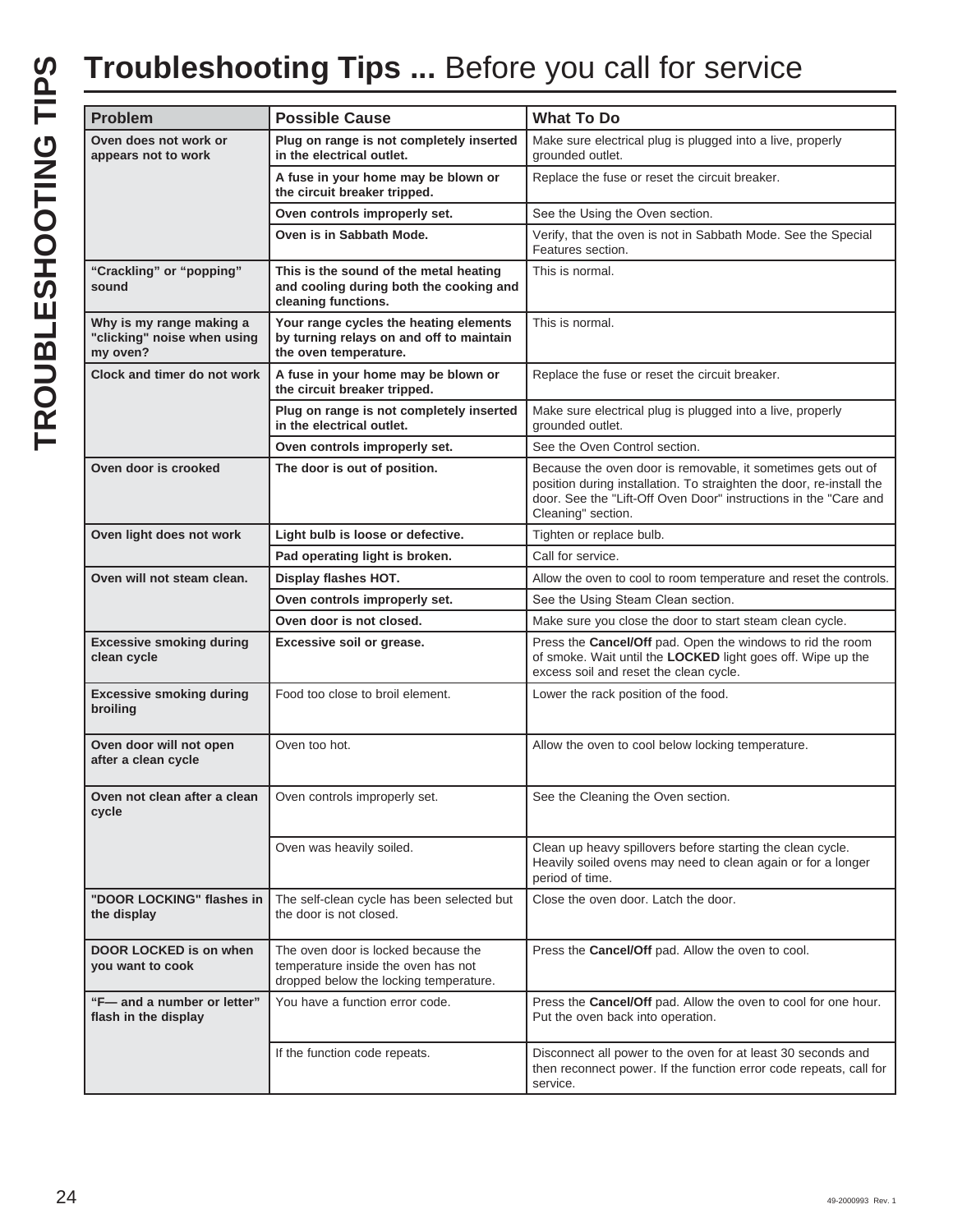# **Troubleshooting Tips ...** Before you call for service

| <b>Problem</b>                                                                                   | <b>Possible Cause</b>                                                                                                                                                                                 | <b>What To Do</b>                                                                                                                                                                                                                                             |
|--------------------------------------------------------------------------------------------------|-------------------------------------------------------------------------------------------------------------------------------------------------------------------------------------------------------|---------------------------------------------------------------------------------------------------------------------------------------------------------------------------------------------------------------------------------------------------------------|
| Display goes blank                                                                               | A fuse in your home may be blown or the<br>circuit breaker tripped.                                                                                                                                   | Replace the fuse or reset the circuit breaker.                                                                                                                                                                                                                |
|                                                                                                  | The clock is turned off.                                                                                                                                                                              | See the Special features section.                                                                                                                                                                                                                             |
|                                                                                                  | Oven is in Sabbath Mode.                                                                                                                                                                              | Verify that the oven is not in Sabbath Mode. See the Special<br>Features section.                                                                                                                                                                             |
| Oven or cooktop will not<br>stay set.                                                            | Function error.                                                                                                                                                                                       | Disconnect all power for at least 30 seconds and then reconnect<br>power. If repeating, call for service.                                                                                                                                                     |
| Power outage, clock flashes                                                                      | Power outage or surge                                                                                                                                                                                 | Reset the clock. If the oven was in use, you must reset it by<br>pressing the Cancel/Off pad, setting the clock and resetting any<br>cooking function.                                                                                                        |
| "Burning" or "oily" odor<br>emitting from the vent                                               | This is normal in a new oven and will<br>disappear in time.                                                                                                                                           | To speed the process, set a self-clean cycle for a minimum of 3<br>hours. See the Cleaning the Oven section.                                                                                                                                                  |
| <b>Strong odor</b>                                                                               | An odor from the insulation around the<br>inside of the oven is normal for the first few<br>times the oven is used.                                                                                   | This is temporary and will go away after several uses or a self-<br>clean cycle.                                                                                                                                                                              |
| <b>Fan noise</b>                                                                                 | A convection fan may automatically turn<br>on and off.                                                                                                                                                | This is normal. The fan is designed to operate intermittently to<br>maximize cooking evenness. The convection fan will operate<br>during preheat of the bake cycle. The fan will turn off after the<br>oven is heated to the set temperature. This is normal. |
|                                                                                                  | A cooling fan may automatically turn on<br>and off.                                                                                                                                                   | This is normal on some models. The cooling fan will turn off and<br>on to cool internal parts. It may run after the oven is turned off.                                                                                                                       |
| My oven door glass appears<br>to be "tinted" or have a<br>"rainbow" color. Is this<br>defective? | No. The inner oven glass is coated with<br>a heat barrier to reflect the heat back into<br>the oven to prevent heat loss and keep the<br>outer door cool while baking.                                | This is normal. Under certain light or angles, you may see this tint<br>or rainbow color.                                                                                                                                                                     |
| Sometimes the oven takes<br>longer to preheat to the<br>same temperature                         | Cookware or food in oven.                                                                                                                                                                             | The cookware or food in the oven will cause the oven to take<br>longer to preheat. Remove items to reduce preheat time.                                                                                                                                       |
|                                                                                                  | Number of racks in oven.                                                                                                                                                                              | Adding more racks to the oven will cause the oven to take longer<br>to preheat. Remove some racks.                                                                                                                                                            |
|                                                                                                  | Different cooking modes.                                                                                                                                                                              | The different cooking modes use different preheat methods to<br>heat the oven for the specific cooking mode. Some modes will<br>take longer than others (i.e. convection bake).                                                                               |
| <b>Display flashes</b>                                                                           | Power failure.                                                                                                                                                                                        | Reset the clock.                                                                                                                                                                                                                                              |
| Unable to set cook time or<br>delay time                                                         | You forgot to enter a cooking mode first.                                                                                                                                                             | See the Cooking Options section                                                                                                                                                                                                                               |
| Oven racks are difficult to<br>slide                                                             | The shiny, silver-colored racks were<br>cleaned in a self-clean cycle.                                                                                                                                | Apply a small amount of vegetable oil to a paper towel and wipe<br>the edges of the oven racks with the paper towel. Do not spray<br>with Pam® or other lubricant sprays.                                                                                     |
| Drawer does not slide<br>smoothly or drags                                                       | The drawer is out of alignment.                                                                                                                                                                       | Fully extend the drawer and push it all the way in See the Care<br>and cleaning of the range section.                                                                                                                                                         |
|                                                                                                  | Drawer is over-loaded or load is<br>unbalanced.                                                                                                                                                       | Reduce weight. Redistribute drawer contents.                                                                                                                                                                                                                  |
| Steam from the vent                                                                              | When using the ovens, it is normal to see<br>steam coming out of the oven vents. As<br>the number of racks or amount of food<br>being cooked increases, the amount of<br>visible steam will increase. | This is normal.                                                                                                                                                                                                                                               |
| Water remaining on oven<br>floor after Steam Clean<br>cycle                                      | This is normal.                                                                                                                                                                                       | Remove any remaining water with a dry cloth or sponge.                                                                                                                                                                                                        |
| Oven will not steam clean                                                                        | Display flashes HOT.                                                                                                                                                                                  | Allow the oven to cool to room temperature and reset the<br>controls.                                                                                                                                                                                         |
|                                                                                                  | Oven controls improperly set.                                                                                                                                                                         | See the Using Steam Clean section.                                                                                                                                                                                                                            |
|                                                                                                  | Oven door is not closed.                                                                                                                                                                              | Make sure you close the door to start steam clean cycle.                                                                                                                                                                                                      |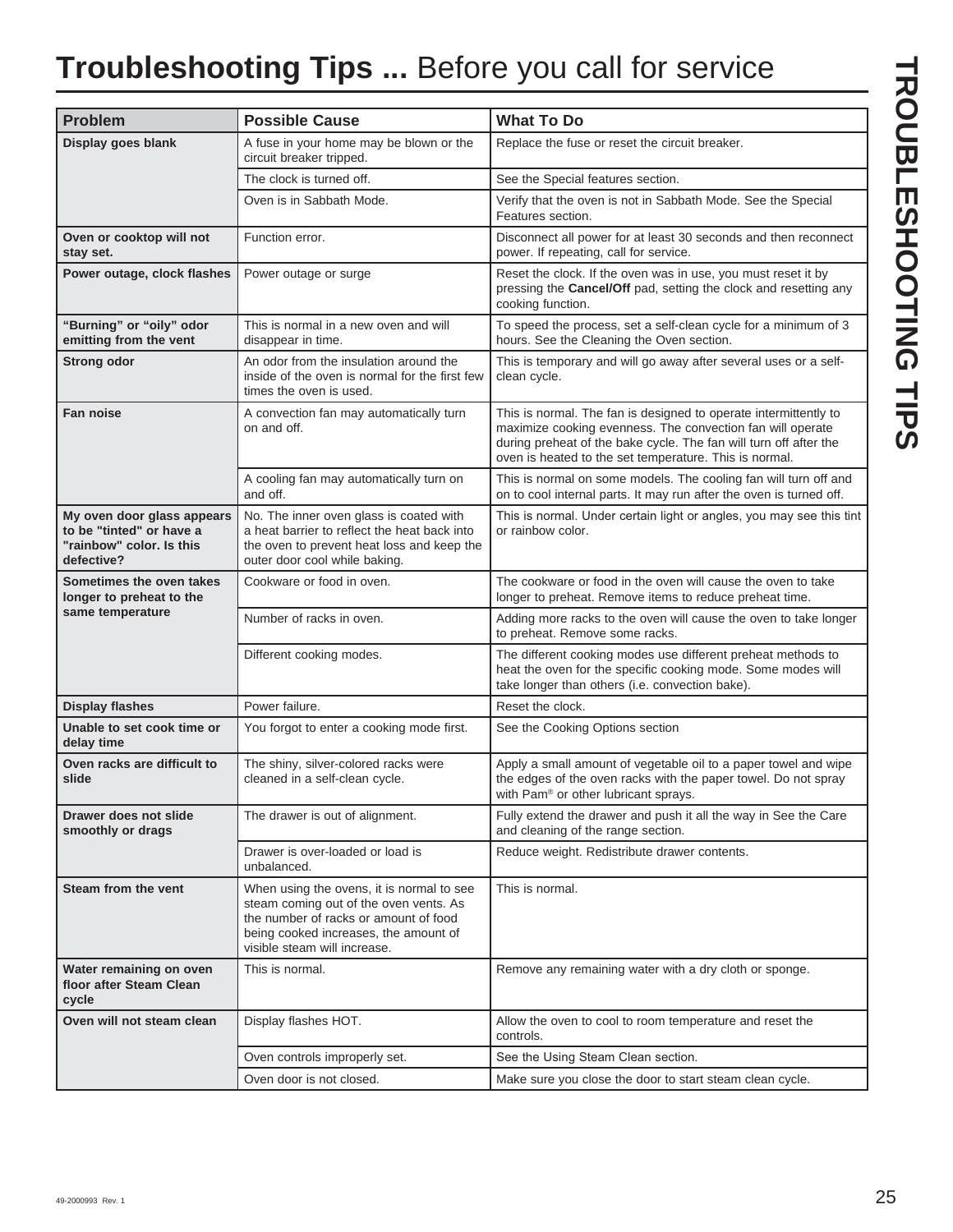### **GEAppliances.com**

|                                                          | <b>GE Appliances Electric Range Limited Warranty</b>                                                                                                                                                                                                                                                                                                                                                                                                                                               |
|----------------------------------------------------------|----------------------------------------------------------------------------------------------------------------------------------------------------------------------------------------------------------------------------------------------------------------------------------------------------------------------------------------------------------------------------------------------------------------------------------------------------------------------------------------------------|
| <b>GEAppliances.com</b>                                  | All warranty service is provided by our Factory Service Centers, or an authorized Customer Care® technician. To schedule<br>service online, visit us at GEAppliances.com/service, or call GE Appliances at 800.GE.CARES (800.432.2737). Please<br>have your serial number and your model number available when calling for service.                                                                                                                                                                |
|                                                          | Servicing your appliance may require the use of the onboard data port for diagnostics. This gives a GE Appliances factory<br>service technician the ability to quickly diagnose any issues with your appliance and helps GE Appliances improve its<br>products by providing GE Appliances with information on your appliance. If you do not want your appliance data to be<br>sent to GE Appliances, please advise your technician not to submit the data to GE Appliances at the time of service. |
| For the period of                                        | <b>GE Appliances will replace</b>                                                                                                                                                                                                                                                                                                                                                                                                                                                                  |
| One year<br>From the date<br>of the original<br>purchase | Any part of the range which fails due to a defect in materials or workmanship. During this<br>limited one-year warranty, GE Appliances will provide, free of charge, all labor and in-home<br>service to replace the defective part.                                                                                                                                                                                                                                                               |

### **What GE Appliances will not cover:**

- $\blacksquare$  Service trips to your home to teach you how to use the product.
- $\blacksquare$  Improper installation, delivery or maintenance.
- $\blacksquare$  Failure of the product if it is abused, misused, modified or used for other than the intended purpose or used commercially.
- $\blacksquare$  Damage to the glass cooktop caused by use of cleaners other than the recommended cleaning creams and pads.
- $\blacksquare$  Damage to the glass cooktop caused by hardened spills of sugary materials or melted plastic that are not cleaned according to the directions in the Owner's Manual.
- Replacement of house fuses or resetting of circuit breakers.
- Damage to the product caused by accident, fire, floods or acts of God.
- Damage to finish, such as surface rust, tarnish, or small blemishes not reported within 48 hours of delivery.
- Incidental or consequential damage caused by possible defects with this appliance.
- Damage caused after delivery.
- **Product not accessible to provide required service.**
- Service to repair or replace light bulbs, except for LED lamps.
- Effective January 1, 2022, cosmetic damage to the glass cooktop such as, but not limited to, chips, scratches, or baked on residue not reported within 90 days of installation.
- Effective January 1, 2022, damage to the glass cooktop due to impact or misuse. See example.



### **EXCLUSION OF IMPLIED WARRANTIES**

Your sole and exclusive remedy is product repair as provided in this Limited Warranty. Any implied warranties, including the implied warranties of merchantability or fitness for a particular purpose, are limited to one year or the shortest period allowed by law.

This limited warranty is extended to the original purchaser and any succeeding owner for products purchased for home use within the USA. If the product is located in an area where service by a GE Appliances Authorized Servicer is not available, you may be responsible for a trip charge or you may be required to bring the product to an Authorized GE Appliances Service location for service. In Alaska, the limited warranty excludes the cost of shipping or service calls to your home.

Some states do not allow the exclusion or limitation of incidental or consequential damages. This limited warranty gives you specific legal rights, and you may also have other rights which vary from state to state. To know what your legal rights are, consult your local or state consumer affairs office or your state's Attorney General.

### **Warrantor: GE Appliances,** *a* **Haier** *company*

Louisville, KY 40225

**Extended Warranties:** Purchase a GE Appliances extended warranty and learn about special discounts that are available while your warranty is still in effect. You can purchase it online anytime at

### **GEAppliances.com/extended-warranty**

or call 800.626.2224 during normal business hours. GE Appliances Service will still be there after your warranty expires.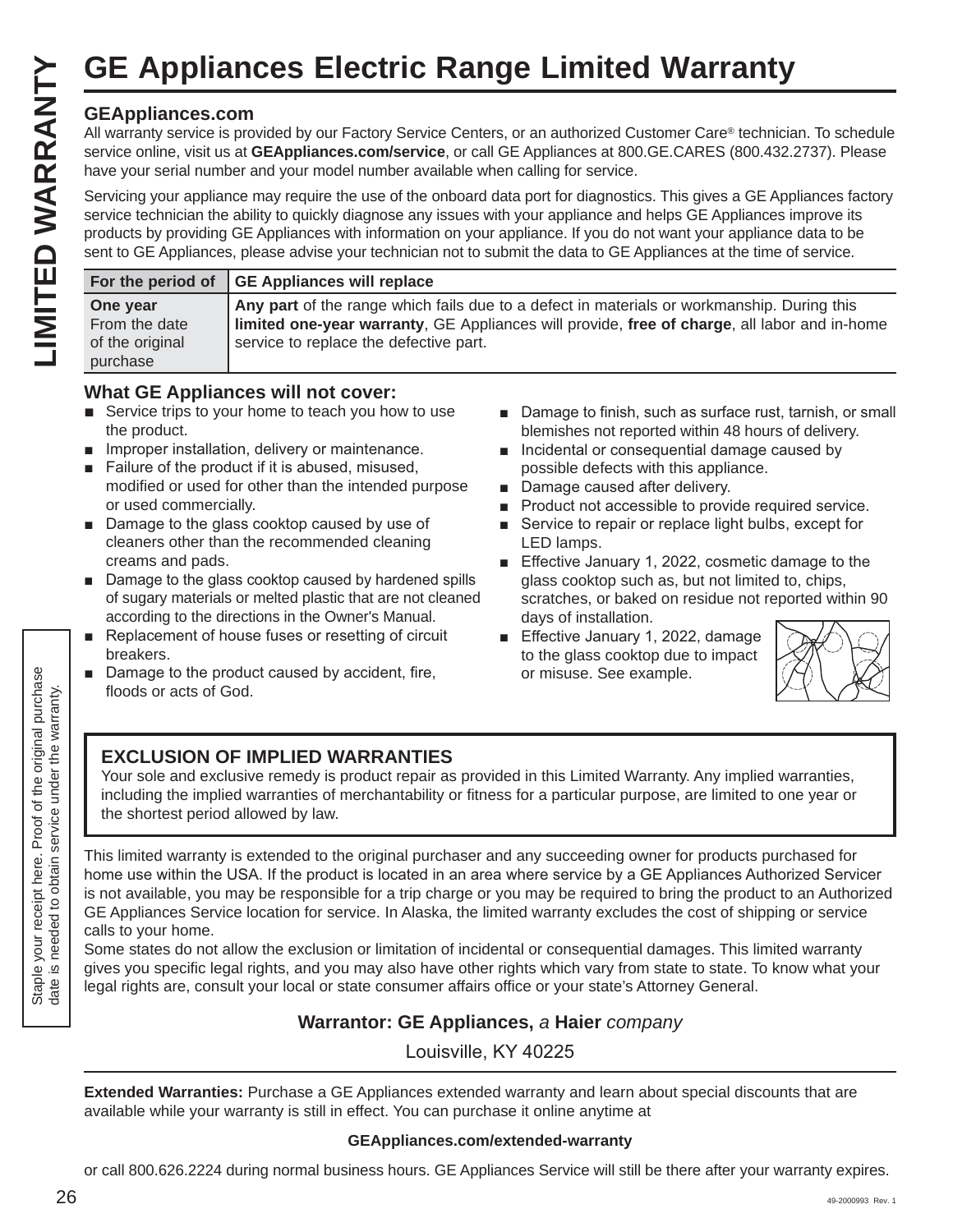### **Looking For Something More?**

### **GE Appliances offers a variety of accessories to improve your cooking and maintenance experiences!**

Refer to the Consumer Support page for phone numbers and website information.

The following products and more are available:

### **Accessories**

Large Broiler Pan (12 ¾ " x 1 ¼" x 16 ½ ")

XL Broiler Pan (17 " x 1  $\frac{1}{4}$ " x 19 1/4")

### **Parts**

Oven racks

Oven elements

Light bulbs

### **Cleaning Supplies**

CitruShine™ Stainless Steel Wipes

Stainless Steel Appliance Cleaner

Non-scratch Cleaning Pads for Ceramic Cooktops

Ceramic Cooktop Cleaner

Ceramic Cooktop Scraper

Kit (Kit includes cream and cooktop scraper)

\*The large broiler pan does not fit in 20"/24" ranges.

\*\* The XL broiler pan does not fit in 24" wall ovens, 27" drop-ins or 20"/24" range.

**NOTE:** Go to GE Appliances website to view recommended cleaners.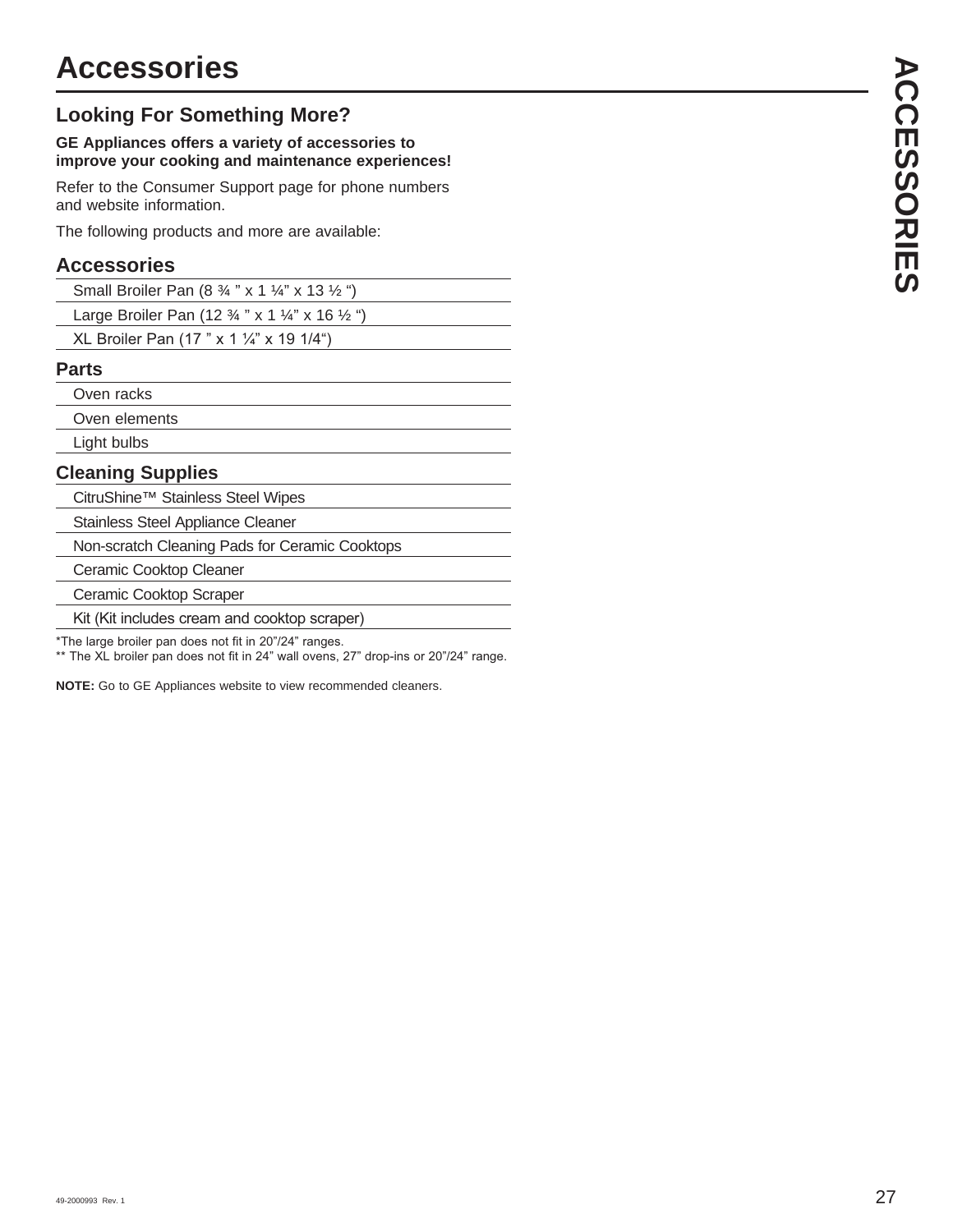# **Consumer Support**

**CONSUMER SUP**<br> **GE Appliances Website**<br>
Have a question or need assistar<br>
of the year! You can also shop for<br>
services designed for your conver<br> **CONSUMER Appliance OF APPLIANCE Register your new appliance on-1**<br> **CONSUME** Have a question or need assistance with your appliance? Try the GE Appliances Website 24 hours a day, any day of the year! You can also shop for more great GE Appliances products and take advantage of all our on-line support services designed for your convenience. In the US: GEAppliances.com

### **Register Your Appliance**

Register your new appliance on-line at your convenience! Timely product registration will allow for enhanced communication and prompt service under the terms of your warranty, should the need arise. You may also mail in the pre-printed registration card included in the packing material. In the US: **GEAppliances.com/register** 

### **Schedule Service**

Expert GE Appliances repair service is only one step away from your door. Get on-line and schedule your service at your convenience any day of the year. In the US: **GEAppliances.com/service** or call 800.432.2737 during normal business hours.

### **Extended Warranties**

Purchase a GE Appliances extended warranty and learn about special discounts that are available while your warranty is still in effect. You can purchase it on-line anytime. GE Appliances Services will still be there after your warranty expires. In the US: GEAppliances.com/extended-warranty or call 800.626.2224 during normal business hours.

### **Remote Connectivity**

For assistance with wireless network connectivity (for models with remote enable), visit our website at GEAppliances.com/connect or call 800.220.6899 in the US.

### **Parts and Accessories**

Individuals qualified to service their own appliances can have parts or accessories sent directly to their homes (VISA, MasterCard and Discover cards are accepted). Order on-line today 24 hours every day. In the US: **GEApplianceparts.com** or by phone at 877.959.8688 during normal business hours.

**Instructions contained in this manual cover procedures to be performed by any user. Other servicing generally should be referred to qualified service personnel. Caution must be exercised, since improper servicing may cause unsafe operation.**

### **Contact Us**

If you are not satisfied with the service you receive from GE Appliances, contact us on our Website with all the details including your phone number, or write to:

In the US: General Manager, Customer Relations | GE Appliances, Appliance Park | Louisville, KY 40225 **GEAppliances.com/contact**

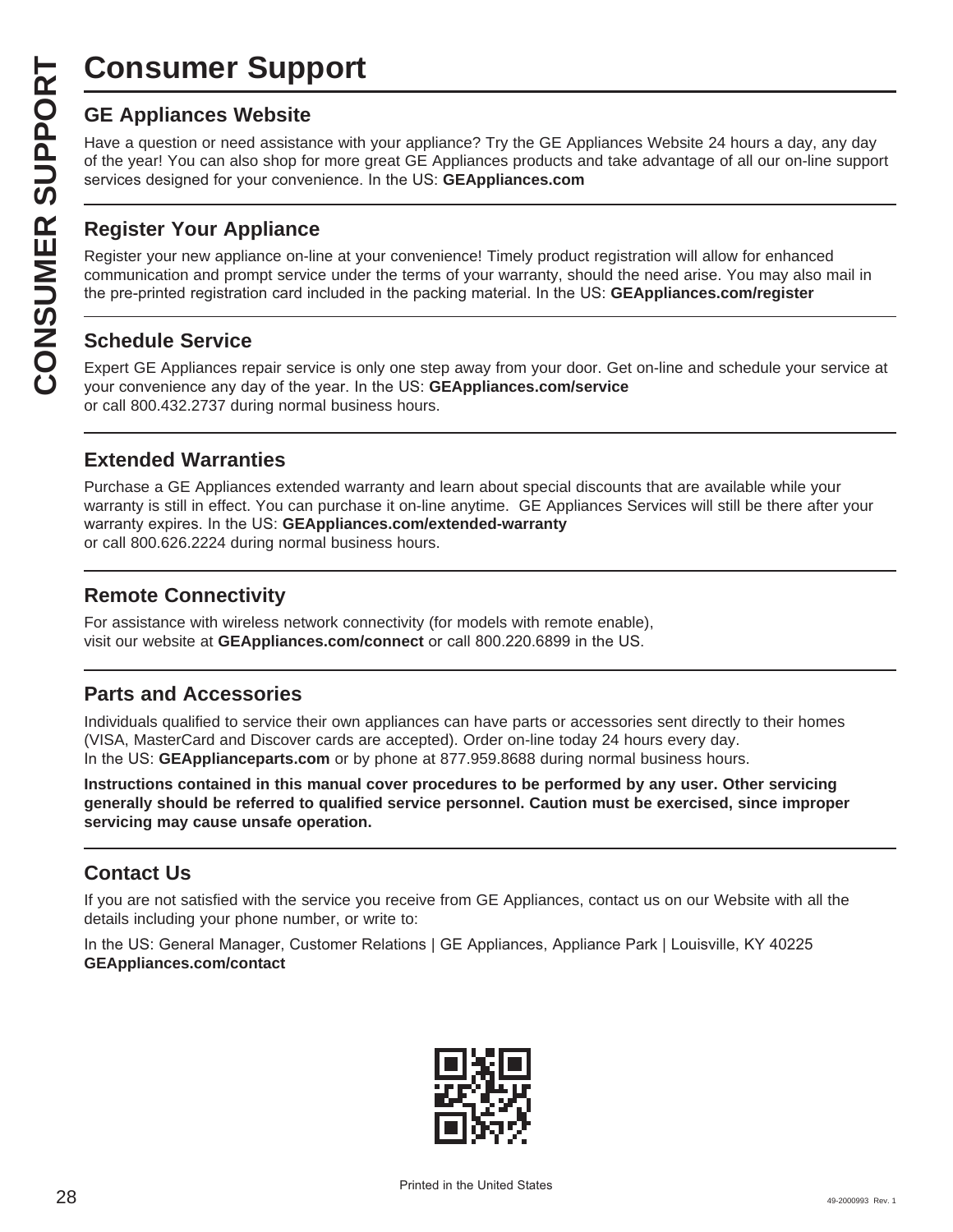



# ESTUS EST Con Control Frontal Eléctrico Con Control Frontal Eléctrico

### INFORMACIÓN DE SEGURIDAD ... 3

### USO DE LA ESTUFA

| Estantes del Horno14                       |
|--------------------------------------------|
| Papel de Aluminio y Cobertores del Horno14 |
|                                            |
|                                            |
| Guía de Cocción del Horno. 16              |
| Guía de Cocción para Freír con Aire 17     |
|                                            |

### CUIDADO Y LIMPIEZA

| Limpieza de la Estufa - Exterior 18         |  |
|---------------------------------------------|--|
| Limpieza de la Estufa - Interior 18         |  |
| Limpieza de la Placa de Cocción de Vidrio19 |  |
|                                             |  |
| Puertas del Horno  22                       |  |

### CONSEJOS PARA LA SOLUCIÓN DE PROBLEMAS ...... 23

| <b>GARANTÍA LIMITADA26</b> |  |  |
|----------------------------|--|--|
|                            |  |  |
| <b>SOPORTE PARA</b>        |  |  |
| <b>EL CONSUMIDOR</b> 28    |  |  |

### MANUAL DEL PROPIETARIO

Estufa con Control Frontal de 30" JSS86

Escriba los números de modelo y de serie aquí:

Nº de Modelo \_\_\_\_\_\_\_\_\_\_\_\_

Nº de Serie \_\_\_\_\_\_\_\_

Los encontrará en una etiqueta detrás de la puerta o del cajón.

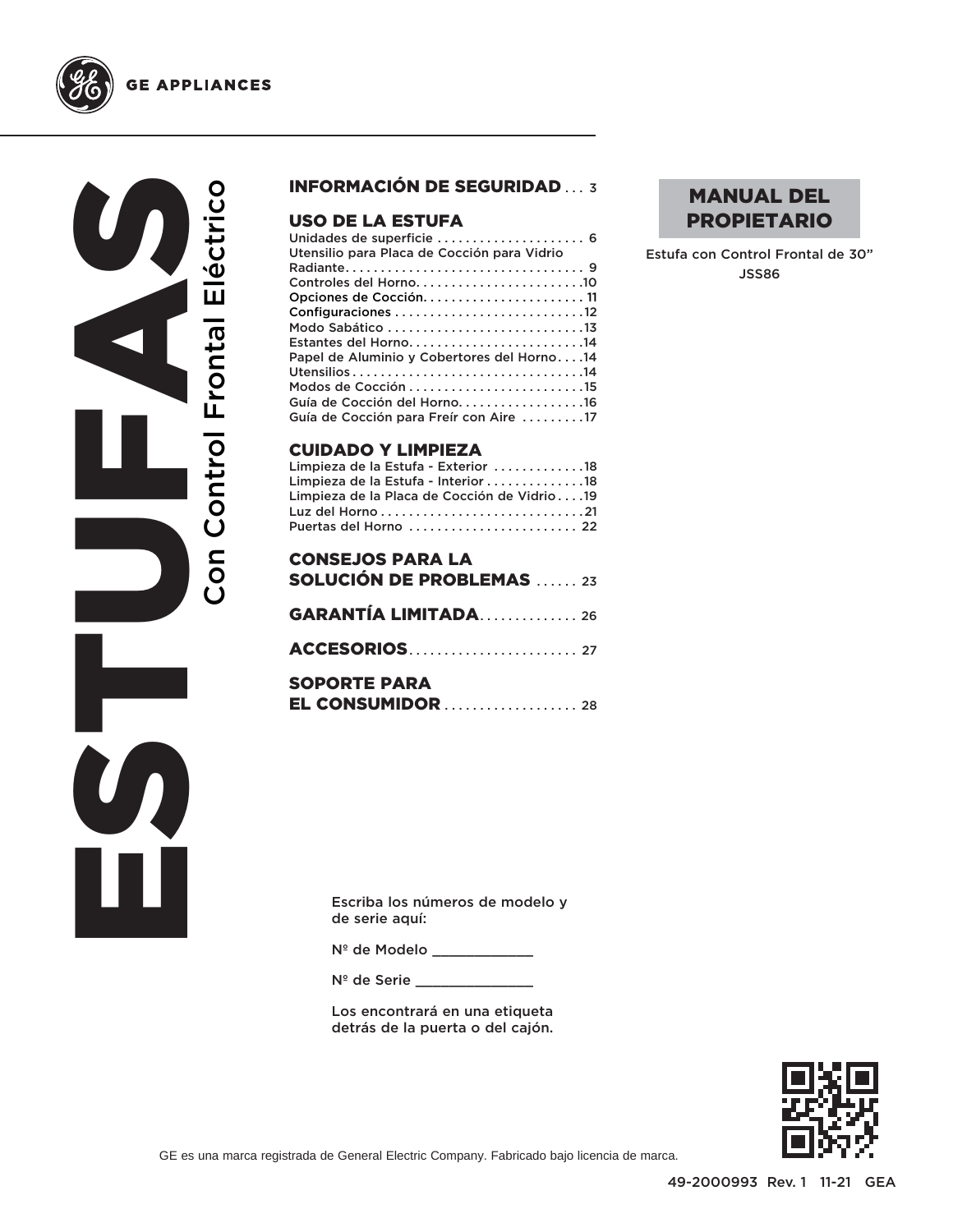### **GRACIAS POR HACER QUE GE APPLIANCES SEA PARTE DE SU HOGAR.**

Ya sea que haya crecido usando GE Appliances, o que ésta es su primera vez, nos complace tenerlo en la familia.

Sentimos orgullo por el nivel de arte, innovación y diseño de cada uno de los electrodomésticos de GE Appliances, y creemos que usted también. Entre otras cosas, el registro de su electrodoméstico asegura que podamos entregarle información importante del producto y detalles de la garantía cuando los necesite.

Registre su electrodoméstico GE ahora a través de Internet. Sitios Web y números telefónicos útiles están disponibles en la sección de Soporte para el Consumidor de este Manual del Propietario. También puede enviar una carta en la tarjeta de inscripción preimpresa que se incluye con el material embalado.

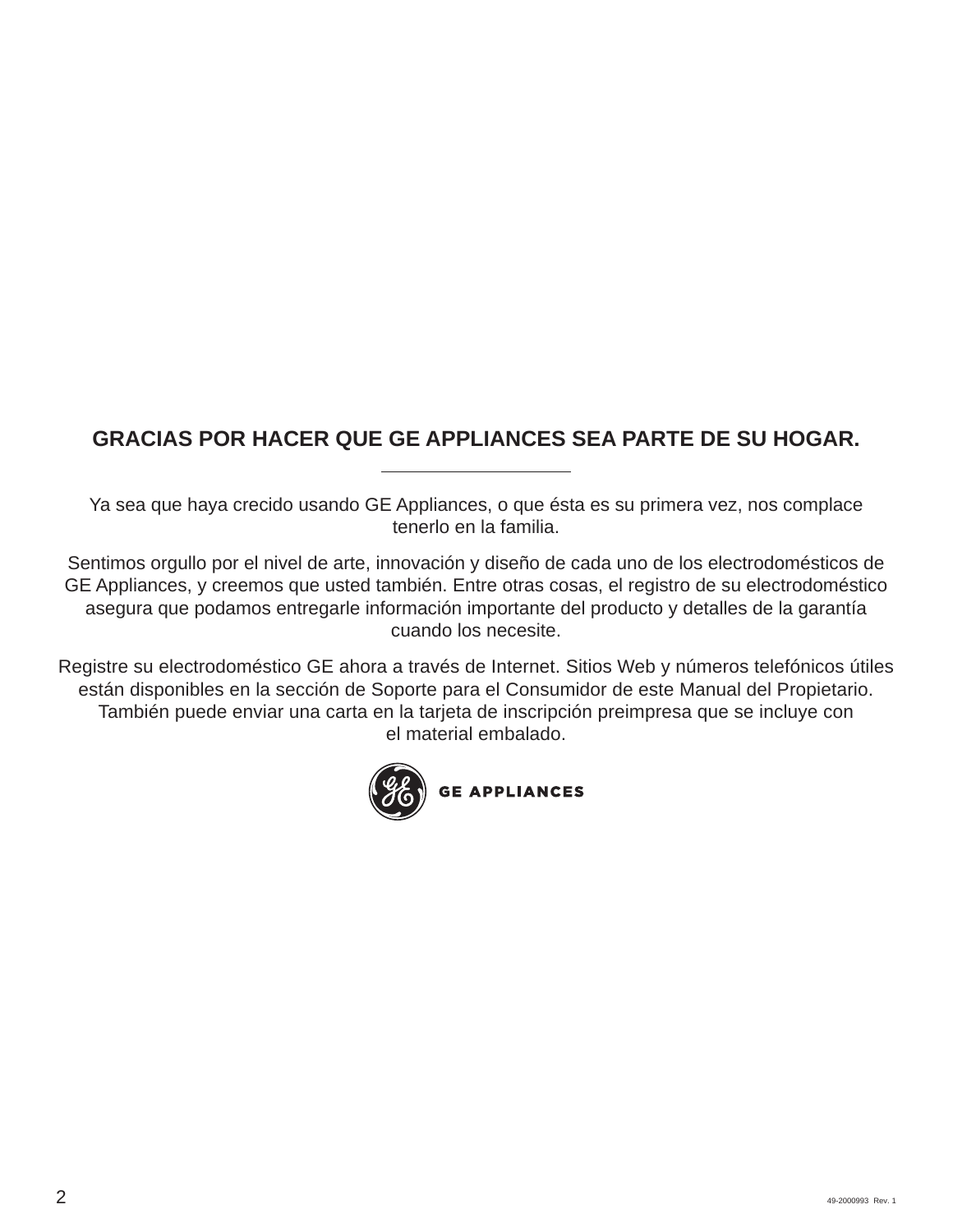# **INFORMACIÓN IMPORTANTE DE SEGURIDAD LEA TODAS LAS INSTRUCCIONES ANTES DE USAR ESTE ELECTRODOMÉSTICO**

**ADVERTENCIA** Lea todas las instrucciones de seguridad antes de utilizar este producto. No seguir estas instrucciones puede generar un incendio, una descarga eléctrica, lesiones corporales o la muerte.

### **DISPOSITIVO ANTI-VOLCADURAS**

### **ADVERTENCIA**

**Riesgo de Caída**

- **Un niño o adulto pueden volcar la cocina y morir.**
- **Instale el soporte anti-volcaduras sobre la pared o el piso. • Asegúrese la estufa al soporte anti-volcaduras deslizando la unidad hacia atras de tal manera que la pata niveladora sea enganchada.**
- **Vuelva a adherir el soporte anti-volcaduras si la estufa se mueve de lugar.**
- **Si esto no se hace, se podrá producir la muerte o quemaduras graves en niños o adultos.**

Para reducir el riesgo de volcar la estufa, ésta debe sujetarse mediante un soporte antivolcaduras con una adecuada instalación. Ver las instrucciones de instalación enviadas con el soporte para obtener detalles completos antes de iniciar la instalación.

### **Para Estufas Sin Apoyo y Deslizabless**

Para controlar si el soporte es instalado y ajustado de forma apropiada, mire que debajo de la estufa la pata niveladora trasera esté

ajustada al soporte. En algunos modelos, el cajón de almacenamiento o el panel de protección se pueden retirar para una fácil inspección. Si no es posible realizar una inspección visual, deslice la estufa hacia

adelante, confirme que el soporte anti-volcaduras esté ajustado de forma segura al piso o la pared, y deslice la estufa hacia atrás de modo que la pata niveladora trasera se encuentre debajo del soporte anti-volcaduras.

Si la estufa es expulsada de la pared por alguna razón, siempre repita este procedimiento a fin de verificar que esté asegurado de forma correcta con un soporte anti volcaduras.

Nunca quite las patas de nivelación por completo ya que la estufa no quedará bien sujeta al dispositivo anti-volcaduras.



Estufas Sin Apoyo y Deslizables

# **ADVERTENCIA INSTRUCCIONES GENERALES DE SEGURIDAD**

- Use este aparato sólo con el objetivo para el que fue creado, como se describe en este Manual del Propietario.
- Asequrese de que un técnico calificado realice una correcta instalación y puesta a tierra del artefacto de acuerdo con las instrucciones de instalación provistas.
- No intente reparar o cambiar ninguna pieza de su estufa a menos que esté específicamente recomendado en este manual. Cualquier otro servicio debe realizarlo un técnico calificado.
- Antes de realizar cualquier clase de reparación, desenchufe la estufa o desconecte el suministro eléctrico desde el panel de distribución doméstico quitando el fusible o desconectando el interruptor de circuitos.
- No deje a los niños solos; éstos no deben quedar solos o sin atención en un área donde un aparato esté en uso. Nunca debe permitirse que se suban, sienten o paren en cualquier parte de este aparato.

### **APRECAUCIÓN** No almacene elementos de

interés para niños sobre una estufa o en la protección trasera de una estufa: los niños que se trepan a la estufa para alcanzar elementos pueden resultar gravemente heridos.

- Sólo use agarraderas secas: las agarraderas húmedas o mojadas colocadas en superficies calientes pueden provocar quemaduras de vapor. No permita que las agarraderas entren en contacto con unidades de superficie o los elementos calentadores calientes. No utilice toallas u otras telas gruesas en lugar de una agarradera.
- Nunca use su electrodoméstico para calentar la habitación.
- Asegúrese de que todos los materiales de embalaje sean retirados de la estufa antes de su uso, a fin de evitar que estos materiales se incendien.
- No use ningún tipo de aluminio o cobertor para cubrir el fondo del horno o cualquier parte del horno, excepto como se describe en este manual. Los cobertores de horno pueden atrapar el calor o derretirse, ocasionando daños sobre el producto y el riesgo de descargas, humo o incendios.
- Si un elemento para calentar, ya sea sobre una unidad de la superficie como en el horno, desarrolla una mancha brillante o muestra otros signos de daño, no use dicha área de la estufa. Una mancha brillante indica que la unidad de la superficie puede fallar y generar una posible quemadura, incendio o descarga eléctrica. Apague el elemento para calentar de inmediato y solicítele a un técnico calificado del servicio el reemplazo de la misma.

# **LEA Y GUARDE ESTAS INSTRUCCIONES**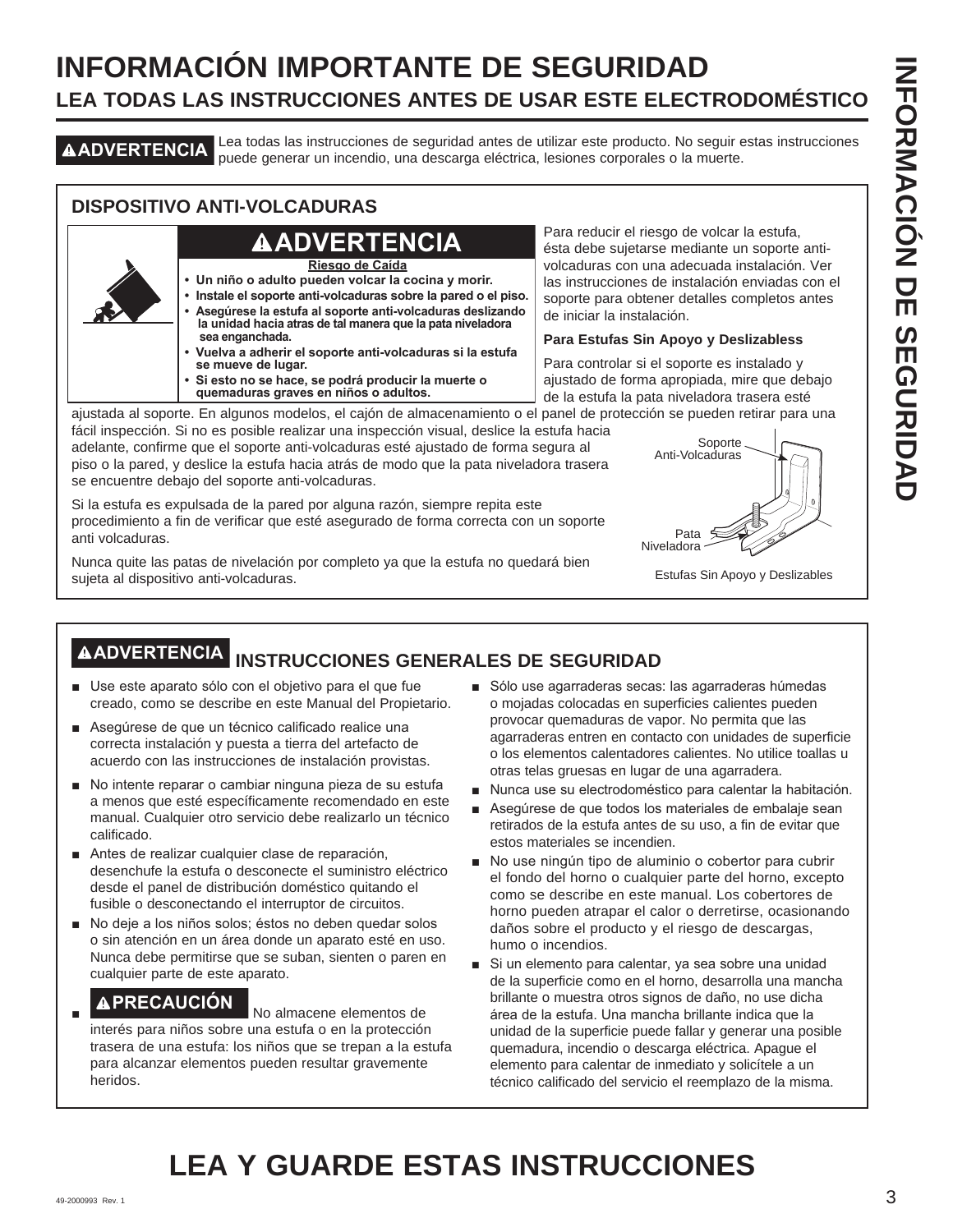# **LEA TODAS LAS INSTRUCCIONES ANTES DE USAR ESTE ELECTRODOMÉSTICO**

- **LEA THOMACIÓN IMPORTANTE DE SEGURIDAD**<br> **LEA TONNACIÓN ES INSTRUCCIONES ARMES DE USAR ESTE ELECTRODOMÉSTICO<br>
<b>LEA Y GUARDEMENTE DE USAS INSTRUCCIONES** 69-2000 PRODUIDAD COM ENTERED ESTAS INSTRUCCIONES ARMES DE SEGURIDAD C **ADVERTENCIA INSTRUCCIONES GENERALES DE SEGURIDAD (Cont.)** No toque las unidades de superficie, los elementos calentadores o la superficie interior del horno. Estas superficies pueden estar lo suficientemente calientes para quemar aún cuando tengan un color oscuro. Durante y después del uso, no toque o deje que su vestimenta u otros materiales inflamables entren en contacto con unidades de superficie, áreas cercanas a las unidades de superficie o cualquier área interior del horno; deje pasar un tiempo prudencial para que se enfríen. Otras superficies del aparato pueden calentarse lo suficiente como para provocar quemaduras. Las superficies potencialmente calientes incluyen la estufa, las áreas orientadas hacia la estufa, la abertura de ventilación del horno, las superficies cercanas a la abertura y las hendiduras ubicadas alrededor de la puerta del horno.
	- No caliente recipientes cerrados de alimentos. Podría haber una acumulación de presión en el recipiente y éste

podría explotar, provocando lesiones.

- Trate de no rayar o golpear las puertas, estufas o paneles de control de vidrio. Si lo hace podría romperse el vidrio. No cocine si un producto tiene un vidrio roto. Puede provocarse una descarga, un incendio o heridas. Comuníquese con un técnico calificado de inmediato.
- Cocine carnes de res y de ave por completo: Las carnes de res hasta alcanzar una temperatura interna de por lo menos 160°F (71°C) y las carnes de ave a una temperatura interna de por lo menos 180°F (82°C). La cocción a estas temperaturas generalmente protege de enfermedades transmitidas por los alimentos.
- No permita que nadie se trepe, pare o cuelgue de la puerta del horno, del cajón o la superficie de cocción. Se podrá dañar la estufa o provocar su caída, ocasionando lesiones graves o la muerte.

### **ADVERTENCIA MANTENGA LOS MATERIALES INFLAMABLES ALEJADOS DE LA ESTUFA Si esto no se cumple, se podrán sufrir lesiones personales graves o incendios.**

- No almacene o utilice materiales inflamables dentro de un horno o cerca de la estufa, tales como papel, plástico, agarraderas, telas, recubrimientos de pared, cortinas y gasolina u otros vapores y líquidos inflamables.
- Nunca use vestimentas holgadas o amplias mientras utilice el aparato. Estas vestimentas pueden prenderse fuego si entran en contacto con superficies calientes, provocando quemaduras graves.
- No permita que la grasa de la cocción u otros materiales inflamables se acumulen dentro de la estufa o en su cercanía. La grasa dentro del horno o sobre la estufa puede encenderse.
- Limpie las campanas de ventilación con frecuencia. No debe permitirse la acumulación de grasa en la campana o en el filtro.

### **ADVERTENCIA EN CASO DE INCENDIO, SIGA LOS SIGUIENTES PASOS PARA EVITAR LA PROPAGACIÓN DEL FUEGO**

- No utilice agua en incendios de grasa. Nunca levante una sartén en llamas. Apague los controles. Apague una sartén en llamas sobre una unidad de superficie cubriendo la sartén por completo con una tapa que ajuste bien, una plancha para galletas o una bandeja plana. Utilice un químico seco multiuso o un extintor de incendios de espuma.
- Si hay un incendio en el horno durante el horneado, apáguelo cerrando la puerta del horno y apagando el

control o usando un químico seco multiuso o un extintor de incendios de espuma.

Si hay un incendio en el horno durante la auto-limpieza, apague el horno y espere a que el incendio se consuma. No abra la puerta del horno a la fuerza. El ingreso de aire fresco a temperaturas de auto-limpieza puede provocar una explosión de llamas desde el horno. No seguir esta instrucción puede provocar quemaduras graves.

- **ADVERTENCIA INSTRUCCIONES DE SEGURIDAD DE LA ESTUFA**
- Nunca deje desatendidas las unidades de la superficie. Los hervores excesivos causan vapores y derrames de grasa que se pueden incendiar.
- Nunca deje aceite sin atención mientras fríe. Si se deja calentar más allá del punto de humeo, el aceite puede encenderse, provocando un incendio que podría propagarse a los gabinetes cercanos. Utilice un termómetro para grasa cuando sea posible para controlar la temperatura del aceite.
- Para evitar el derrame de aceite y un incendio, utilice una cantidad mínima de aceite cuando fría en sartenes poco profundas y evite la cocción de alimentos congelados con una cantidad excesiva de hielo.
- Use un tamaño de bandeja adecuado seleccione el utensilio con partes inferiores planas y lo suficientemente grandes como para cubrir el elemento para calentar de la superficie. El uso de utensilios de menor tamaño expondrán una parte de la unidad de la superficie al contacto directo y podrán generar el incendio de la vestimenta. Una relación adecuada entre el utensilio y la unidad de la superficie también mejorará el rendimiento.
- Al usar utensilios de vidrio/ cerámica, asegúrese de que sean adecuados para el servicio de estufa; otros se podrán romper debido a un cambio repentino de temperatura.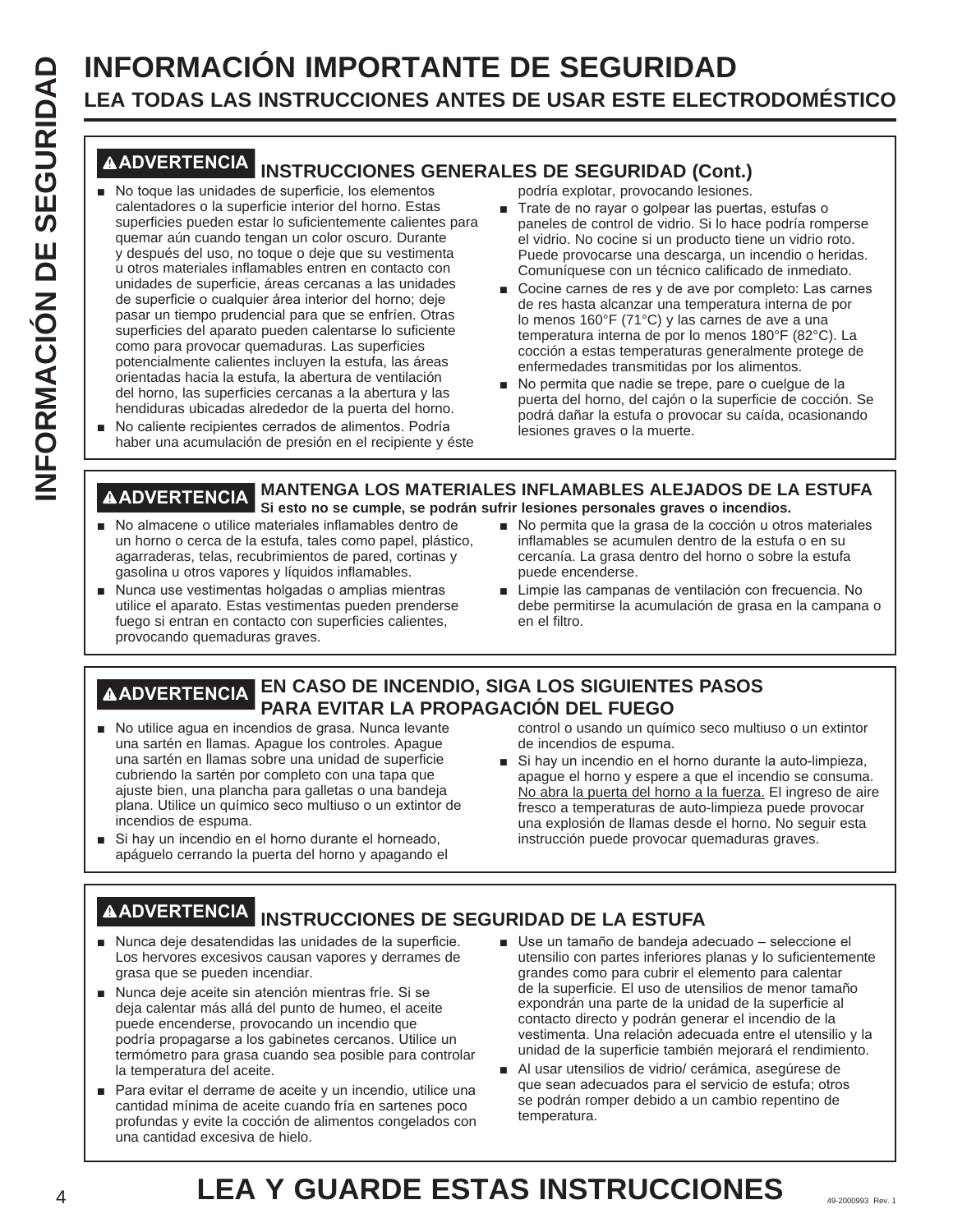# **INFORMACIÓN IMPORTANTE DE SEGURIDAD LEA TODAS LAS INSTRUCCIONES ANTES DE USAR ESTE ELECTRODOMÉSTICO**

### **ADVERTENCIA INSTRUCCIONES DE SEGURIDAD DE LA ESTUFA**

- Para minimizar la posibilidad de quemaduras, el encendido de materiales inflamables y los derrames, la manija de los recipientes deben girarse hacia el centro de la estufa sin extenderse sobre ninguna unidad de superficie cercana.
- Si flambea alimentos bajo la campana, encienda el ventilador.
- Si se produce un corte de corriente en una superficie de cocción eléctrica mientras la unidad de la superficie está en ON (Encendida), la unidad de la superficie se volverá a encender cuando regrese la corriente.
- En caso de corte de corriente, si no se giran todas las perillas de la unidad de la superficie a la posición OFF (Apagado) se podrán incendiar ítems en o cerca de la superficie de cocción, lo cual podrá producir lesiones graves o la muerte.
- No cocine sobre una estufa rota. Si la estufa se rompe, las soluciones de limpieza y los derrames pueden penetrar en la estufa rota y crear un riesgo de descarga eléctrica. Comuníquese con un técnico calificado de inmediato.
- Evite rayar la estufa de vidrio. La estufa puede rayarse con elementos tales como cuchillos, instrumentos filosos, anillos u otras joyas, y remaches de la ropa.
- No coloque o almacene elementos que pueden derretirse o prenderse fuego sobre la estufa de vidrio, aún cuando no la esté usando. Si la estufa se enciende en forma accidental, pueden prenderse fuego. El calor proveniente de la estufa o de la ventilación del horno también puede prenderlos fuego, aún si el aparato está apagado.
- Use el limpiador de estufas cerámicas y la esponiilla de limpieza para limpiar la estufa. Espere hasta que la estufa se enfríe y la luz indicadora se apague antes de limpiar. Una esponja o un paño húmedos sobre una superficie caliente pueden provocar quemaduras de vapor. Algunos limpiadores pueden producir humos tóxicos si se los aplica a una superficie caliente. **NOTA:** Los derrames de azúcar son la excepción. Éstos deben quitarse mientras están calientes utilizando una agarradera y un raspador. Para instrucciones detalladas, ver la sección Cómo limpiar la estufa de vidrio.

### **ADVERTENCIA INSTRUCCIONES DE SEGURIDAD DE LA SUPERFICIE DE COCCIÓN RADIANTE**

Tenga cuidado al tocar la superficie de cocción. La superficie de vidrio de la superficie de cocción retendrá el calor luego de que se hayan apagado los controles. Limpie la superficie de cocción con Cuidado - Si se usa una esponja o trapo para limpiar derrames sobre una superficie de cocción caliente, tenga cuidado de evitar quemaduras con vapor. Algunos productos de limpieza pueden producir gases nocivos si se aplican sobre una superficie caliente.

# **ADVERTENCIA INSTRUCCIONES DE SEGURIDAD DEL HORNO**

- Mantenga desobstruida la ventilación del horno.
- Manténgase alejado del horno al abrir la puerta del mismo. El aire caliente o el vapor que sale puede causar quemaduras en las manos, rostro y/u ojos.
- Coloque los estantes del horno en la ubicación deseada mientras éste se encuentra frío. Si es necesario mover el estante mientras el horno está caliente, evite que el mango de la olla tenga contacto con el elemento calentador en el horno.
- Nunca coloque los utensilios de estufa, piedras para pizza

u horneado o cualquier otro tipo de aluminio o cobertor en la base del horno. Estos ítems pueden atrapar el calor o derretirse, ocasionando daños sobre el producto y el riesgo de descargas, humo o incendios.

- No deje ítems sobre la parte de la superficie de cocción cercana a la ventilación del horno. Los ítems se pueden sobrecalentar, y existe el riesgo de incendio o quemaduras.
- No deje productos tales como papel, utensilios de estufa ni comida en el horno cuando éste no se encuentre en uso. Los artículos guardados en el horno se pueden incendiar.

### **Cómo Retirar la Película Protectora de Envío y la Cinta de Embalaje**

Con cuidado tome un extremo de la película protectora de envío con los dedos y lentamente retire la misma de la superficie del electrodoméstico. No utilice ningún producto filoso para retirar la película. Retire toda la película antes de usar el electrodoméstico por primera vez.

Para asegurar que no haya daños sobre el acabado del producto, la forma más segura de retirar el adhesivo de la cinta de embalaje en electrodomésticos nuevos es aplicando un detergente líquido hogareño para lavar platos. Aplique con una tela suave y deje que se seque.

**NOTA:** El adhesivo deberá ser eliminado de todas las partes. No se puede retirar si se hornea con éste dentro.

Tenga en cuenta las opciones de reciclaje del material de embalaje de su electrodoméstico.

### **FORMA ADECUADA DE DESCARTAR SU ELECTRODOMÉSTICO**

Descarte o recicle su electrodoméstico de acuerdo con las Regulaciones Federales y Locales. Comuníquese con las autoridades locales para descartar o reciclar su electrodoméstico de forma ambientalmente segura.

# 49-2000993 Rev. 1 **LEA Y GUARDE ESTAS INSTRUCCIONES**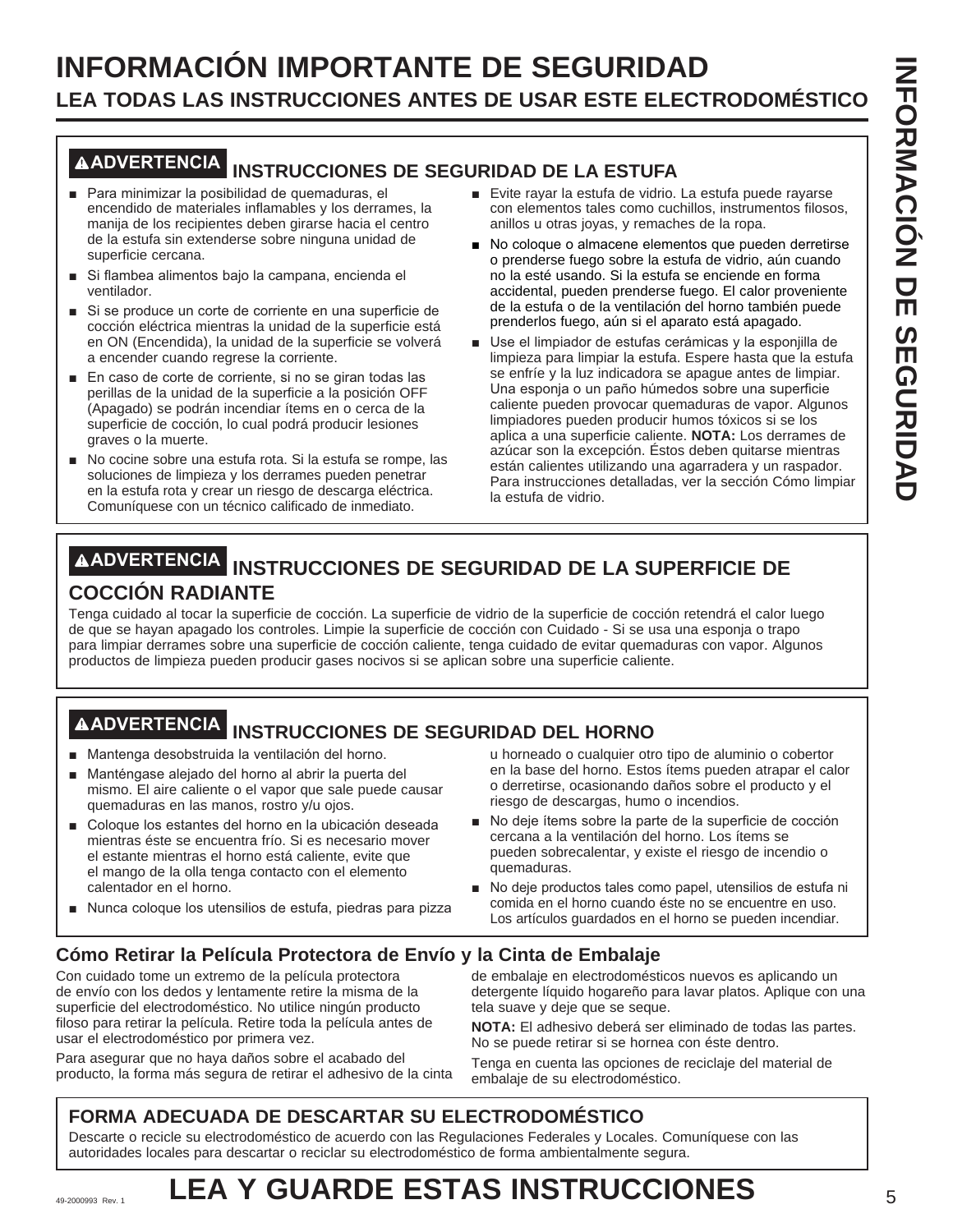**ADVERTENCIA RIESGO DE INCENDIO:** Nunca pierda de vista la estufa cuando la estufa esté en las configuraciones medio o alto.Mantenga los ítems inflamables alejados de la estufa. Apague todos los controles cuando finalice la cocción. Si no se siguen estas instrucciones se podrá producir incendios, lesiones graves o la muerte.

Es posible que las funciones y apariencias varíen con relación a su modelo a lo largo del manual.

### **Cómo Configurar**

Presione la perilla hacia adentro y gire en cualquiera de las direcciones hasta la configuración que desee.

Una luz indicadora de de superficie en ON (Encendido) brillará cuando una unidad superficial esté encendida.

### **Para superficies de vidrio de la estufa:**

Una luz indicadora de **ESTUFA CALIENTE:** 

- se encenderá cuando la unidad esté caliente al tact.
- permanecerá encendida incluso luego de que la unidad esté apagada.
- permanecerá encendida hasta que la unidad se enfríe a aproximadamente 150º F.



Tanto en **Off (Apagado)** como en **Hi (Alto)**, el control se ajusta en la posición. Es posible que escuche leves sonidos de ajuste durante la cocción, indicando que el control está manteniendo su configuración deseada.

Asegúrese de girar la perilla de control a **Off (Apagado)** cuando finalice la cocción.



La configuración **Melt (Derretir)** (en algunos modelos) derretirá chocolate o manteca.

### **Unidades Superficiales Dobles y Triples y Perillas de Control (en algunos modelos)**

La unidad de superficie posee 2 o 3 tamaños de cocción que se pueden seleccionar, de modo que pueda enlazar el tamaño de la unidad al tamaño del utensilio que esté usando.





Modelos con un elemento superficial de Anillo-Doble únicamente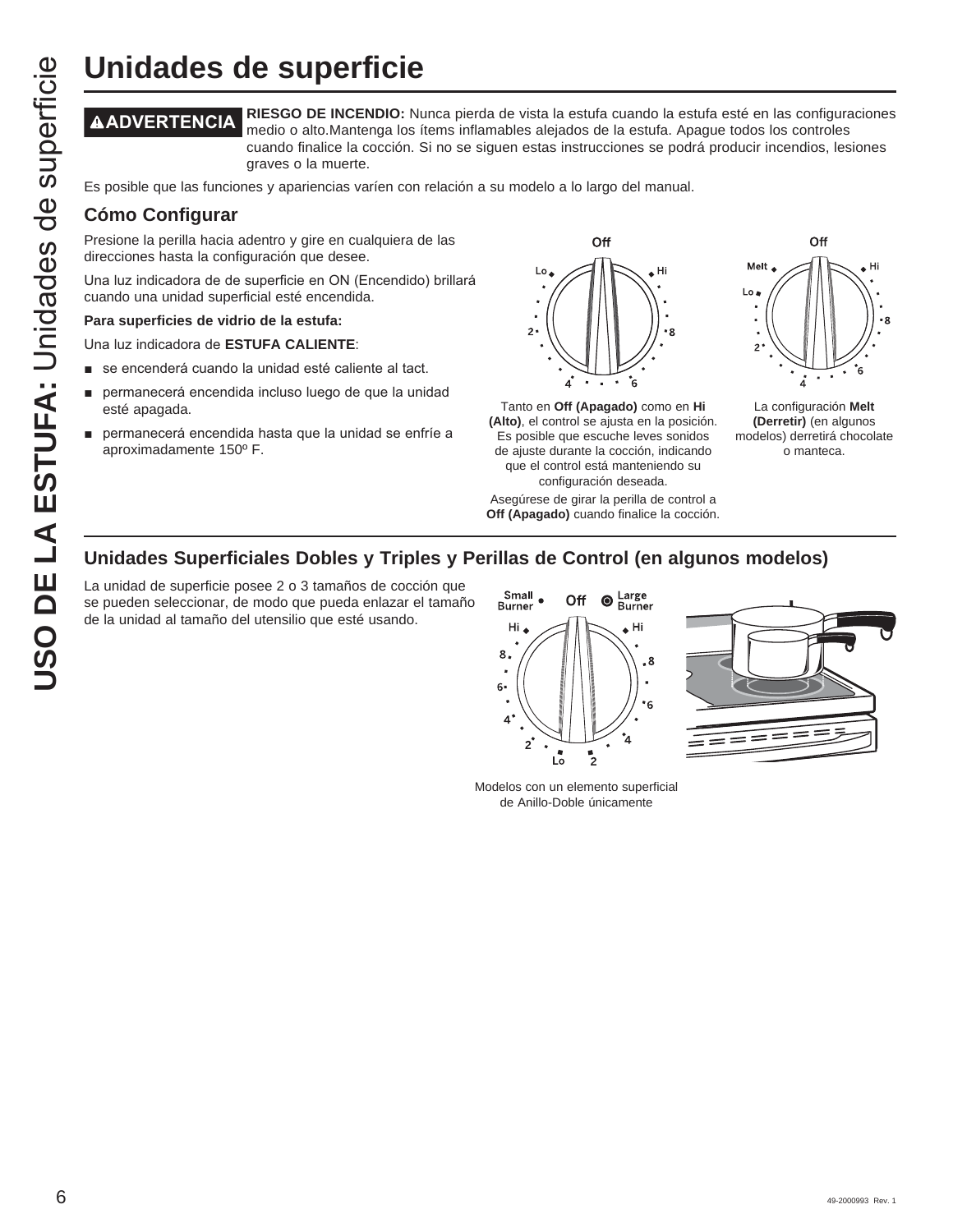### **Uso del Área para Calentar**

### **ADVERTENCIA**

**RIESGO DE ENVENENAMIENTO CON COMIDA:** Se pueden desarrollar bacterias cuando la comida esté a una temperatura inferior a los 140º.

- Siempre comience con comida caliente. No use la configuración caliente para calentar comida fría.
- No use la configuración caliente durante más de 2 horas.

**WARMING ZONE (Área para Calentar)**, ubicada en la parte central trasera de la superficie de vidrio, mantendrá la comida caliente y cocida a la temperatura para servir. Siempre comience con comida caliente. No use la función para calentar comida fría. Colocar comida que no está cocinada o fría en el **WARMING ZONE (Área para Calentar)** podría producir enfermedades desarrolladas por bacterias en la comida.

**Para usar la función WARMING ZONE (Área para Calentar):** Presione la tecla **WARMING ZONE (Área para Calentar)**, seleccione el nivel deseado (1, 2 o 3) usando las teclas numéricas, y presione la tecla de inicio.

### **Para apagar la función WARMING ZONE (Área para Calentar):** Presione la tecla **WARMING ZONE (Área para Calentar)**.

**NOTA:** Cancel/Off (Cancelar/ Apagar) NO apagará la función del área para calentar.

Para obtener mejores resultados, todas las comidas en el **WARMING ZONE (Área para Calentar)** deberían estar cubiertas por una tapa o papel de aluminio. Al calentar pasteles o panes, la tapa se deberá ventilar para dejar que la humedad salga.

La temperatura inicial, el tipo y la cantidad de comida, el tipo de pan y el tiempo afectarán la calidad de la comida.

Siempre use las manijas de las ollas o guantes para horno al retirar comida del **WARMING ZONE (Área para Calentar)** ya que los utensilios y platos estarán calientes.

**NOTA:** El calentador superficial emitirá un brillo rojo.



### **Consejos para Productos Enlatados en el Hogar**

Asegúrese que el producto enlatado se encuentre sobre la unidad superficial.

Asegúrese de que el producto enlatado sea plano en su parte inferior.

Para evitar quemadoras de vapor o calor, tenga cuidado al enlatar el producto.

Use recetas y procedimientos de fuentes confiables. Estos se encuentran disponibles a través de fabricantes como Ball® y Kerr® y el Department of Agriculture Extension Service (Servicio del Departamento de Agricultura).

El uso de enlatados cerrados a baño maría con fondos ondeados podrán extender el tiempo requerido para traer el agua al punto de hervor.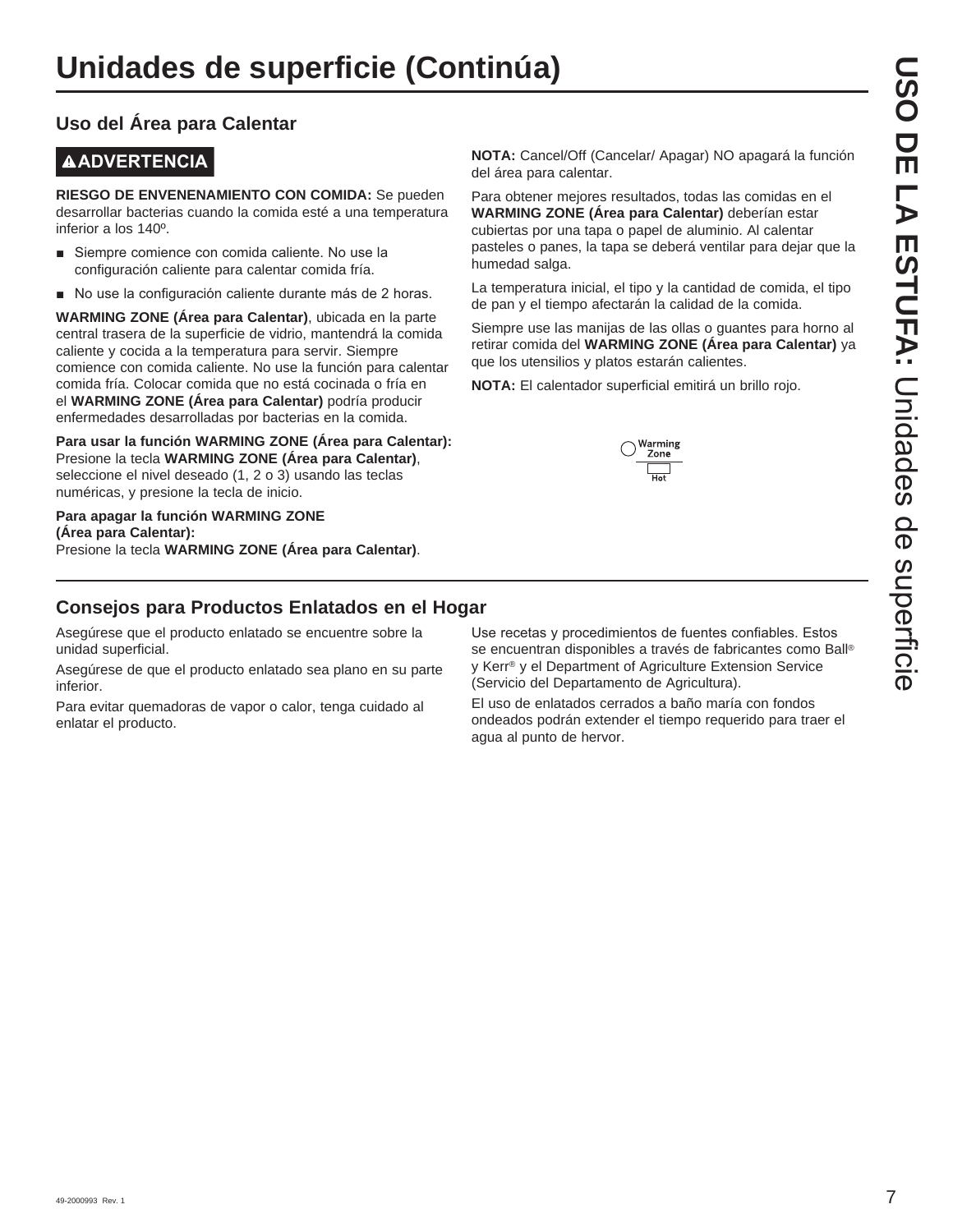### **Estufa de Vidrio Radiante**

La estufa radiante cuenta con unidades calentadoras debajo de una superficie lisa de vidrio.

**NOTA:** Un ligero olor es normal cuando una estufa nueva se utiliza por primera vez. Es provocado por el calentamiento de piezas nuevas y materiales aislantes y desaparecerá en poco tiempo.

**NOTA:** En modelos con estufas de vidrio de color claro, es normal que las zonas de cocción cambien de color cuando están calientes o enfriándose. Esto es temporal y desaparecerá a medida que el vidrio se enfríe a temperatura ambiente

La unidad superficial seguirá un ciclo de encendido y apagado para mantener su configuración de control seleccionada.

Es seguro colocar utensilios calientes en la superficie de vidrio, incluso cuando la estufa esté fría.

Aunque las unidades de superficie se hayan apagado, la estufa de vidrio retiene suficiente calor para continuar la cocción. Para evitar la sobrecocción, quite las ollas de las unidades de superficie cuando los alimentos estén cocidos. No coloque nada sobre la unidad de superficie hasta que se haya enfriado por completo.

- Las manchas de agua (depósitos minerales) pueden quitarse utilizando crema limpiadora o vinagre blanco sin diluir.
- El uso de limpiador de ventanas puede dejar una película iridiscente sobre la estufa. La crema limpiadora quitará esta decoloración.
- No almacene elementos pesados sobre la estufa. Si caen sobre la estufa, podrían provocar daños.
- No utilice la superficie como una tabla para cortar.



Nunca cocine directamente sobre el vidrio. Siempre utilice recipientes de cocción.



Siempre coloque el recipiente en el centro de la unidad de superficie sobre la que está cocinando.



No deslice los recipientes de cocción a través del control y la superficie de la estufa porque puede rayar el vidrio. El vidrio es resistente a los rayones, pero no a prueba de los mismos.

### **Limitador de Temperatura en Estufas de Vidrio Radiante**

Cada unidad de superficie radiante cuenta con un limitador de temperatura.

El limitador de temperatura evita que la estufa de vidrio se caliente en exceso.

El limitador de temperatura podrá apagar las unidades superficiales por ciclos durante un tiempo si:

- **a** la olla hierve hasta secarse.
- el fondo de la olla no es plano.
- a la olla está fuera del centro.
- $\blacksquare$  no hay olla en la unidad.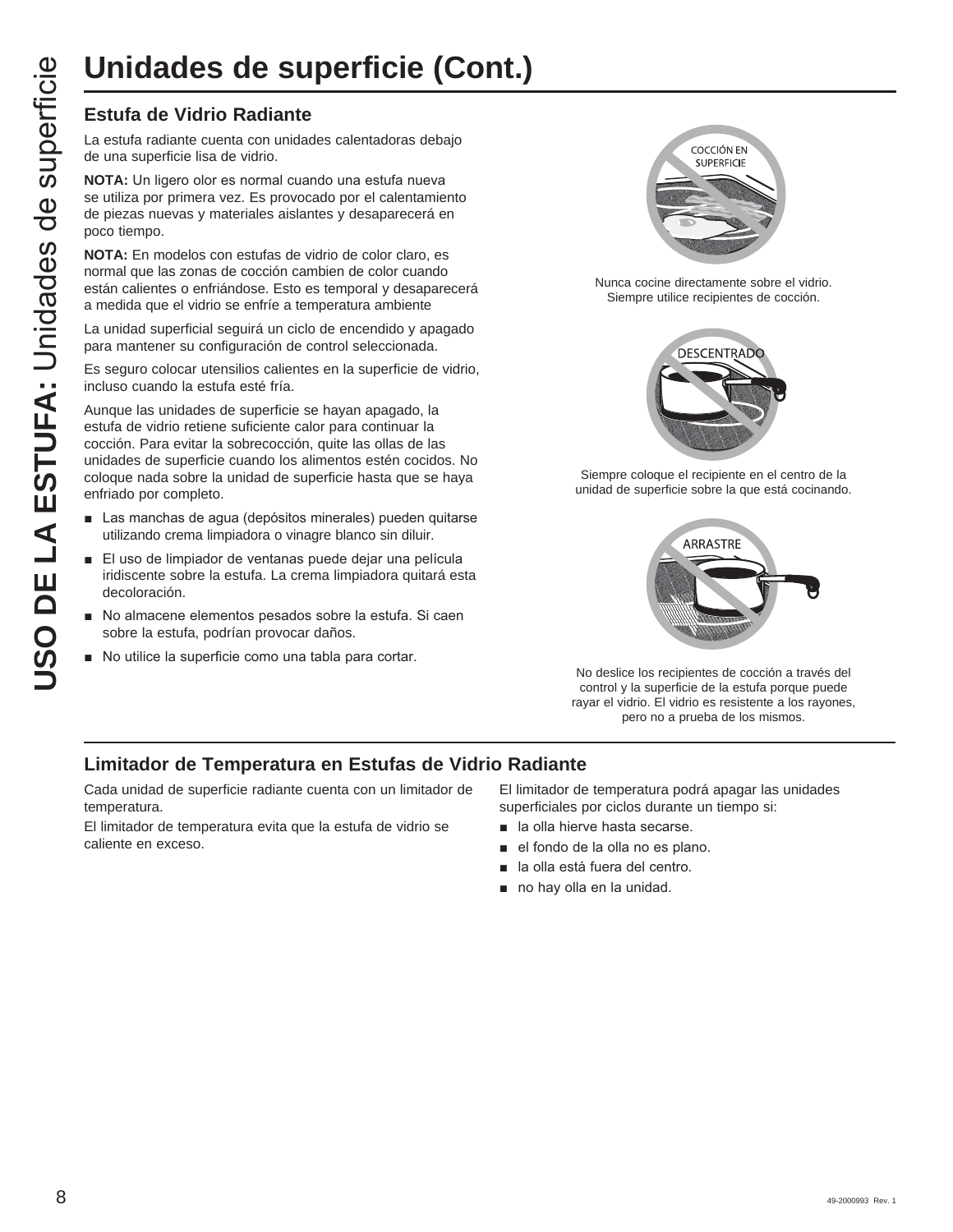# **Utensilio para Placa de Cocción para Vidrio Radiante**

La siguiente información lo ayudará a elegir los recipientes de cocción que brindan un buen desempeño en estufas de vidrio. Ver el folleto sobre recipientes para usar con estufas de inducción.

**NOTA:** Siga todas las recomendaciones del fabricante de recipientes cuando utilice cualquier clase de recipiente de cocción sobre la estufa cerámica.

### **Recomendado**

### **Acero inoxidable**

### **Aluminio:**

Se recomienda de capa gruesa

Buena conductividad. Los residuos de aluminio a veces parecen rayones sobre la estufa pero pueden quitarse si se los limpia de inmediato. Debido a su bajo punto de fusión, no debe utilizarse aluminio de capa fina.

### **Base de cobre:**

El cobre puede dejar residuos que pueden parecer rayones. Los residuos pueden eliminarse, siempre y cuando la estufa se limpie de inmediato. Sin embargo, no permita que estas ollas hiervan en seco. El metal sobrecalentado puede adherirse a las estufas de vidrio. Si no se elimina de inmediato, una olla con la base de cobre sobrecalentado dejará un residuo que manchará la estufa en forma permanente.

### **Esmalte (pintado) sobre hierro fundido:**

Se recomienda si la base de la olla se encuentra revestida

### **Evitar/No se recomienda**

### **Esmalte (pintado) sobre acero:**

Calentar recipientes vacíos puede provocar daños permanentes al vidrio de las estufas. El esmalte puede derretirse y adherirse a la estufa cerámica.

### **Vidrio-cerámico:**

Desempeño pobre. Raya la superficie.

### **Cerámica:**

Desempeño pobre. Puede rayar la superficie.

### **Hierro fundido:**

No se recomienda, a menos que se encuentre específicamente diseñado para estufas de vidrio

Pobre conductividad y lentitud para absorber el calor. Raya la superficie de la estufa.



Verifique que los recipientes tengan bases planas utilizando una regla.







No se recomiendan recipientes con bases redondeadas, curvadas, con rebordes o torceduras..

### **Para mejores resultados**

- Coloque sólo recipientes secos sobre los elementos de superficie. No coloque tapas sobre los elementos de superficie, en especial tapas mojadas. Las ollas y tapas mojadas podrán quedar adheridas a la superficie una vez frías.
- No use woks con anillos de soporte. Esta clase de wok no se calienta sobre elementos de superficie de vidrio.
- Recomendamos el uso de woks de base plana solamente. Se encuentran disponibles en su negocio minorista local. La base del wok debe tener el mismo diámetro que el elemento de superficie para asegurar un contacto adecuado.
- Algunos procedimientos de cocción especiales requieren recipientes de cocción específicos, como ollas a presión, freidoras, etc. Todos los recipientes de cocción deben tener bases planas y ser del tamaño correcto.



No coloque recipientes mojados sobre la estufa de vidrio.



No use woks con anillos de soporte sobre la estufa de vidrio.



Utilice woks de base plana sobre la estufa de vidrio.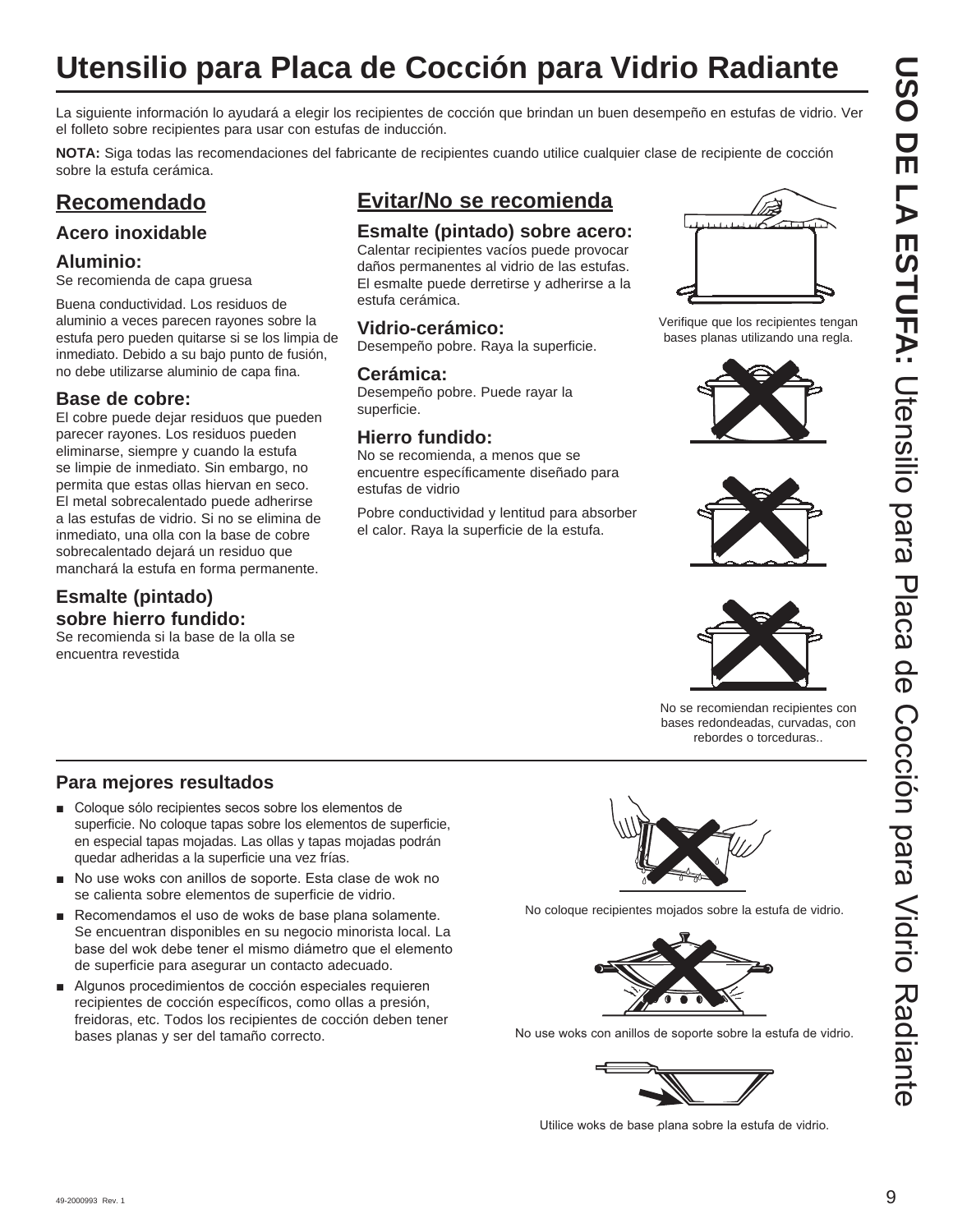

- **1. Upper Oven and Lower Oven (Horno Superior y Horno Inferior):** Designa cuál horno operarán los controles. Seleccione un horno antes de seguir los pasos para comenzar con una cocción o con el modo de limpieza.
- **2. Convection Cooking Modes (Modos de Cocción por Convección):** Los modos de cocción por convección utilizan una circulación de aire incrementada para mejorar el rendimiento. Para más información, consulte la sección de Modos de Cocción.
- **3. Traditional Cooking Modes (Modos de Cocción Tradicionales):** Su horno cuenta con los siguientes modos de cocción tradicionales: Bake (Hornear), Broil (Asar), y Warm (Calentar). Información, consulte la sección de Modos de Cocción.
- 4. Clean (Limpieza): El horno podrá contar con uno modo de limpieza: Steam Clean (Limpieza al Vapor). Para acceder a información importante sobre el uso de esta modo, consulte la sección de Limpieza del Horno.
- **5. Start/Enter (Iniciar/Ingresar):** Se deberá presionar para comenzar cualquier función de cocción, limpieza o por tiempo.
- **6. Cancel/Off (Cancelar/ Apagar):** Cancelar TODAS las operaciones del horno excepto el reloj y el temporizador.
- **7. Timer (Temporizador):** Funciona como un temporizador con cuenta regresiva. Presione la tecla **Timer (Temporizador)** y las teclas **+**/**-** para programar el tiempo en horas y minutos. Presione la tecla **Start**  (Iniciar). Una vez completada la cuenta regresiva en el temporizador, presione la tecla **Timer (Temporizador)**  para apagar el mismo.
- **8. Oven Light(s) (Luz(es) del Horno):** Enciende o apaga la luz(es) del horno.
- **9. Lock Controls (Controles de Bloqueo):** Bloquean el control de modo que al presionar las teclas no se activen los controles. Mantenga presionada la **Lock Controls (Controles de Bloqueo)** durante tres segundos para bloquear o desbloquear el control. **Cancel/Off (Cancelar/ Apagar)** siempre está activa, incluso cuando el control está bloqueado.
- **10. Cooking Options (Opciones de Cocción) y Settings (Configuraciones):** Las teclas

Cooking Options (Opciones de Cocción) y Settings (Configuraciones) abren menús más detallados en la pantalla, los cuales permiten acceso a funciones adicionales y modos de cocción. Para cada uno, seleccione la función en la pantalla a través de la tecla numérica asociada. Puede salir en cualquier momento presionando la tecla Cooking Options (Opciones de Cocción) o **Settings (Configuraciones)** nuevamente. Para más detalles, consulte las secciones de Configuraciones, Opciones y Modos de Cocción.

**11. Warming Zone (Área para Calentar):** 

Consulte la sección del área para calentar para acceder a información importante sobre el uso de este modo.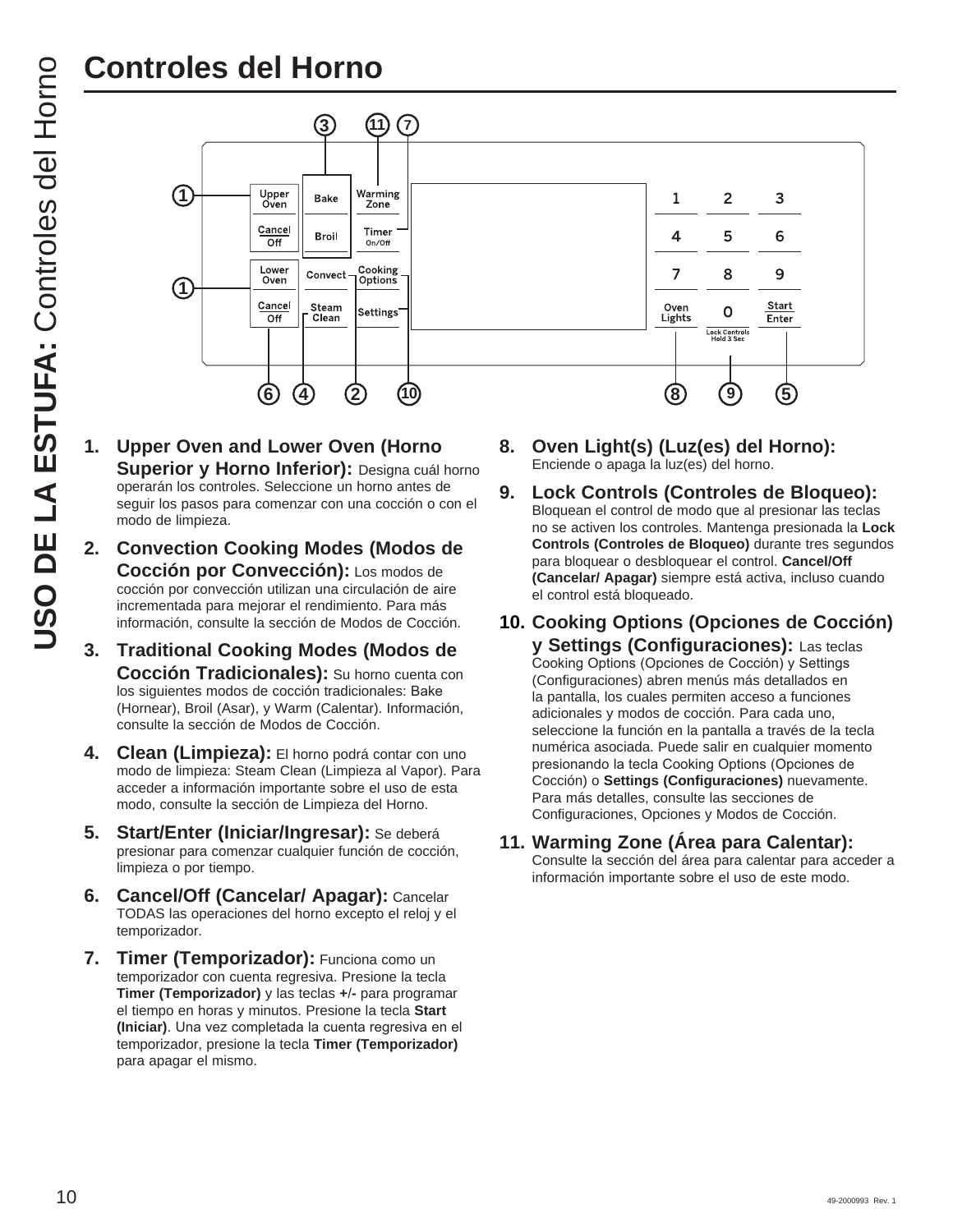# **Cooking Options (Opciones de Cocción)**

La tecla de opciones abre un menú con más modos de cocción cuando el horno está apagado. Abre un menu con funciones adicionales si un modo de cocción ya está en proceso. Puede salir del menú en cualquier momento presionando la tecla **Cooking Options (Opciones de Cocción)** nuevamente.

**Primero deberá seleccionar un modo (hornear, hornear por convección, dorar por convección) y luego seleccionar Cooking Options (Opciones de Cocción) para acceder a las siguientes funciones.**

### **Cook Time (Tiempo de Cocción)**

Cuenta el tiempo de cocción y apaga el horno cuando el tiempo de cocción está completo. Seleccione un modo de cocción deseado. Use las teclas numéricas para programar una temperatura de horneado. Presione la tecla **Cooking Options (Opciones de Cocción)** y seleccione **Cook Time (Tiempo de Cocción)**. Use la tecla numérica para programar un tiempo de cocción en horas y minutos. Luego presione **Start/Enter (Iniciar/ Ingresar)**. Esto sólo puede ser usado con las funciones Bake (Hornear), Convection Bake (Hornear por Convección) y Convection Roast (Dorar por Convección).

### **Delay Time (Tiempo de Retraso)**

Genera un retraso cuando el horno es encendido. Use esta tecla para configurar el momento en que desee que el horno se inicie. Seleccione un modo de cocción deseado. Use la tecla numérica para programar una temperatura de horneado. Presione la tecla **Cooking Options (Opciones de Cocción)** y seleccione **Delay Time (Tiempo de Retraso)**. Use las teclas numéricas para programar la hora del día en que desee que el horno se encienda, y luego presione **Start/Enter (Iniciar/ Ingresar)**. La función Delay (Retraso) no está disponible en todos los modos.

**NOTA:** Al usar la función Delay Time (Tiempo de Retraso), las comidas que se echan a perder rápidamente, tales como leche, huevo, pescado, rellenos, ave y cerdo, no se deberán dejar reposar por más de 1 hora antes y después de la cocción. La temperatura ambiente estimula el desarrollo de bacterias nocivas. Asegúrese de que la luz del horno esté apagada, ya que el calor de la lámpara acelerará el crecimiento de bacterias nocivas.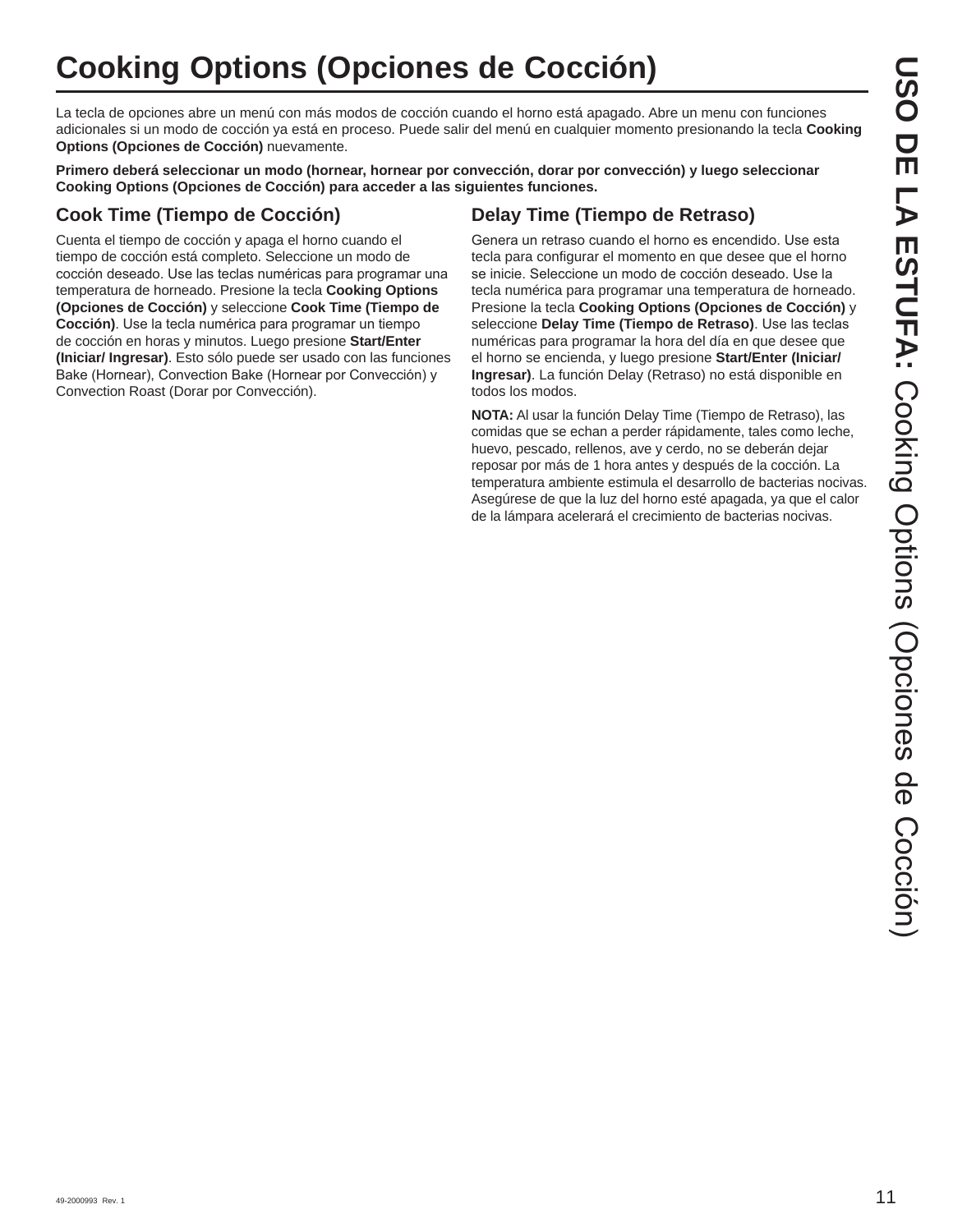**los cuales permiten acceso a funciones adicionales. Para cada uno, seleccione la función en la pantalla a través de la tecla numérica asociada. Puede salir en cualquier momento presionando la tecla Cooking Options (Opciones de Cocción) o Settings (Configuraciones) nuevamente.**

### **Clock (Reloj)**

Esta configuración ajusta el tiempo del reloj del horno. Presione la tecla **Settings (Configuraciones)** y seleccione **Clock (Reloj)**. Siga las instrucciones para configurar el reloj. Esta función también especifica cómo se mostrará la hora del día. Puede seleccionar el reloj con hora estándar de 12 horas (12 H), la hora militar de 24 horas (24 H), o que no se exhiba ningún reloj (Off) (Apagado). Presione la tecla **Settings (Configuraciones)**, seleccione **Clock (Reloj)** y seleccione la opción **12/24** u **On/Off (Encender/ Apagar)**.

### **Bluetooth® - Chef Connect**

**USO Settings (Configuraciones)**<br>
Us teclas focelas Cooking Options (cooking Cooking Configuraciones) abren menús más detallados en la pantalla<br>
US Los cuales permiten asociada Puede ali en cualquer momento presionando la Se trata de una función de emparejamiento para uso con otros productos compatibles con **Chef Connect**, tales como un horno microondas para uso sobre la estufa o una campana de estufa. A fin de emparejar estos productos a la estufa, presione la tecla **Settings (Configuraciones)** y seleccione **Bluetooth®**. Seleccione **Pair (Emparejar)** y siga las instrucciones correspondientes incluidas con el producto de emparejamiento permitido por Chef Connect. La estufa cancelará el modo de emparejamiento luego de dos minutos, si no es detectado ningún dispositivo para emparejar. Seleccione **Remove (Retirar)** para confirmar que el producto está emparejado o para desemparejar el mismo de su estufa. La Sonda de Cocción de Precisión también puede ser emparejada usando la función Bluetooth®.

### **Auto Conv (Conversión Automática)**

Al usar las opciones de cocción Convection Bake (Hornear por Convección) o Convection Roast (Dorar por Convección), Auto Recipe Conversion (Conversión de Receta Automática) convertirá de forma automática las temperaturas de horneado regular ingresadas a temperaturas de cocción de horneado por convección cuando se active. Se debe observar que esta opción no convierte los tiempos de cocción del horneado por convección, sino sólo las temperaturas. Esta función podrá ser encendida o apagada. Seleccione **Settings (Configuraciones)**, Auto Conversion (Conversión Automática) es la quinta opción y aparece en la primera pantalla de configuraciones, y **Auto Conversion (Conversión Automática)**, y luego siga las indicaciones para activar o desactivar esta función.

### **Auto Off (Apagado Automático)**

Esta función apaga el horno luego de 12 horas de funcionamiento continuo. Podrá estar activada o desactivada. Seleccione **Settings (Configuraciones)**, **More (Más)**, y **Auto Off (Apagado** 

**Automática)** para activar o desactivar esta función.

### **Sound (Sonido)**

Podrá ajustar el volumen y el tipo de alerta que su dispositivo utilice. Seleccione **Settings (Configuraciones)**, **More (Más)**, y **Sound (Sonido)**. Siga las instrucciones para realizar ajustes de volumen o para cambiar entre tonos de alerta continuos o simples. Una configuración continua seguirá haciendo que un tono suene hasta que un botón del control sea presionado. El volumen del tono del horno podrá ser ajustado. El control hará que el tono del horno suene en el nuevo nivel de volumen cada vez que el nivel de sonido sea modificado.

### **F/C (Fahrenheit o Celsius)**

El control del horno está configurado para su uso con temperaturas Fahrenheit (F), pero puede ser modificado a temperaturas Celsius (C). Seleccione **Settings (Configuraciones)**, **More (Más)**, y **F/C** para alternar entre las escalas de temperatura exhibidas.

### **Adjust the Oven temperature (Ajuste de la Temperatura del Horno)**

Esta función permite que la temperatura de horneado del horno y de horneado por convección sean ajustadas hasta 35°F más caliente o 35°F más fría. Use esta función si considera que la temperatura de su horno está demasiado caliente o demasiado fría y desea modificarla. Este ajuste afecta los modos Bake (Hornear) y Convection Bake (Hornear por Convección). No modifica los modos Proof (Leudar) o Cleaning (Limpieza). Seleccione **Settings (Configuraciones)** y **Oven Adj (Ajuste del Horno)** para agregar **More Heat (Más Calor)** o **Less Heat (Menos Calor)** y luego presione **Save (Guardar)**.

### **Oven Info (Información del Horno)**

Seleccione **Settings (Configuraciones)**, **More (Más)**, y **Oven Info (Información del Horno)** para activar o desactivar esta función. Esta configuración muestra el Número de Modelo y la Versión del Software.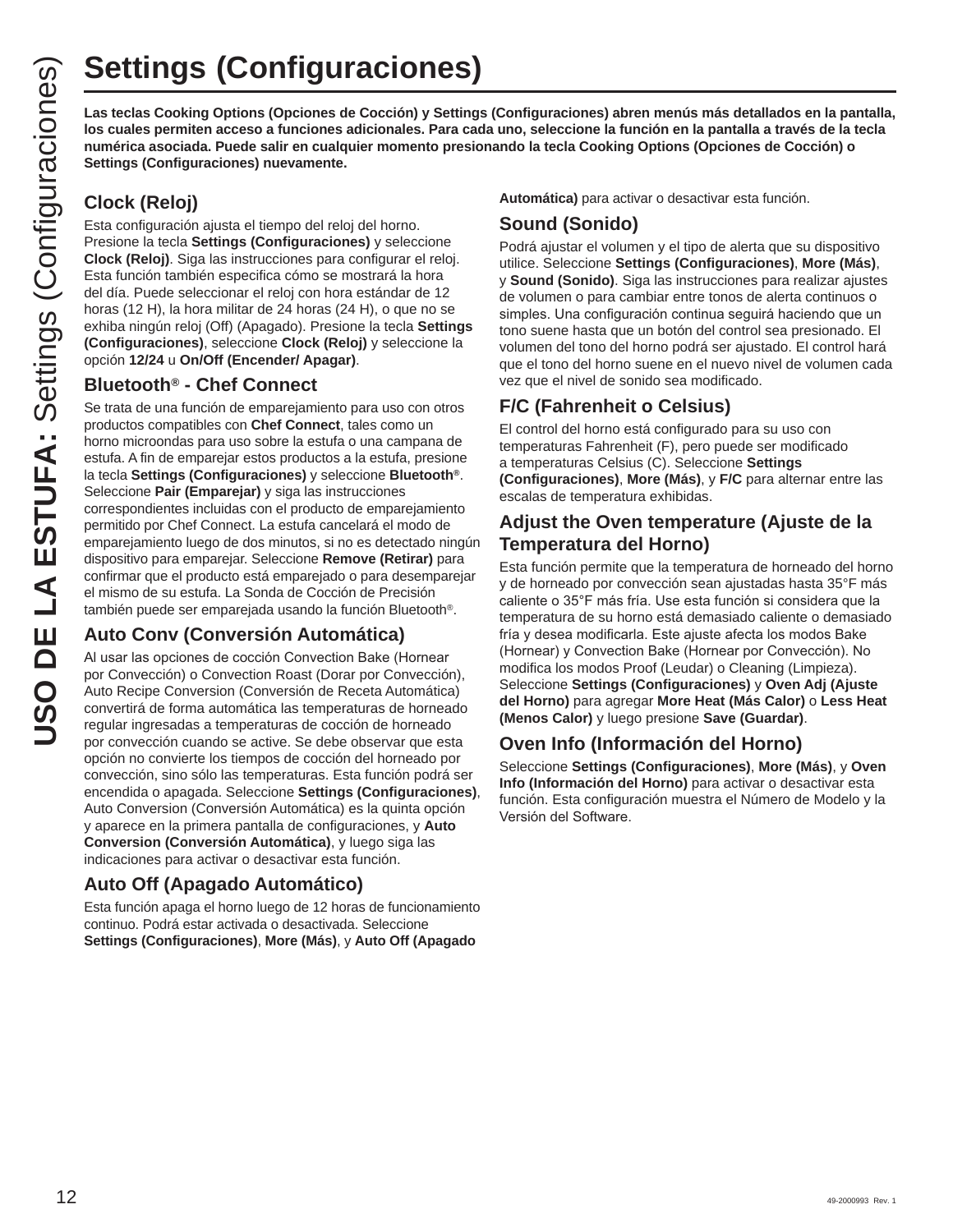# **Modo Sabático**

La función de modo sabático cumple con los estándares establecidos por Stark K. Algunos de estos estándares que serán observados por el consumidor incluyen la desactivación de los tonos, la desactivación de las luces del horno, y retrasos de aproximadamente 30 segundos a un minuto en relación a los cambios en la pantalla. Sólo el horneado continuo y el horneado por tiempo están permitidos en el modo sabático. La cocción en el modo sabático es un proceso de dos pasos; primero el modo sabático debe ser configurado y luego el modo hornear debe ser configurado.

### **Configuración del Modo Sabático**

Presione la tecla **Settings (Configuraciones)**, seleccione **Sabbath (Sabático)** y seleccione **Turn On (Encender)**. . Un solo corchete "]" aparecerá en la pantalla, indicando que el modo sabático fue configurado. El reloj no aparecerá. El horneado continuo o el horneado por tiempo no pueden ser configurados.

### **Inicio del Horneado Continuo**

- 1. Presione la tecla **Bake (Hornear)**. (Para hornos dobles, permite utilizar el horno superior. Si se desea usar el Horno Inferior, presione Lower Oven (Horno Inferior) y luego Bake (Hornear).)
- 2. Si la temperatura deseada es 350ºF, presione **Start/ Enter (Iniciar/Ingresar)**. Si se desea una temperatura de cocción diferente, use las teclas numéricas de **1** a **5** para seleccionar una temperatura de cocción predeterminada, y luego presione **Start/Enter (Iniciar/Ingresar)**. Consulte el siguiente gráfico para determinar qué tecla configura la temperatura de cocción deseada.

Luego de una demora, un segundo corchete "] [" aparecerá en la pantalla, indicando que el horno está horneando.

| Temperatura (°F) |               | 2                                        | З                            |
|------------------|---------------|------------------------------------------|------------------------------|
|                  | 200           | 250                                      | 300                          |
| Tiempo (horas)   | 4             | 5                                        | 6                            |
|                  | 325           | 400                                      | 2h                           |
|                  |               | 8                                        | 9                            |
|                  | 2.5h          | 3h                                       | 3.5h                         |
|                  | Cancel<br>Off | O                                        | <b>Start</b><br><b>Enter</b> |
|                  |               | <b>Lock Controls</b><br>Hold 3 Sec<br>4h |                              |

 $1 = 200^{\circ}$  F,  $2 = 250^{\circ}$  F,  $3 = 300^{\circ}$  F,  $4 = 325^{\circ}$  F,  $5 = 400^{\circ}$  F

 $6 = 2$  horas,  $7 = 2.5$  horas  $8 = 3$  horas,  $9 = 3.5$  horas,  $0 = 4$  horas

### **Ajuste de Temperatura**

Presione **Bake (Hornear)** (o presione Lower Oven (Horno Inferior) y luego Bake (Hornear) para usar el horno inferior en un unidad con horno doble), use las teclas numéricas de **1** a **5** para seleccionar una temperatura de cocción actual diferente, y presione **Start/Enter (Iniciar/Ingresar)**.

### **Inicie un Horneado por Tiempo**

- 1. Presione la tecla **Bake (Hornear)**.
- 2. Si la temperatura deseada es de 350ºF, use las teclas numéricas de **6** a **0** para seleccionar un tiempo de cocción. Si se desea una temperatura de cocción diferente a 350ºF, use las teclas numéricas de **1** a **5** para seleccionar una temperatura de cocción predeterminada, y luego seleccione el tiempo de cocción. Consulte el gráfico en esta página para determinar qué tecla configura la temperatura de cocción deseada y el tiempo de cocción.
- 3. Presione **Start/Enter (Iniciar/Ingresar)**.

Luego de una demora, un segundo corchete "] [" aparecerá en la pantalla, indicando que el horno está horneando. Cuando el tiempo de cocción finalice, la pantalla volverá a cambiar a un solo corchete "]", indicando que el horno ya no está horneando. No sonará ningún tono cuando el tiempo de cocción se haya completado.

### **Salir del Modo Sabático**

Sólo se deberá salir del modo sabático una vez finalizado el mismo.

- 1. Presione **Cancel/Off (Cancelar/ Apagar)** para finalizar cualquier ciclo de horneado que pueda estar funcionando.
- 2. Mantenga presionada la tecla **Settings (Configuraciones)** hasta que se muestre **Sabbath Mode off (Modo Sabático apagado)**.

### **Aviso de Corte de Corriente durante el Modo Sabático**

Si se produce un corte de corriente mientras el horno se encuentra en Sabbath Mode (Modo Sabático), la unidad regresará a Sabbath Mode (Modo Sabático) cuando el suministro sea reestablecido; sin embargo, el horno regresará al estado de apagado incluso cuando haya estado en un ciclo de horneado en el momento del corte de corriente.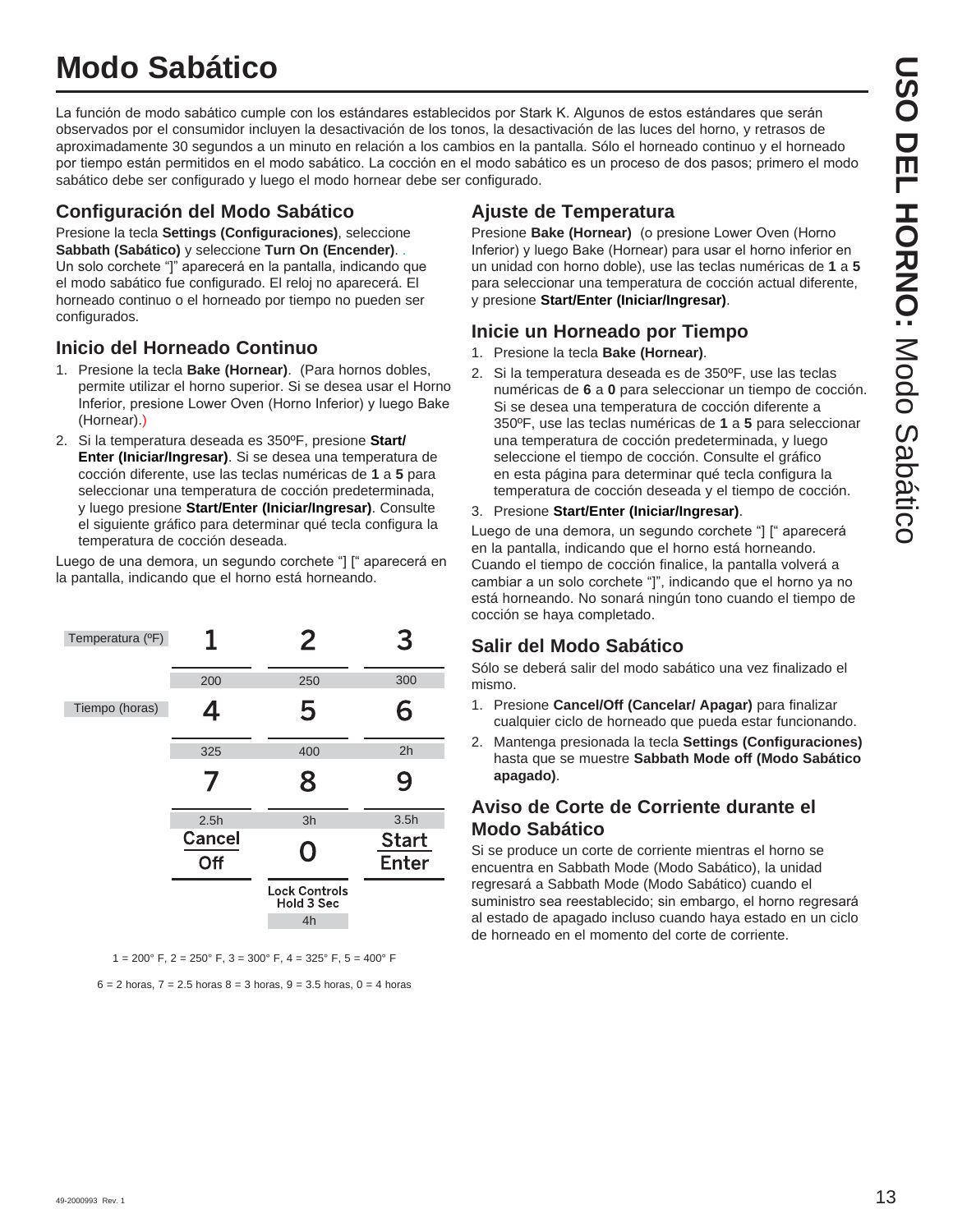# **Estantes del Horno**

El horno cuenta con seis posiciones de estantes. En la Guía de Cocción, se brindan recomendaciones de posiciones de los estantes para diferentes tipos de comidas. Se ajusta un estante en una dirección para afectar los resultados de cocción. Por ejemplo, si se prefieren partes superiores más oscuras en tartas, panecillos o galletas, pruebe moviendo la comida a un estante que se encuentre una posición más arriba. Si encuentra que las comidas están demasiado doradas en la parte superior, pruebe moviendo las mismas más abajo la próxima vez.

Al hornear con múltiples ollas y en múltiples estantes, asegúrese de que haya por lo menos 11/2" entre las ollas, a fin de dejar suficiente espacio para que fluya el aire.



La cantidad de posiciones de la bandeja puede variar en relación al modelo.

Para evitar posibles quemaduras, coloque los estantes en la posición deseada antes de encender el horno.

# **Papel de Aluminio y Cobertores del Horno**

**PRECAUCIÓN No use ningún tipo de aluminio o cobertor de horno para cubrir el fondo del horno. Estos ítems pueden atrapar el calor o derretirse, ocasionando daños sobre el producto y el riesgo de descargas, humo o incendios. Los daños por uso inadecuado de estos ítems no están cubiertos por la garantía del producto.**

Se podrá usar aluminio para evitar derrames, colocando una hoja sobre un estante inferior varias pulgadas debajo de la comida. No use más aluminio que el necesario y nunca cubra totalmente el estante de un horno con papel de aluminio. Mantenga el aluminio a por lo menos 1 1/2" de las paredes del horno, para evitar una circulación deficiente del calor.

# **Utensilios**

### **Pautas de Uso de Utensilios**

El material, el acabado y el tamaño de los utensilios afectan el horneado.

Las ollas oscuras, revestidas y opacas absorben el calor más rápidamente que las ollas claras y brillantes. Al usar ollas que absorben el calor más rápidamente, las comidas podrán resultar más doradas, crocantes y con una capa más gruesa.

Si utiliza utensilios oscuros y revestidos, controle la comida antes del tiempo mínimo de cocción. Si se obtienen resultados no deseados con este tipo de utensilios, considere la posibilidad de reducir la temperatura del horno en 25ºF la próxima vez.

Las ollas brillantes pueden producir resultados de horneado más parejos en tortas y galletas.

Las ollas de vidrio y cerámica calientan con lentitud, pero retienen bien el calor.

Estos tipos de ollas funcionan bien con platos tales como tartas y postres con natilla.

Las ollas con aislante de aire calientan lentamente y pueden producir fondos dorados.

Mantenga los utensilios limpios para una cocción más pareja.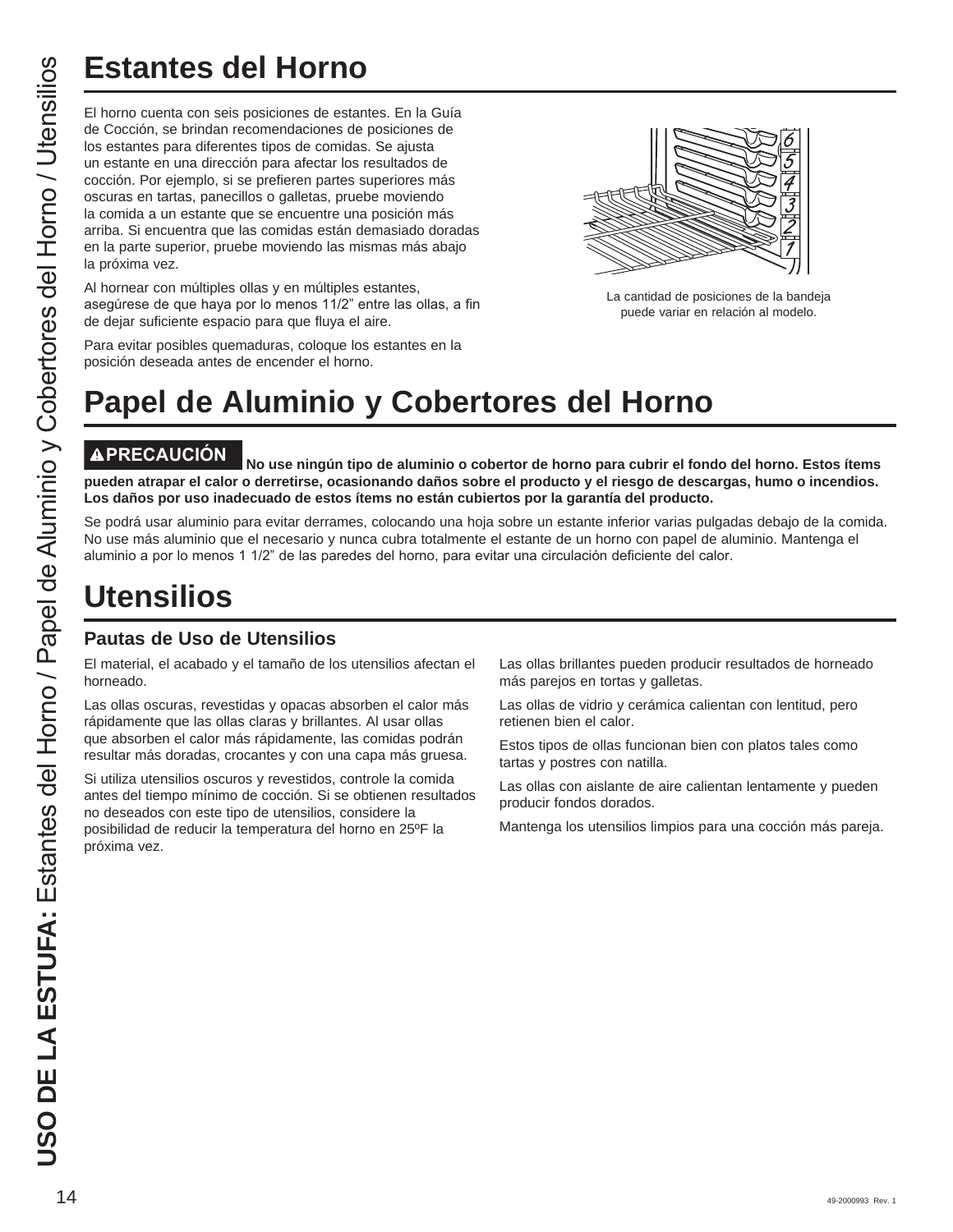Su nuevo horno posee una variedad de modos de cocción para que pu eda obtener los mejores resultados. Estos modos se describen a continuación. Para acceder a recomendaciones para comidas específicas, consulte la sección de la Guía de Cocción. Recuerde que es posible que su nuevo horno funcione de manera diferente que aquel que está reemplazando.

### **Bake (Hornear)**

El modo de horneado es utilizado para hornear y dorar. Al preparar comidas horneadas tales como tartas, galletas y masas, siempre precaliente el horno primero. Para usar este modo, presione la tecla **Bake (Hornear)**, ingrese una temperatura con las teclas numéricas, y luego presione **Start/ Enter (Iniciar/Ingresar)**.

### **Warm (Calentar)**

El modo para calentar fue diseñado para mantener calientes las comidas calientes. Cubra las comidas que necesitan mantener la humedad y no cubra aquellas comidas que deberían quedar crocantes. No se requiere precalentar las mismas. No use la función Warm (Calentar) para calentar comida fría, excepto galletas crujientes, papas fritas o cereales secos. Se recomienda que la comida no se mantenga caliente por más de dos horas. Presione la tecla **Warm (Caliente)** y luego presione **Start/Enter (Iniciar/ Ingresar)**.

### **Modo para Asar**

Siempre ase con la puerta del horno/cajón cerrados. Monitoree la comida de cerca al asar. Tenga cuidado al asar; posicionar la comida cerca del elemento para asar o del quemador incrementa el nivel de humo, salpicaduras y la posibilidad de que se incendien las grasas. No es necesario realizar el precalentamiento al usar este modo.

### **Asado Alto**

El modo Broil High (Asado Alto) usa calor intenso del elemento superior o del quemador para soasar las comidas. Use Broil High (Asado Alto) para cortes más finos de carne y/o cuando desee lograr una superficie soasada y un interior jugoso. Para usar este modo, presione la tecla **Broil (Asar)** una vez y luego presione **Start/Enter (Iniciar/ Ingresar)**.

### **Asado Bajo**

El modo Broil Low (Asado Bajo) usa calor menos intenso del elemento superior o del quemador para cocinar la comida completamente mientras también se dora la superficie. Use la función Broil Low (Asado Bajo) para cortes de carne más gruesos y/o comidas que desee que queden completamente cocinadas. Para usar este modo, presione la tecla **Broil (Asar)** dos veces y luego presione **Start/Enter (Iniciar/ Ingresar)**.

### **Convection Bake Multi Rack (Estantes Múltiples para Hornear por Convección)**

El modo Convection Bake (Hornear por Convección) está pensado para honear en múltiples estantes al mismo tiempo. Este modo utiliza el movimiento del aire del ventilador de convección para mejorar la cocción haciéndola más pareja. El horno está equipado con la función Auto Recipe Conversion (Conversión de Receta Automática); de modo que no es necesario ajustar la temperatura al usar este modo. Siempre realice el precalentamiento al usar este modo. Es posible que los tiempos de horneado sean un poco más prolongados con estantes múltiples, en comparación con lo que se espera con un solo estante. Para usar este modo, presione la tecla **Conv Bake (Hornear por Convección)**, e ingrese una temperatura con las teclas numéricas, y luego presione **Start/Enter (Iniciar/ Ingresar)**.

### **Convection Roast (Dorar por Convección)**

El modo Convection Roast (Dorado por Convección) está pensado para dorar cortes enteros de carne en un solo estante. Este modo usa el movimiento del aire desde el

ventilador por convección para mejorar el dorado y reducir el tiempo de cocción. Controle la comida antes que el tiempo sugerido en la receta al usar este modo, o use la sonda (para más información, consulte la sección de la Sonda). No es necesario realizar el precalentamiento al usar este modo. Para usar este modo, presione la tecla **Conv Roast (Dorar por Convección)**, ingrese una temperatura con las teclas numéricas, y luego presione **Start/Enter (Iniciar/ Ingresar)**.

### **Proof (Leudar)**

El modo Proof (Leudar) mantiene un ambiente caliente para leudar masa fermentada a base de levadura. Si el horno está demasiado caliente, el modo Proof (Leudar) no funcionará y la pantalla mostrará "Horno demasiado caliente para Leudar". Para obtener mejores resultados, cubra la masa mientras realiza el leudado y haga un control a tiempo para evitar un leudado excesivo.

**APRECAUCIÓN** No use el modo Proof (Leudar) para calentar comida o mantener la comida caliente. La temperatura del horno al leudar no está lo suficientemente caliente como para mantener comidas a temperaturas seguras.

### **Fritura con Aire (Horno Inferior Únicamente) (en algunos modelos)**

Air Fry (Freír con Aire) es un modo de cocción especial sin precalentamiento, que fue diseñado para producir comidas que en su exterior queden más crocantes que en la cocción en hornos tradicionales. El modo Air Fry (Freír con Aire) fue diseñado para la cocción en un solo estante únicamente. Seleccione **Air Fry** (Freír con Air) y luego ingrese la configuración de temperatura deseada y presione **Start** (Iniciar). La temperatura se podrá configurar entre 300°F y 500°F. No es necesario precalentar en este modo. Siga las pautas de la receta tradicional para horno o del paquete en relación a los ajustes de temperatura y tiempos de cocción; ajuste el tiempo de cocción para lograr la textura crocante deseada. Se podrán encontrar pautas adicionales para utilizar este modo en la Guía de Cocción para Freír con Aire.

### **Precalentamiento**

Un precalentamiento adecuado asegura que el horno esté suficientemente caliente como para comenzar a hornear. Un precalentamiento inadecuado (es decir: cocinar cuando el horno aún no alcanzó la temperatura configurada) podrá afectar la cocción de forma negativa. Dependiendo de las recomendaciones de la receta, la temperatura de las comidas al ingresar al horno podrán determinar el tiempo de horneado final y los resultados del mismo; si introduce comidas tales como galletas o panes durante la función Pre-heat (Precalentamiento), se podrán dorar en exceso en su parte superior o quemarse.

**IMPORTANTE:** Agregar mayor cantidad de ítems para calentar en el horno durante el precalentamiento (esto incluye muchos estantes, piedras de horneado, etc.) afectará la duración del precalentamiento. Siempre comience a hornear luego de la señal de precalentamiento. La señal será un pitido, una luz indicadora o un sonido de campanada. Esto le permitirá saber que el horno se encuentra en la temperatura de horneado necesaria. Para obtener mejores resultados, encienda el horno antes de comenzar con el trabajo de preparación.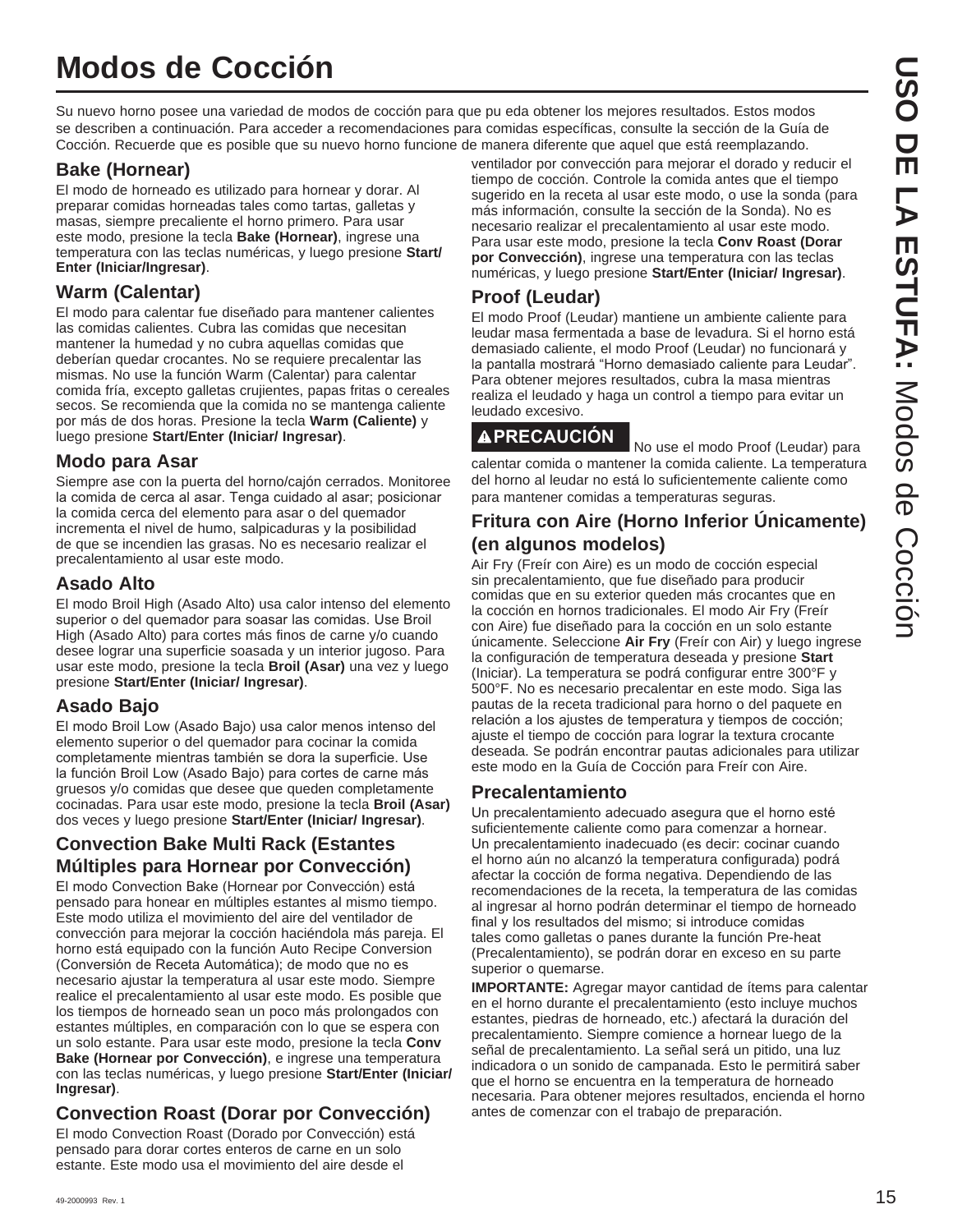|                                                                                                    | MODO(S)                               | <b>HORNO</b><br>(Superior /      | POSICIÓN(ES)<br><b>DE ESTANTES</b>                       |                                                                                                                                                                                                                                                                                                            |
|----------------------------------------------------------------------------------------------------|---------------------------------------|----------------------------------|----------------------------------------------------------|------------------------------------------------------------------------------------------------------------------------------------------------------------------------------------------------------------------------------------------------------------------------------------------------------------|
| <b>TIPO DE COMIDA</b>                                                                              | <b>RECOMENDADO(S)</b>                 | Inferior)                        | <b>RECOMENDADA</b>                                       | <b>SUGERENCIAS ADICIONALES</b>                                                                                                                                                                                                                                                                             |
| <b>Productos Horneados</b>                                                                         |                                       |                                  |                                                          |                                                                                                                                                                                                                                                                                                            |
| Tortas con capas, tortas<br>rectangulares, roscas,<br>panecillos, pan rápido en<br>un Solo Estante | Hornear                               | Horno Superior<br>Horno Inferior | 1<br>3                                                   | Use utensilios brillantes.                                                                                                                                                                                                                                                                                 |
| Tortas con capas* en<br>Múltiples Estantes                                                         | Hornear<br>Horneado por<br>Convección | Horno Inferior                   | 2y4                                                      | Asegúrese de que haya un flujo de aire adecuado<br>(Vea la ilustración).                                                                                                                                                                                                                                   |
| Tortas de grasa (pastel<br>de ángel)                                                               | Productos Horneados                   | Horno Inferior                   | $\mathbf{1}$                                             | Use utensilios brillantes.                                                                                                                                                                                                                                                                                 |
| Galletas, galletitas,<br>bizcochitos en un Solo<br>Estante                                         | Hornear                               | Horno Superior<br>Horno Inferior | $\mathbf{1}$<br>3                                        | Use utensilios brillantes.                                                                                                                                                                                                                                                                                 |
| Galletas, galletitas,<br>bizcochitos en Múltiples<br><b>Estantes</b>                               | Horneado por<br>Convección            | Horno Inferior                   | 2y4                                                      | Asegúrese de que haya un flujo de aire adecuado.                                                                                                                                                                                                                                                           |
| <b>Yeast Breads</b>                                                                                | Proof                                 | Horno Superior<br>Horno Inferior | $\mathbf{1}$<br>3                                        | Cubra la masa sin mucha rigidez.                                                                                                                                                                                                                                                                           |
|                                                                                                    | Hornear                               | Horno Superior<br>Horno Inferior | $\mathbf{1}$<br>3                                        |                                                                                                                                                                                                                                                                                                            |
| <b>Bife y Cerdo</b>                                                                                |                                       |                                  |                                                          |                                                                                                                                                                                                                                                                                                            |
| Hamburguesas                                                                                       | Asar Alto                             | Horno Inferior                   | 6                                                        | Use una olla para asa; precaliente 5 minutos si usará el Modo<br>para Asar por Convección. Mueva la comida hacia abajo para<br>que quede más preparada y menos soasada. Preste atención<br>a la comida al asarla. Para un mejor rendimiento, centre la<br>comida debajo del elemento calentador para asar. |
| <b>Bifes y Chuletas</b>                                                                            | Asar Alto                             | Horno Inferior                   | 506                                                      | Use una olla para asa; precaliente 5 minutos si usará el Modo<br>para Asar por Convección. Mueva la comida hacia abajo para<br>que quede más preparada y menos soasada. Preste atención<br>a la comida al asarla. Para un mejor rendimiento, centre la<br>comida debajo del elemento calentador para asar. |
| Dorados                                                                                            | Hornear<br>Dorado por Convección      | Horno Inferior                   | 203                                                      | Use una olla chata tal como una olla para asar.<br>No se requiere precalentarla.                                                                                                                                                                                                                           |
| Ave                                                                                                |                                       |                                  |                                                          |                                                                                                                                                                                                                                                                                                            |
| Pollo entero                                                                                       | Hornear<br>Asado Bajo                 | Horno Inferior                   | 203                                                      | Use una olla chata tal como una olla para asar.                                                                                                                                                                                                                                                            |
| Pechugas, patas, muslos<br>con huesos                                                              | Asado Bajo<br>Hornear                 | Horno Superior<br>Horno Inferior | 1<br>3                                                   | Si se empanó o cubrió con salsa, evite los modos Broil Hi<br>(Asar Alto). Ase del lado de la piel hacia abajo primero. Preste<br>atención a la comida al asarla. Para un mejor rendimiento,<br>centre la comida debajo del elemento calentador para asar.                                                  |
| Pechugas de pollo<br>deshuesadas                                                                   | Asado Bajo<br>Hornear                 | Horno Superior<br>Horno Inferior | 1<br>3                                                   | Si se empanó o cubrió con salsa, evite los modos Broil Hi<br>(Asar Alto). Ase del lado de la piel hacia abajo primero. Preste<br>atención a la comida al asarla. Para un mejor rendimiento,<br>centre la comida debajo del elemento calentador para asar.                                                  |
| Pavo entero                                                                                        | Hornear<br>Asado Bajo                 | Horno Inferior                   | $\mathbf{1}$                                             | Use una olla chata tal como una olla para asar.                                                                                                                                                                                                                                                            |
| Pechuga de Pavo                                                                                    | Hornear<br>Asado Bajo                 | Horno Inferior                   | 203                                                      | Use una olla chata tal como una olla para asar.                                                                                                                                                                                                                                                            |
| Pescado                                                                                            | Asado Bajo                            | Horno Inferior                   | 6 (mitad del grosor<br>o menos)<br>$5$ ( $>1/2$ pulgada) | Preste atención a la comida al asarla. Para un mejor<br>rendimiento, centre la comida debajo del elemento calentador<br>para asar.                                                                                                                                                                         |
| Cazuelas                                                                                           | Hornear                               | Horno Superior<br>Horno Inferior | $\mathbf{1}$<br>304                                      |                                                                                                                                                                                                                                                                                                            |

\*Al hornear cuatro capas de torta a la vez, use los estantes 2 y 4.

Cocine la comida completamente para evitar que se produzcan enfermedades a partir de la comida. Puede encontrar recomendaciones sobre temperatura mínima para cocinar de forma segura en **IsItDoneYet.gov**. Usar un termómetro de comidas para medir la temperatura de las mismas.

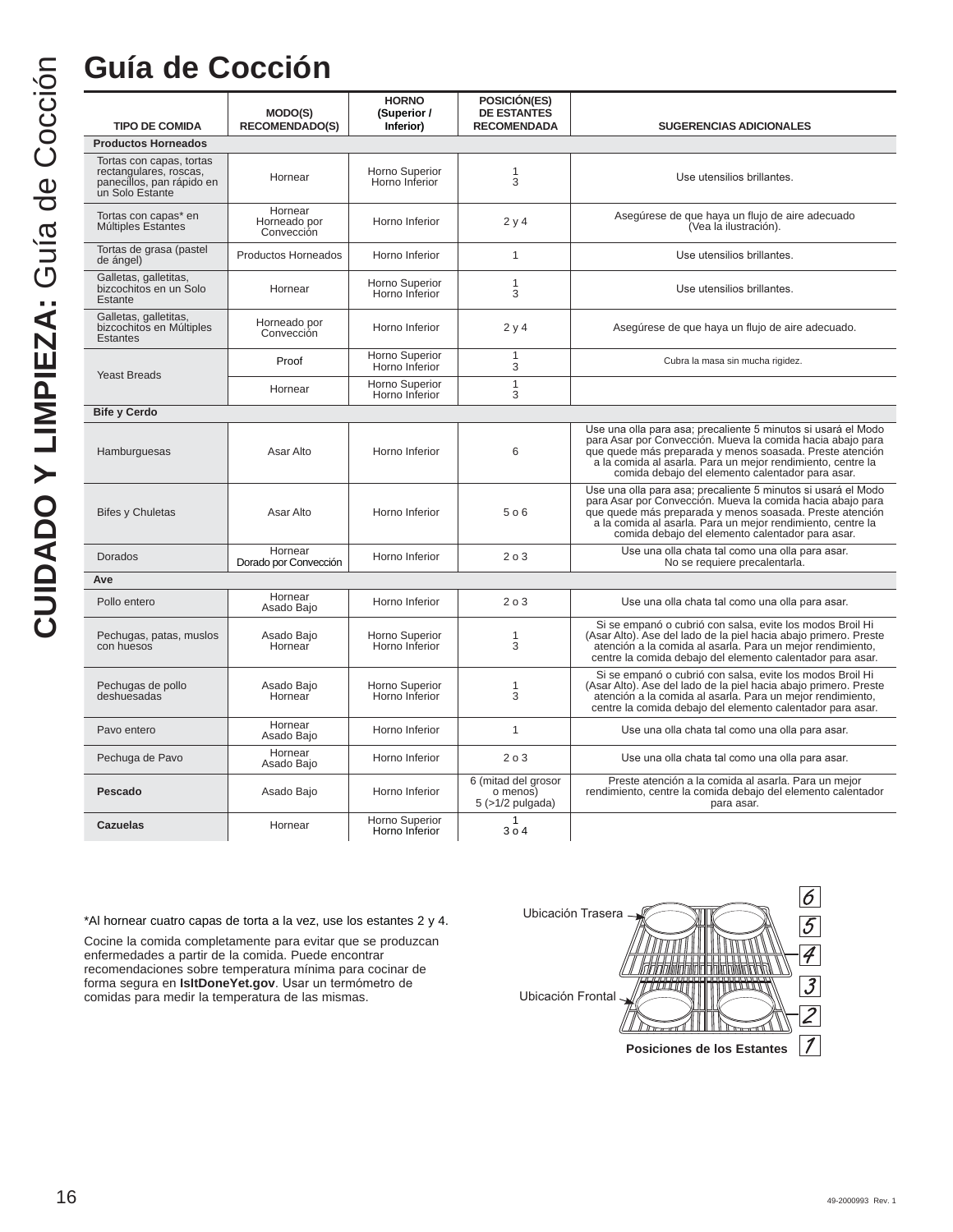# **Modo de Cocción para Freír con Aire (Horno Inferior Únicamente)**

Air Fry (Freír con Aire) es un modo de cocción especial sin precalentamiento, que fue diseñado para producir comidas que en su exterior queden más crocantes que en la cocción en hornos tradicionales. Seleccione Air Fry (Freír con Aire) y luego ingrese la configuración de temperatura deseada y presione Start (Iniciar). La temperatura se puede configurar entre 300°F and 500°F.

### **Pautas del Utensilio para Freír con Aire**

- Utilice utensilios de uso seguro para asar al utilizar el modo Air Fry (Freír con Aire).
- Se recomienda el uso de una bandeja de lámina oscura. Una bandeja oscura promueve un mejor dorado y que la comida quede más crocante.
- También se podrán usar canastas de horneado en el horno y rejillas de horneado. Se deberá colocar una bandeja plana sobre el estante debajo de las comidas, a fin de atrapar cualquier goteo al usar la canasta de horneado.



Utensilio principal recomendado



Opciones de utensilios alternativos

### **Consejos Generales sobre el Modo para Freír con Aire**

- El modo Air Fry (Freír con Aire) fue diseñado para cocinar en un solo estante.
- El modo Air Fry (Freír con Aire) fue diseñado para un uso sin precalentamiento.
- Se recomienda la posición del estante 3 para la mayoría de las comidas.
- Las comidas se podrán cocinar más rápido de lo esperado si el horno ya está caliente cuando se coloca la comida en el mismo.
- Al freír con aire comidas con salsa, se recomienda aplicar esta última al final de la cocción.
- Si las comidas se doran demasiado rápido, intente colocar la misma en un estante que se encuentre en un posición más baja o en una configuración de temperatura de horno más baja.
- En el caso de comidas empaquetadas, utilice las instrucciones de cocción tradicionales para horno en relación a la configuración de temperatura y tiempos de cocción esperados.
- No es necesario voltear o revolver la comida durante la cocción.
- Ubique la comida en una sola capa sobre la bandeja, sin sobrecargar la misma.
- Siempre controle la temperatura interior de la comida, a fin de confirmar que se hayan alcanzado las temperaturas mínimas seguras. Las temperaturas mínimas seguras de la comida se podrán encontrar en los paquetes y en **IsItDoneYet.gov.**

más rápido que el tiempo mínimo que figura en el paquete.

| <b>TIPO DE COMIDA</b>                                                                                             | <b>POSICIÓN(ES)</b><br><b>DE ESTANTES</b><br><b>RECOMENDADAS</b> | <b>CONFIGURACIÓN</b><br><b>DE TEMPERATURA</b><br><b>RECOMENDADA (°F)</b> | <b>TIEMPO DE</b><br><b>COCCIÓN</b><br><b>RECOMENDADO</b><br>(MIN.) | <b>NOTAS</b>                                                                                                                                                                                                                                                                                                                                           |
|-------------------------------------------------------------------------------------------------------------------|------------------------------------------------------------------|--------------------------------------------------------------------------|--------------------------------------------------------------------|--------------------------------------------------------------------------------------------------------------------------------------------------------------------------------------------------------------------------------------------------------------------------------------------------------------------------------------------------------|
| Trozos de pescado<br>fresco deshuesado o ave.<br>empanados en forma de<br>patitas, frituras crocantes,<br>filetes | 3                                                                | 375-400                                                                  | $15 - 30$                                                          | Use configuraciones de temperatura más<br>bajas para piezas más grandes. Use utensilios<br>brillantes.                                                                                                                                                                                                                                                 |
| Huesos frescos de alitas<br>de pollo                                                                              | 3                                                                | 375-400                                                                  | $25 - 40$                                                          | Sale las alitas o cubra las mismas con un roce<br>en seco si usará salsa luego de la cocción o<br>hacia el final de la cocción.                                                                                                                                                                                                                        |
| Huesos frescos de patas o<br>muslos de pollo                                                                      | 3                                                                | 375-400                                                                  | 30-55                                                              | Use configuraciones de temperatura más bajas<br>para piezas más grandes.                                                                                                                                                                                                                                                                               |
| Papas fritas frescas y<br>delgadas (< $\frac{1}{2}$ pulgada)                                                      | 3                                                                | 400-425                                                                  | 15-30                                                              | Se recomienda el uso de papel para hornear al<br>preparar papas fritas frescas. Para frituras más<br>crocantes, mezcle las papas fritas con almidón<br>de maíz o harina de arroz antes de la cocción.                                                                                                                                                  |
| Papas fritas frescas y<br>delgadas (< $\frac{1}{2}$ pulgada)                                                      | 3                                                                | 375-400                                                                  | $20 - 35$                                                          | Se recomienda el uso de papel para hornear al<br>preparar papas fritas frescas. Para frituras más<br>crocantes, mezcle las papas fritas con almidón<br>de maíz o harina de arroz antes de la cocción.                                                                                                                                                  |
| Comidas envasadas<br>congeladas                                                                                   | 3                                                                |                                                                          |                                                                    | Use las instrucciones de cocción para horno tradicional (no para Freír con Aire) como guía de configuración de<br>temperatura y tiempo de cocción. Con algunas comidas, se podrá requerir un tiempo de cocción adicional diferente<br>al tiempo recomendado en el paquete. Si el horno está caliente al iniciar la cocción, la comida se podrá cocinar |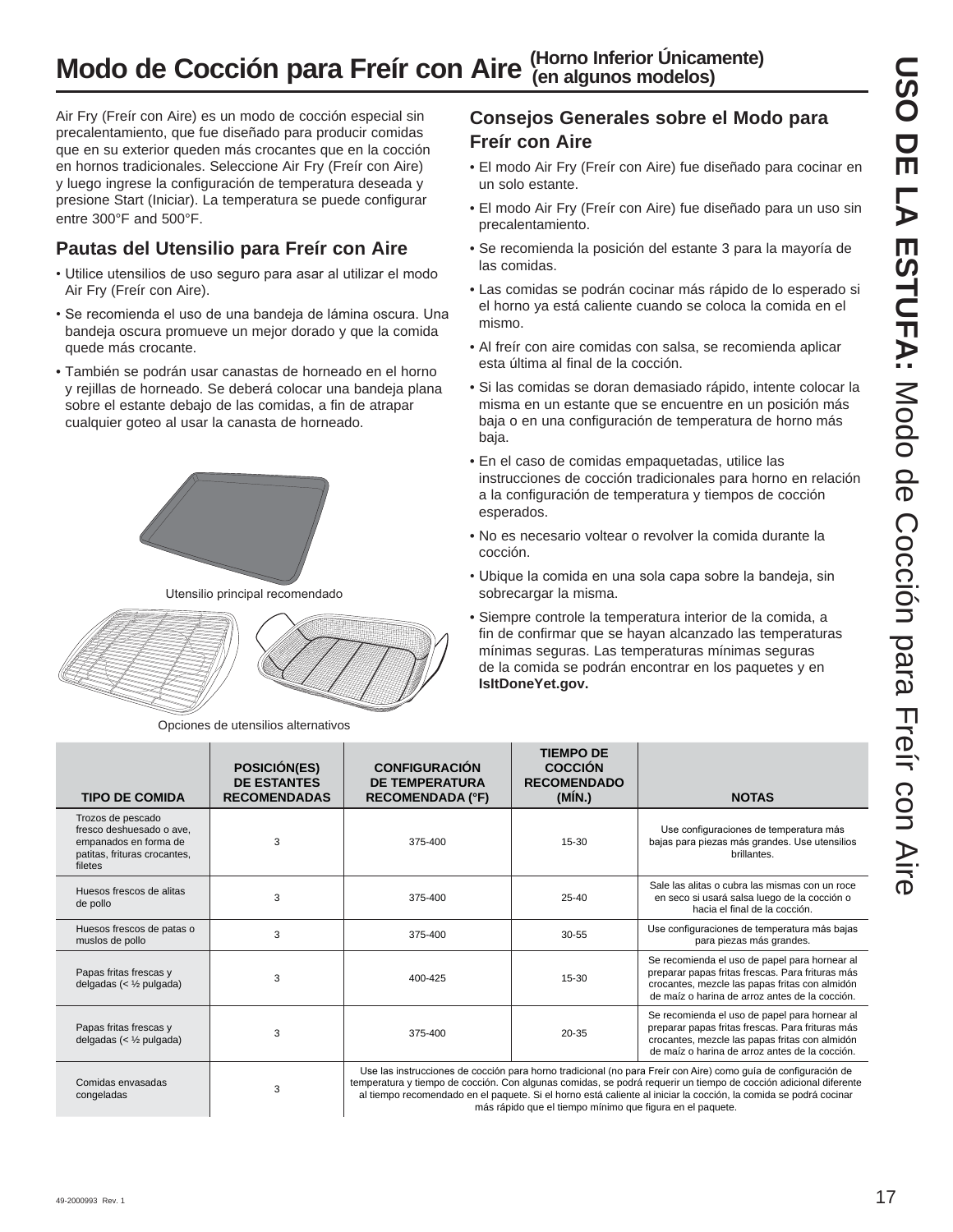# **Limpieza de la Estufa - Exterior**

Asegúrese de que todos los controles estén apagados y que las superficies estén frías antes de limpiar cualquier parte de la estufa.





**ADVERTENCIA** Si se quita la estufa para efectuar una limpieza, reparaciones o cualquier otra razón, verifique que el dispositivo anti-volcaduras se coloque de manera adecuada cuando vuelva a instalarse la estufa. Si no toma esta precaución, la estufa puede volcarse y provocar lesiones.

### **Bloqueo del Control**

Si así lo desea, puede desactivar los botones de toque antes de la limpieza.

Consulte Lock Controls (Controles de Bloqueo) en la sección Oven Controls (Controles del Horno) en este manual.

Limpie los derrames con un paño húmedo.

También puede utilizar un limpiador de vidrios.

Quite suciedades más rebeldes con agua tibia jabonosa. No utilice abrasivos de ninguna clase.

Vuelva a activar los botones de toque después de la limpieza.

### **Panel de control**

Una buena idea es limpiar el panel de control luego de cada uso. Limpie con un jabón suave y agua o vinagre y agua, enjuague con agua limpia y pula en seco con una tela suave. No use limpiadores abrasivos, limpiadores líquidos fuertes,

almohadillas para fregar de plástico ni limpiadores de horno en el panel de control; dañarán el acabado, incluyendo el Acero Inoxidable Negro.

### **Exterior del Horno**

No use limpiadores de horno, limpiadores abrasivos, limpiadores líquidos fuertes, estropajos de acero, almohadillas para fregar de plástico, ni polvos limpiadores en el exterior del horno. Limpie el mismo con agua y jabón o una solución de vinagre y agua. Enjuague con agua limpia y seque con una tela seca. Al limpiar supeficies, asegúrese de que estén a temperatura ambiente y fuera del contacto con la luz

solar. Si las manchas en el borde de la ventana de la puerta son persistentes, use un limpiador abrasivo suave o una esponja con estropajo para obtener un mejor resultado. El derrame de adobo, jugos de fruta, salsas de tomate y líquidos para humedecer que contengan ácidos pueden ocasionar descoloración y se deberán limpiar de inmediato. Deje que las superficies calientes se enfríen, y luego limpie y enjuague.

### **Superficies pintadas y Acero Inoxidable Negro**

Las superficies pintadas incluyen los lados de la estufa y la puerta, la parte superior del panel de control y el frente del cajón. Límpielas con jabón y agua o con una solución de agua y vinagre.

No utilice limpiadores de horno comerciales, polvos limpiadores, esponjillas de acero o abrasivos potentes sobre cualquier superficie pintada, incluyendo el Acero Inoxidable Negro.

### **Superficies de Acero Inoxidable (en algunos modelos)**

No use virutas de acero; éstas dañarán la superficie.

Para limpiar la superficie de acero inoxidable, use agua tibia con jabón o un limpiador o pulidor para acero inoxidable. Siempre limpie la superficie en la dirección del veteado. Siga las instrucciones del limpiador para limpiar la superficie de acero inoxidable.

Para realizar consultas sobre la adquisición de productos, incluyendo limpiadores o pulidores para electrodomésticos de acero inoxidable, consulte las secciones de Accesorios y Soporte al Consumidor al final de este manual.

# **Limpieza de la Estufa - Interior**

El interior de su nuevo horno puede ser limpiado de forma manual o utilizando los modos Steam Clean (Limpieza con Vapor) o Self Clean (Limpieza Automática).

El derrame de adobo, jugos de fruta, salsas de tomate y líquidos para humedecer que contengan ácidos pueden ocasionar descoloración y se deberán limpiar de inmediato. Espere a que las superficies calientes se enfríen, y luego limpie y enjuague.

### **Limpieza Manual**

No use limpiadores de horno (a menos que estén certificados para hornos con limpieza automática), limpiadores líquidos fuertes, estropajos de acero, ni almohadillas para fregar en el interior del horno. Para la suciedad de la parte inferior del horno y otras superficies esmaltadas, use un abrasivo suave que contenga ácido oxálico, tal como Bar Keepers Friend®, con una

esponja antirayaduras. Tenga cuidado de no aplicar limpiadores abrasivos o esponjas sobre la puerta de vidrio, ya que estos rayarán el revestimiento reflectante. El interior del horno y la puerta de vidrio podrán ser limpiados con una tela suave, jabón suave y agua, o con vinagre y una solución de agua. Luego de la limpieza, enjuague con agua limpia y seque con una tela seca.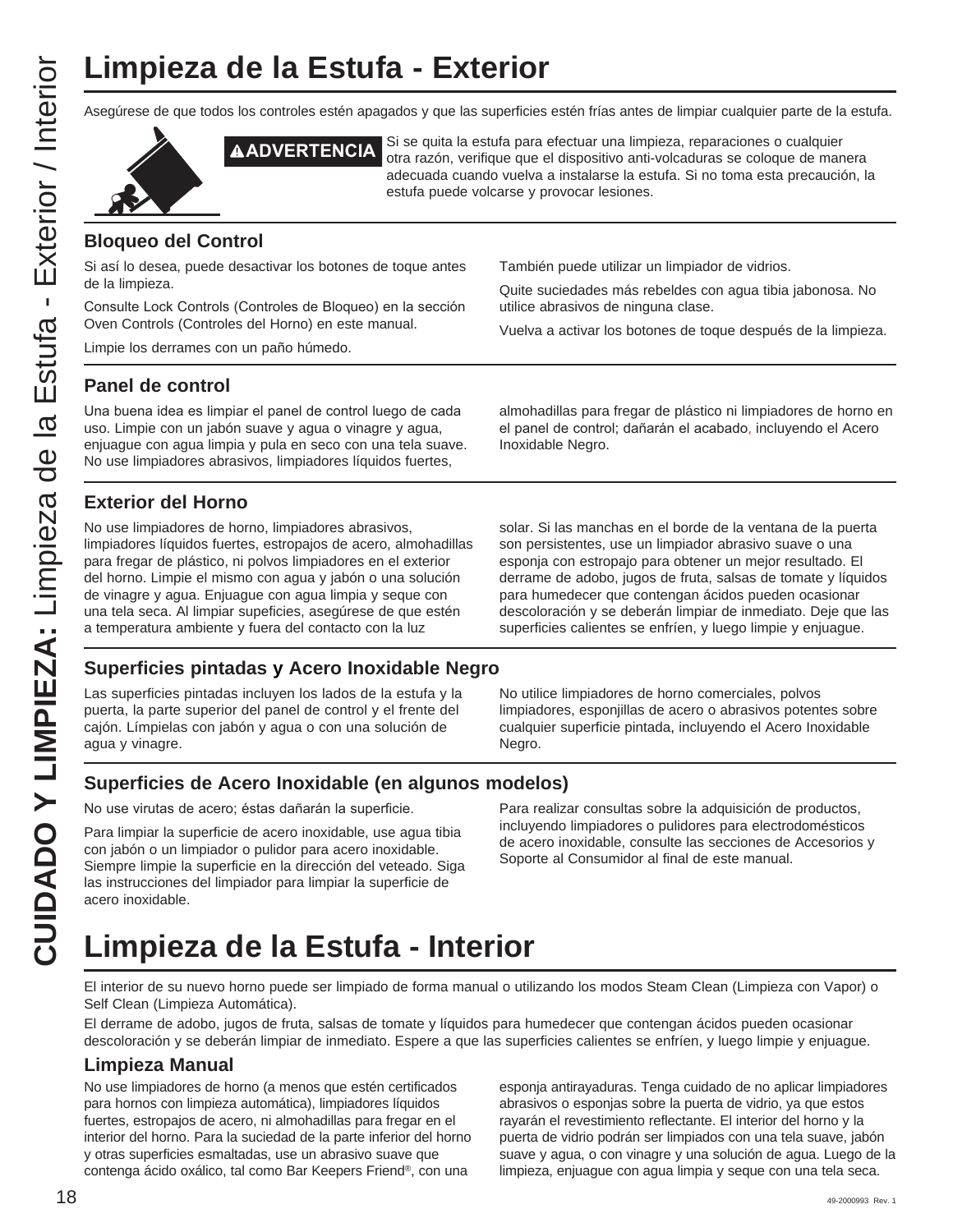### **Modo de Limpieza con Vapor**

La finalidad de la función Steam Clean (Limpieza con Vapor) es usar agua para limpiar la suciedad leve de su horno en una temperatura inferior a la de Self Clean (Limpieza Automática).

Para usar la función Steam Clean (Limpieza con Vapor):

- 1. Comience con el horno a temperatura ambiente.
- 2. Limpie la grasa excesiva y la suciedad del horno.
- 3. Vierta una taza de agua en la parte inferior del horno.
- 4. Cierre la puerta.

5. Presione **Upper Oven (Horno Superior)** o **Lower Oven (Horno Inferior)**, presione **Upper Oven (Horno Superior)** o **Lower Oven (Horno Inferior)**, presione la tecla Clean (Limpiar), seleccione Steam Clean (Limpieza con Vapor) y luego presione Start/Enter (Iniciar/ Ingresar).

No abras la puerta durante los 30 minutos de la limpieza con vapor, ya que esto reducirá su rendimiento. Al finalizar el ciclo de Steam Clean (Limpieza con Vapor), absorba el agua restante, y limpie la suciedad ablandada por la humedad de las paredes y la puerta del horno.

**NOTA:** El uso de otros aceites de estufa provocará una descoloración o un residuo de color similar al óxido en los estantes y laterales de las cavidades. Para limpiar este residuo, use agua y jabón o una solución de vinagre y agua. Enjuague con agua limpia y seque con una tela seca.

### **Estantes**

Todos los estantes se pueden lavar con agua caliente y jabón. Los estantes esmaltados (no brillosos) se pueden dejar en la cavidad durante el ciclo de limpieza automática.

Es posible que resulte más difícil deslizar los estantes, especialmente luego de la limpieza automática. Coloque aceite vegetal en una tela húmeda o toalla de papel y frote sobre los extremos izquierdo y derecho.

**Elementos calentadores del horno**

No limpie los elementos para asar. Las suciedades se quemarán cuando se calienten los elementos.

El elemento para hornear no está expuesto y se encuentra debajo de la base del horno. Limpie la base del horno con agua caliente y jabón. Limpie con un paño los desechos rebeldes



acumulados en el piso del horno.

# **Limpieza de la Placa de Cocción de Vidrio**

Para mantener y proteger la superficie de su estufa de vidrio, siga estos pasos:

- 1. Antes de usar la estufa por primera vez, límpiela con el limpiador de estufas cerámicas. Esto ayuda a proteger la estufa y hace la limpieza más sencilla.
- 2. El uso diario del limpiador de estufas cerámicas ayudará a que la estufa quede como nueva.
- 3. Agite bien la crema de limpieza. Aplique unas gotas del limpiador de estufas cerámicas directamente sobre la estufa.
- 4. Utilice una toalla de papel o un paño de limpieza para estufas cerámicas para limpiar toda la superficie de la estufa.
- 5. Use un paño seco o una toalla de papel para quitar los restos del limpiador. No hace falta enjuagar.

**NOTA:** Es muy importante que NO CALIENTE la estufa hasta que la haya limpiado por completo.



Limpie la estufa después de cada derrame. Utilice el limpiador de estufas cerámicas



Para acceder a videos de limpieza e instrucciones, escanee el código QR con su dispositivo.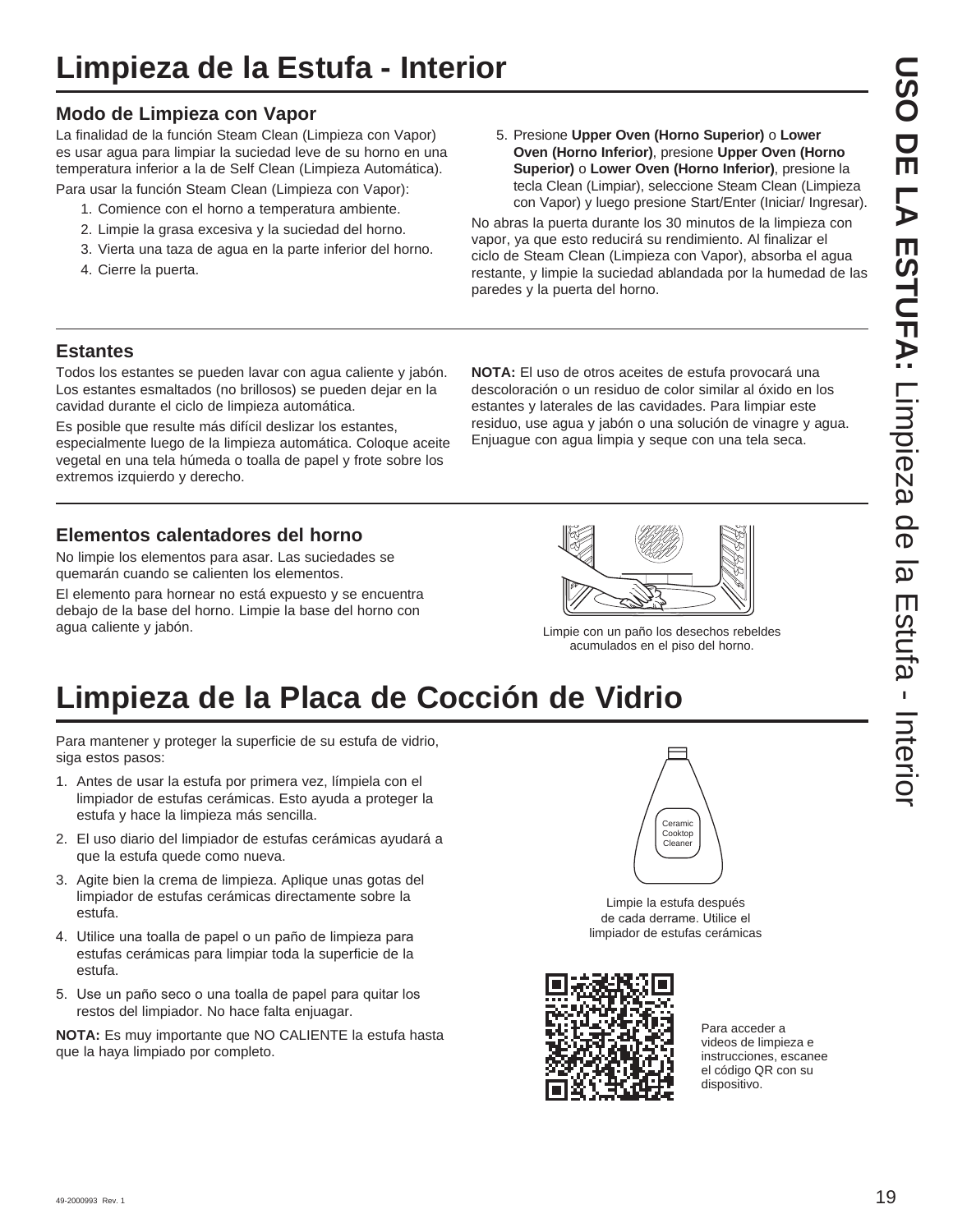### **Residuos pegados**

**NOTA:** Se podrán producir DAÑOS sobre la superficie de vidrio si utiliza estropajos que no sean los recomendados.

- 1. Deje enfriar la estufa.
- 2. Coloque unas gotas del limpiador de estufas cerámicas sobre toda el área de residuos pegados.
- 3. Utilizando un paño de limpieza para superficies de cocción de cerámica, frote el área sucia aplicando presión según sea necesario.

### **Residuos pegados rebeldes**

- 1. Deje enfriar la estufa.
- 2. Utilice el raspador de filo único a un ángulo aproximado de 45 degrees contra la superficie del vidrio y raspe la suciedad. Puede ser necesario aplicar presión al raspador para quitar la suciedad.
- 3. Después de utilizar el raspador, coloque unas gotas de limpiador de estufas cerámicas sobre toda el área de suciedad quemada. Utilice el paño de limpieza para quitar la suciedad restante.
- 4. Para protección adicional, después de haber quitado todos los restos, pula toda la superficie con limpiador de estufas cerámicas y una toalla de papel.

### **Marcas de metal y rayones**

1. Tenga cuidado de no deslizar ollas y sartenes a través de su estufa. Dejará marcas de metal sobre la superficie de la estufa.

 Estas marcas pueden quitarse utilizando limpiador de estufas cerámicas con el paño de limpieza para estufas cerámicas.

2. Si se permite que ollas con una capa fina de aluminio o cobre hiervan en seco, la capa puede dejar una decoloración negra en la estufa.

- 4. Si quedan restos, repita los pasos indicados con anterioridad.
- 5. Para protección adicional, después de haber quitado todos los restos, pula toda la superficie con limpiador de estufas cerámicas y una toalla de papel.



Utilice un paño de limpieza para estufas cerámicas.



La espátula para superficies de cocción de cerámica y todos los elementos recomendados se encuentran disponibles a través de nuestro Centro de Piezas. Consulte las secciones de Accesorios y Soporte al Consumidor al final de este manual.

**NOTA:** No utilice hojas desafiladas o dañadas.

 Esto debe quitarse de inmediato antes de calentar de nuevo o la decoloración puede llegar a ser permanente.

**NOTA:** Verifique con detenimiento que la base de las ollas no sea áspera para no rayar la estufa.

3. Tenga cuidado de no colocar bandejas de horneado de aluminio ni recipientes de platos principales congelados de aluminio sobre una superficie caliente de la placa de cocción. Éstas dejarán puntos brillantes o marcas sobre la superficie de cocción. Estas marcas son permanentes y no se podrán eliminar.

### **Daños por derrames azucarados y plástico derretido**

Se deberá tener especial cuidado al eliminar sustancias calientes, **a fin de evitar daños permanentes sobre la superficie de vidrio.** Los derrames azucarados (como gelatinas, dulce, caramelo, jarabes) o plásticos derretidos pueden marcar la superficie de la estufa (no cubierto por la garantía) a menos que el derrame se quite mientras está caliente. Debe tenerse mucho cuidado al remover sustancias calientes. CUIDADO **EXERCISAT DE CUIDADO EN CUIDADO COCCIÓN DE VIDRICA COCCIÓN DE VIDEO EN COLLECTION CONTROLS CONTROLS CONTROLS CONTROLS CONTROLS CONTROLS CONTROLS CONTROLS CONTROLS CONTROLS CONTROLS CONTROLS CONTROLS CONTROLS CONT** 

Asegúrese de utilizar un raspador nuevo y afilado.

No utilice hojas desafiladas o dañadas.

- 1. Apague todas las unidades de superficie. Quite las ollas calientes.
- 2. Utilizando un guante de estufa:
	- a. Use un raspador de filo único para desplazar el derrame a un área fría de la estufa.
	- b. Quite el derrame con toallas de papel.
- 3. Cualquier derrame restante debe dejarse hasta que la superficie de la estufa se haya enfriado.
- 4. No use las unidades de superficie de nuevo hasta que todos los restos se hayan eliminado por completo.

**NOTA:** Si la superficie de vidrio ya ha sufrido marcas o hendiduras, el vidrio de la estufa deberá cambiarse. En ese caso, será necesaria la atención de un técnico.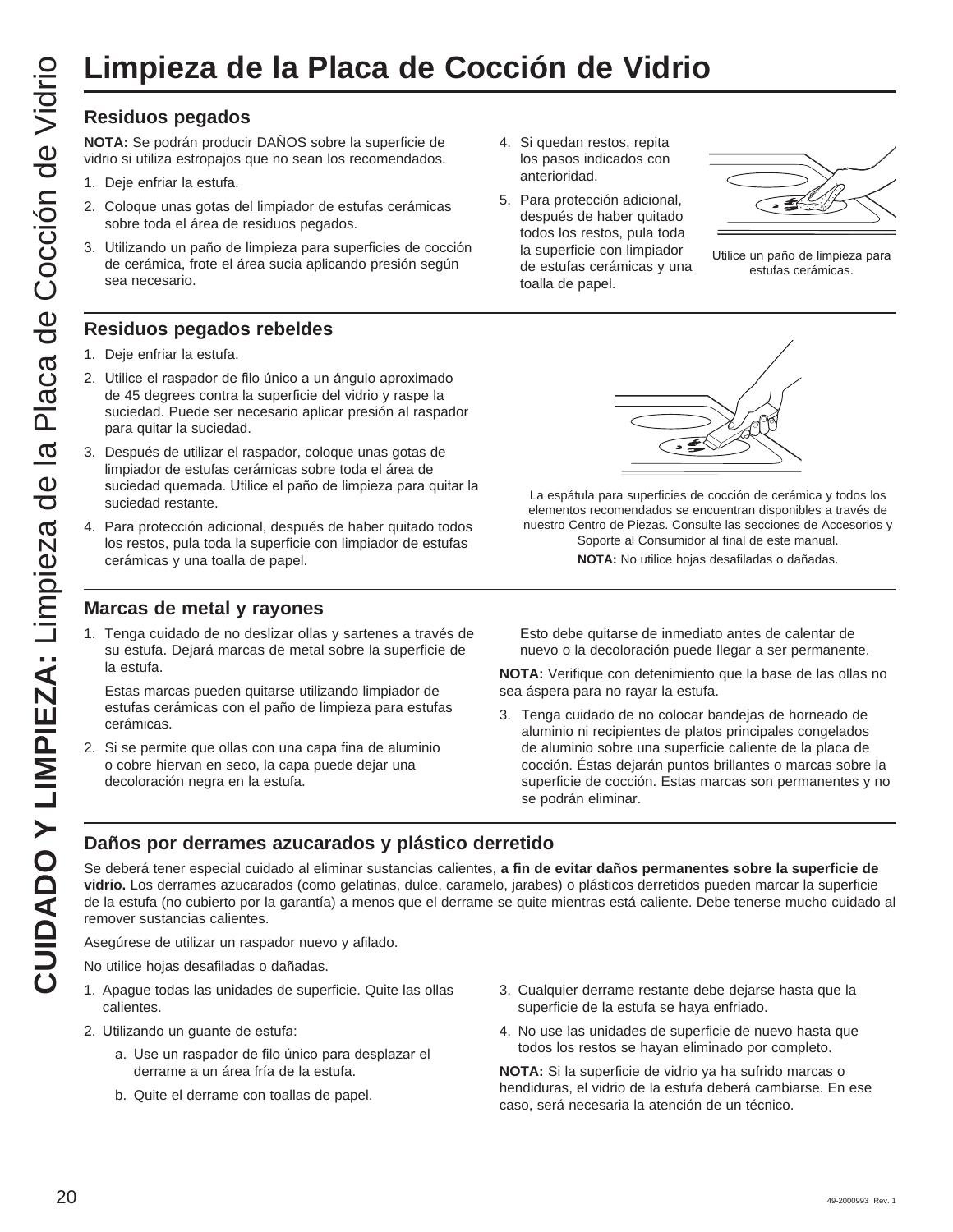# **Luz del Horno**

**ADVERTENCIA PELIGRO DE DESCARGA ELÉCTRICA O QUEMADURAS:** Antes de reemplazar la bombilla del horno, desconecte la alimentación de energía al horno desde el panel principal de fusibles o del interruptor de circuitos. No hacerlo puede provocar una descarga eléctrica o una quemadura.

**PRECAUCIÓN RIESGO DE INCENDIO:** La tapa de vidrio y la lámpara de luz se deberán retirar cuando estén frías. Tocar el vidrio caliente sin protección en las manos o con un trapo húmedo puede ocasionar quemaduras.

completamente frío.

### **Reemplazo de la bombilla del horno (en algunos modelos)** Para una mejor iluminación dentro del horno, limpie

### **Para retirar:**

- 1. Gire la cubierta de vidrio en sentido contrario a las manecillas del reloj 1/4 de vuelta hasta que las lengüetas de la cubierta de vidrio liberen los surcos del portalámparas. Colocarse guantes de látex puede brindar un mejor agarre.
- 2. Utilizando quantes o un paño seco, remueva la bombilla jalándola en línea recta.

### **Para reemplazar:**

- 1. Utilice una nueva bombilla halógena de 120/130 voltios, no exceda 50 vatios. Reemplace la lámpara de luz con el mismo tipo de lámpara que se retiró. Asegúrese al reemplazar la lámpara que sea de 120 volts o 130 volts (NO de 12 volts).
- 2. Utilizando guantes o un paño seco, remueva la bombilla de su paquete. No toque la bombilla con los dedos desnudos. El aceite para piel dañará la lámpara y acortará su tiempo de duración.
- 3. Empuje la bombilla en línea recta dentro del receptáculo hasta el tope.
- 4. Coloque las lengüetas de la cubierta de vidrio dentro de los surcos del portalámparas. Gire la cubierta de vidrio en sentido de las manecillas del reloj 1/4 de vuelta.

### **Reemplazo de la bombilla del horno (en algunos modelos)**

### **Para quitar la tapa:**

- 1. Dé a la tapa de vidrio un cuarto de giro en contra de las agujas del reloj hasta que las lengüetas de la tapa de vidrio limpien las ranuras de la ficha. Si usa guantes de látex tendrá un mejor agarre.
- 2. Retire la lámpara girando la misma en dirección contraria a las agujas del reloj.



### 5. Conecte nuevamente el suministro eléctrico al horno. Portalámpara Receptáculo

frecuentemente la cubierta de vidrio utilizando un paño húmedo. Esto debería hacerse cuando el horno está



### **Para volver a colocar la tapa:**

- 1. Reemplace la lámpara por una para electrodoméstico de 40 watts. Inserte la lámpara y gire la misma en dirección de las agujas del reloj, hasta que quede ajustada.
- 2. Coloque las lengüetas de la tapa de vidrio en las ranuras de la ficha. Dé a la tapa de vidrio un cuarto de giro en dirección de las agujas del reloj.

 Para una mejor iluminación dentro del horno, limpie la tapa del vidrio en forma frecuente utilizando una tela húmeda. Esto se deberá hacer cuando el horno esté completamente frío.

3. Vuelva a conectar el cable de electricidad del horno.

### **Reemplazo de la bombilla del horno (en algunos modelos)**

La lámpara de luz del horno está cubierta por una tapa de vidrio extraíble que es sostenida por un cable que la cruza. Retire la puerta del horno, si lo desea, para llegar a la tapa fácilmente. Retire la puerta del horno, si lo desea, para llegar a la tapa fácilmente. Para acceder a instrucciones detalladas sobre el retiro de la puerta del horno, consulte la sección sobre Cómo Retirar la Puerta del Horno.

### **Reemplazo de la Lámpara:**

- 1. Desconecte el cable de electricidad a la estufa.
- 2. Mantenga estable la tapa de vidrio, de modo que no se caiga al ser liberada.
- 3. Deslice la misma cerca del borde del suspensor de la tapa, hasta que la tapa sea liberada. **No retire ningún tornillo para retirar la tapa de vidrio.**
- 4. Reemplace la lámpara por una para electrodomésticos de 40 watts. No toque la lámpara caliente con la mano o una **tela húmeda. Sólo retire la lámpara cuando esté fría.**
- 5. Mantenga la tapa de vidrio estable sobre la lámpara nueva.
- 6. Empuje el suspensor de la tapa del cable cerca del borde, hasta que el borde del suspensor de la tapa del cable esté ubicado en el borde de la tapa de vidrio.
- 7. Conecte la electricidad a la estufa.

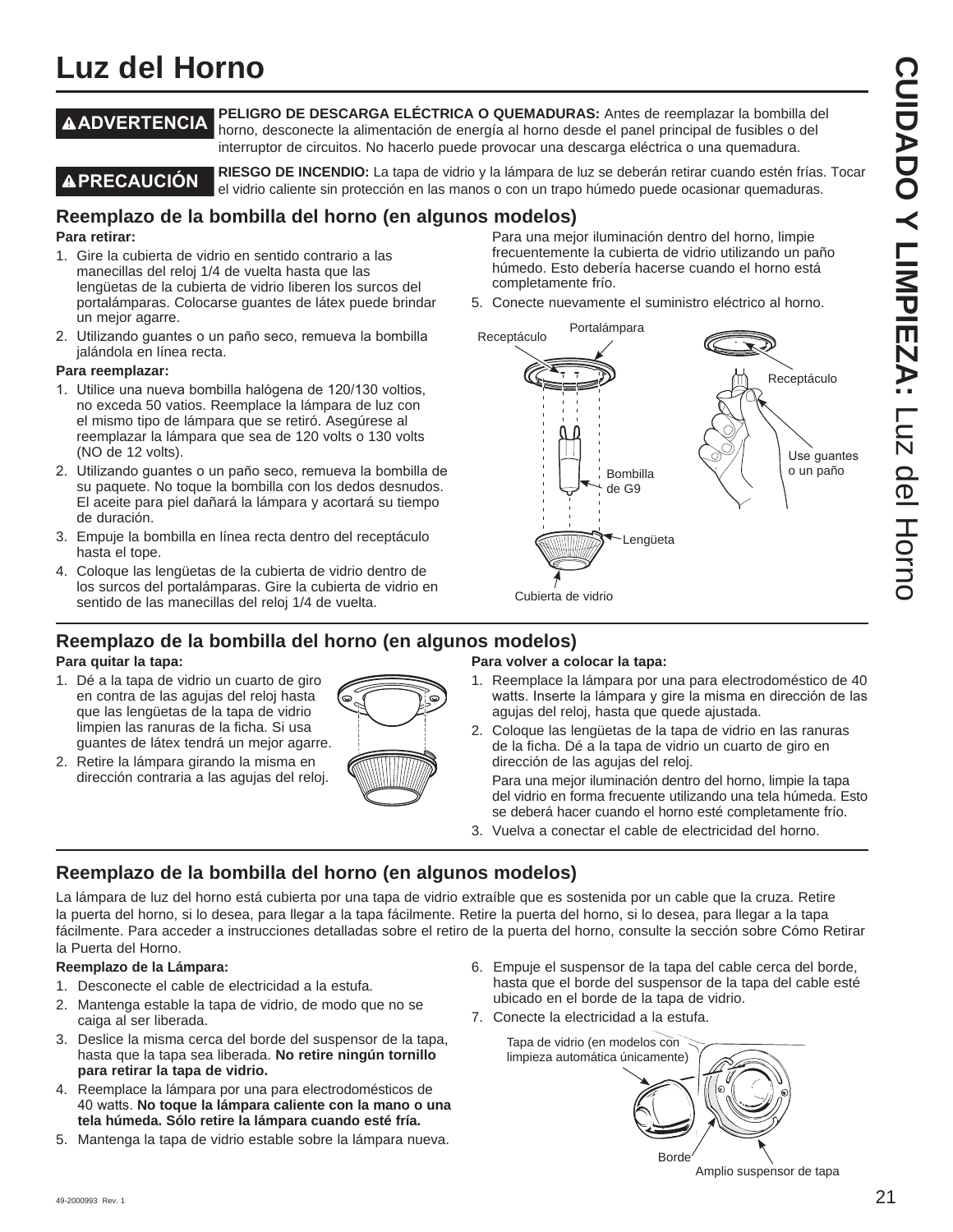### **Puerta del horno inferior desmontable**

La puerta es muy pesada. Tenga cuidado al retirar y levantar la puerta.

No levante la puerta usando la manija.

### **Para retirar la puerta:**

- 1. Abra la puerta totalmente.
- 2. Empuje los bloqueos de la bisagra hacia abajo en dirección a la estructura de la puerta, hasta la posición desbloqueada. Es posible que necesite una herramienta tal como un destornillador pequeño de punta plana.
- 3. Firmemente tome ambos lados de la puerta por la parte superior.
- 4. Cierre la puerta hasta la posición de retiro de la misma. La puerta debería ser abierta aproximadamente a 3", sin obstrucción sobre la misma.
- 5. Levante la puerta hacia arriba y afuera, hasta que los brazos *de las abisagras* queden fuera de las ranuras.



Bloqueo de la bisagra

Empuje los bloqueos de la bisagra hacia abajo para desbloquear



Posición de retiro

### **Para reemplazar la puerta:**

- 1. Firmemente tome ambos lados de la puerta por la parte superior.
- 2. Comenzando desde el lado izquierdo, con la puerta en el mismo ángulo de la posición de retiro, apoye la hendidura del brazo de la bisagra en el extremo inferior de la ranura de la bisagra. La abertura en el brazo de la bisagra deberá estar totalmente apoyada en la parte inferior de la ranura. Repita el procedimiento del lado derecho.
- 3. Abra la puerta totalmente. Si la puerta no se abre totalmente, la hendidura no está correctamente apoyada en el extremo inferior de la ranura.
- 4. Empuje los bloqueos de la bisagra contra la estructura frontal de la cavidad del horno, hasta la posición de bloqueo.



### **Puerta del horno superior desmontable**

### **Para quitar la puerta:**

- 1. Abra la puerta por completo.
- 2. Levante la traba de la bisagra hacia el marco del horno hasta que se detenga.
- 3. Cierre la puerta en 45 grados (se sentirá el tope de la puerta). La traba de la bisagra hará contacto con el marco del horno.
- 4. Sobre ambos lados de la puerta, presione hacia abajo sobre los botones de liberación de cada bisagra.
- 5. Levante la puerta hacia arriba hasta que se salga de la bisagra.
- 6. Tire de los brazos de la bisagra suavemente para liberar presión sobre las lengüetas de bloqueo.
- 7. Presione las trabas de la bisagra hacia abajo dentro de la bisagra.
- 8. Presione las bisagras hacia la unidad para que se cierren.



### **Para volver a colocar la puerta:**

- 1. Tire de las bisagras hacia abajo en sentido contrario del marco del horno hasta alcanzar la posición abierta total.
- 2. Levante las trabas de la bisagra hacia el marco del horno hasta que se detengan.
- 3. Las bisagras se liberan en la posición de 45 grados. Las trabas de la bisagra harán contacto con el marco del horno.
- 4. Deslice la puerta dentro de las bisagras. Asegúrese de que los botones vuelvan a salir.
- 5. Abra la puerta por completo.
- 6. Presione las trabas de la bisagra hacia abajo dentro de la bisagra.
- 7. Cierre la puerta del horno.



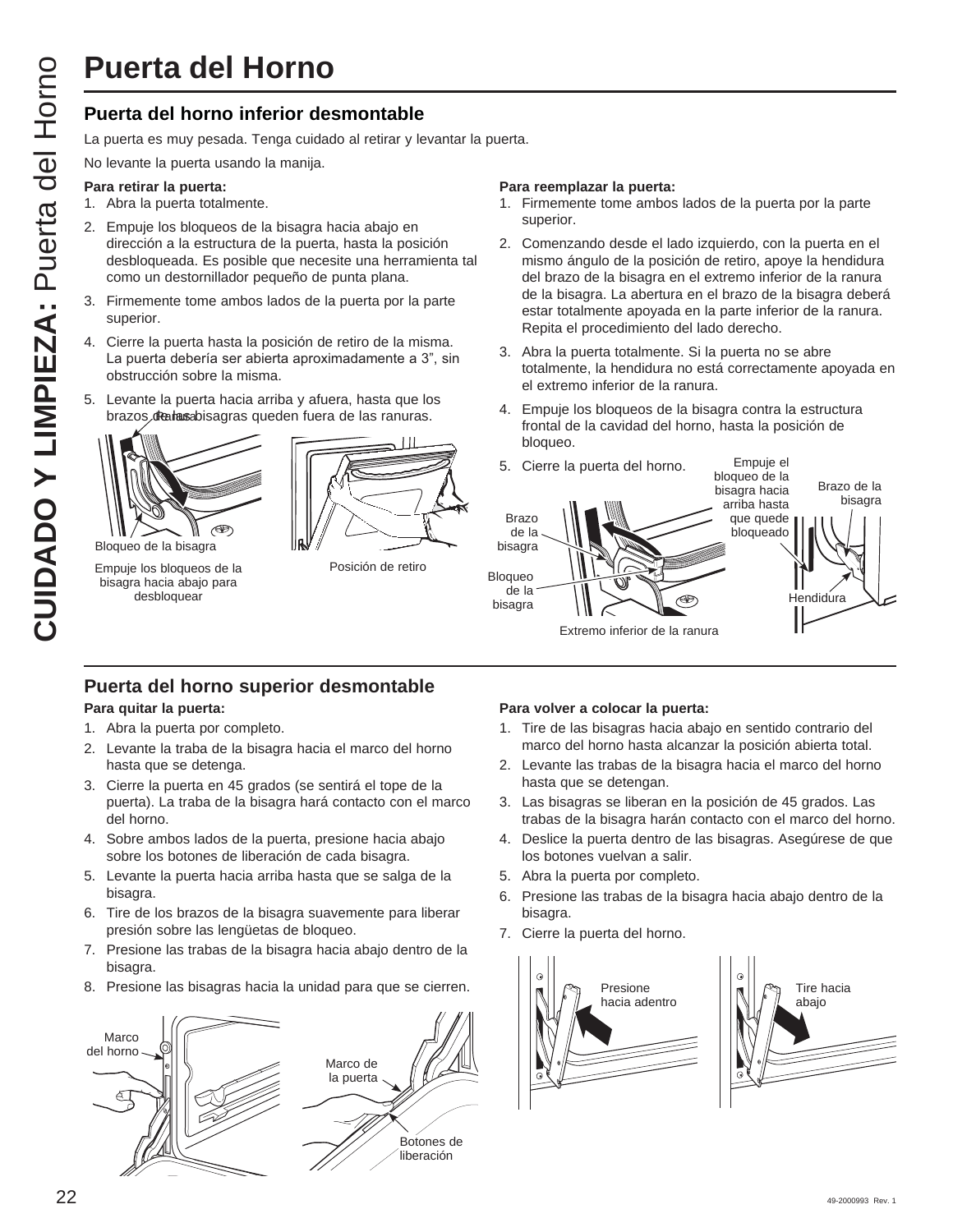### **Consejos para la Solución de Problemas...** Antes de solicitar el servicio técnico

¡Ahorre tiempo y dinero! Primero revise los cuadros que aparecen en las siguientes páginas y es posible que no necesite solicitar reparaciones. Acceda a los videos de ayuda y preguntas frecuentes (FAQ) a través de **GEAppliances.com/support.**

| Problema                                                                                                           | <b>Causa Posible</b>                                                                                                                                                                                                     | Qué Hacer                                                                                                                                                                                                                                                                                                                                                                                                                                                                             |
|--------------------------------------------------------------------------------------------------------------------|--------------------------------------------------------------------------------------------------------------------------------------------------------------------------------------------------------------------------|---------------------------------------------------------------------------------------------------------------------------------------------------------------------------------------------------------------------------------------------------------------------------------------------------------------------------------------------------------------------------------------------------------------------------------------------------------------------------------------|
| Las unidades de superficie<br>no mantienen un hervor                                                               | Se están utilizando recipientes de cocción<br>inadecuados.                                                                                                                                                               | Use recipientes de base plana y que se ajusten al diámetro de la unidad<br>de superficie elegida.                                                                                                                                                                                                                                                                                                                                                                                     |
| constante o la cocción es<br>lenta                                                                                 | En algunas regiones la energía (voltaje) puede<br>ser baja.                                                                                                                                                              | Cubra el recipiente con una tapa hasta obtener el calo deseado.                                                                                                                                                                                                                                                                                                                                                                                                                       |
| Los elementos de superficie<br>no funcionan bien                                                                   | El fusible puede haberse quemado o el<br>interruptor de circuitos puede haber saltado.                                                                                                                                   | Cambie el fusible o vuelva a configurar el interruptor de circuitos.                                                                                                                                                                                                                                                                                                                                                                                                                  |
|                                                                                                                    | Los controles de la estufa están mal configurados.                                                                                                                                                                       | Verifique que se haya configurado el control correcto para el elemento<br>de superficie que está utilizando.                                                                                                                                                                                                                                                                                                                                                                          |
| La unidad de superficie deja<br>de resplandecer cuando se<br>cambia a una configuración<br>menor                   | La unidad sigue encendida y caliente.                                                                                                                                                                                    | Esto es normal.                                                                                                                                                                                                                                                                                                                                                                                                                                                                       |
| Rayones (pueden parecer<br>como roturas) en la superficie                                                          | Se están usando métodos de limpieza incorrectos.                                                                                                                                                                         | Los rayones no pueden removerse. Los rayones más pequeños se<br>volverán menos visibles como resultado de la limpieza.                                                                                                                                                                                                                                                                                                                                                                |
| de vidrio de la estufa                                                                                             | Se están usando recipientes con bases ásperas<br>o hay partículas gruesas (sal o arena) entre el<br>recipiente y la superficie de la estufa. Se ha<br>deslizado un recipiente a través de la superficie<br>de la estufa. | Para evitar rayones, use los procedimientos de limpieza recomendados.<br>Verifique que las bases de los recipientes estén limpias antes del uso, y<br>utilice recipientes con bases lisas.                                                                                                                                                                                                                                                                                            |
| Áreas de decoloración en la<br>estufa                                                                              | No se limpiaron los derrames de alimentos antes<br>del uso siguiente.                                                                                                                                                    | Ver la sección Cómo limpiar la estufa de vidrio.                                                                                                                                                                                                                                                                                                                                                                                                                                      |
|                                                                                                                    | Superficie caliente en un modelo con una estufa<br>de color claro.                                                                                                                                                       | Esto es normal. La superficie puede parecer decolorada cuando está<br>caliente. Esto es temporal y desaparecerá a medida que se enfría el vidrio.                                                                                                                                                                                                                                                                                                                                     |
| Plástico derretido sobre la<br>superficie                                                                          | La estufa caliente entró en contacto con plástico<br>colocado sobre la misma.                                                                                                                                            | Ver la sección Superficie de vidrio: posibilidades de daño permanente<br>en la sección Cómo limpiar la estufa de vidrio.                                                                                                                                                                                                                                                                                                                                                              |
| Marcas (o hendiduras) en la<br>estufa                                                                              | Se ha derramado una mezcla azucarada caliente<br>en la estufa.                                                                                                                                                           | Llame a un técnico calificado para el reemplazo.                                                                                                                                                                                                                                                                                                                                                                                                                                      |
| Mi horno nuevo no estufa<br>Hayز como el anterior.<br>algún problema con<br>las configuraciones de<br>temperatura? | Su horno nuevo cuenta con un sistema de<br>cocción diferente con relación al anterior y, por lo<br>tanto, es posible que cocine de forma diferente.                                                                      | En los primeros usos, use los tiempos y temperaturas de su receta<br>con cuidado. Si aún piensa que su horno nuevo estufa con demasiado<br>calor o demasiado frío, podrá ajustar el termostato usted mismo para<br>aplicar su preferencia de cocción específica. NOTA: Este ajuste afecta<br>las temperaturas de Bake (Hornear) y Convection Bake (Hornear por<br>Convección); no afectará las funciones Convection Roast (Dorar por<br>Convección), Broil (Asar), o Clean (Limpiar). |
| La comida no se hornea de<br>forma apropiada                                                                       | Controles del horno configurados de forma<br>incorrecta.                                                                                                                                                                 | Consulte la sección Modos de Cocción.                                                                                                                                                                                                                                                                                                                                                                                                                                                 |
|                                                                                                                    | La posición del estante es incorrecta o el estante<br>no está nivelado.                                                                                                                                                  | Consulte la sección Modos de Cocción y la Guía de Cocción.                                                                                                                                                                                                                                                                                                                                                                                                                            |
|                                                                                                                    | Uso de una cacerola incorrecta o de una cacerola<br>de tamaño incorrecto.                                                                                                                                                | Consulte la sección Utensilios.                                                                                                                                                                                                                                                                                                                                                                                                                                                       |
|                                                                                                                    | La sonda está enchufada en la salida del horno.                                                                                                                                                                          | Desconecte y retire la sonda del horno.                                                                                                                                                                                                                                                                                                                                                                                                                                               |
|                                                                                                                    | La temperatura del horno debe ser ajustada.                                                                                                                                                                              | Consulte la sección Funciones Especiales.                                                                                                                                                                                                                                                                                                                                                                                                                                             |
|                                                                                                                    | Sustitución de ingredientes                                                                                                                                                                                              | Sustituir ingredientes puede modificar el resultado de la receta.                                                                                                                                                                                                                                                                                                                                                                                                                     |
| La comida no asa de forma<br>apropiada                                                                             | Controles del horno configurados de forma<br>incorrecta.                                                                                                                                                                 | Asegúrese de seleccionar el modo correcto para asar.                                                                                                                                                                                                                                                                                                                                                                                                                                  |
|                                                                                                                    | Se usó una posición incorrecta del estante.                                                                                                                                                                              | Para acceder a sugerencias de ubicación de estantes, consulte la Guía<br>de Cocción.                                                                                                                                                                                                                                                                                                                                                                                                  |
|                                                                                                                    | Se cocinó comida en una olla caliente.                                                                                                                                                                                   | Asegúrese de que el utensilio esté frío                                                                                                                                                                                                                                                                                                                                                                                                                                               |
|                                                                                                                    | Utensilio de estufa inadecuado para asar.                                                                                                                                                                                | Use una olla específicamente diseñada para asar                                                                                                                                                                                                                                                                                                                                                                                                                                       |
|                                                                                                                    | El papel de aluminio usado para la olla y la rejilla para<br>asar no se ajustó ni cortó de forma apropiada, según<br>lo recomendado.                                                                                     | Si usará papel de aluminio, deberá usarse conforme con las aberturas<br>de la olla.                                                                                                                                                                                                                                                                                                                                                                                                   |
|                                                                                                                    | En algunas áreas, es posible que el nivel de<br>corriente (voltaje) sea bajo.                                                                                                                                            | Precaliente el elemento para asar durante 10 minutos.                                                                                                                                                                                                                                                                                                                                                                                                                                 |
| La temperatura del horno<br>es demasiado caliente o<br>demasiado fría                                              | La temperatura del horno debe ser ajustada.                                                                                                                                                                              | Consulte la sección Funciones Especiales.                                                                                                                                                                                                                                                                                                                                                                                                                                             |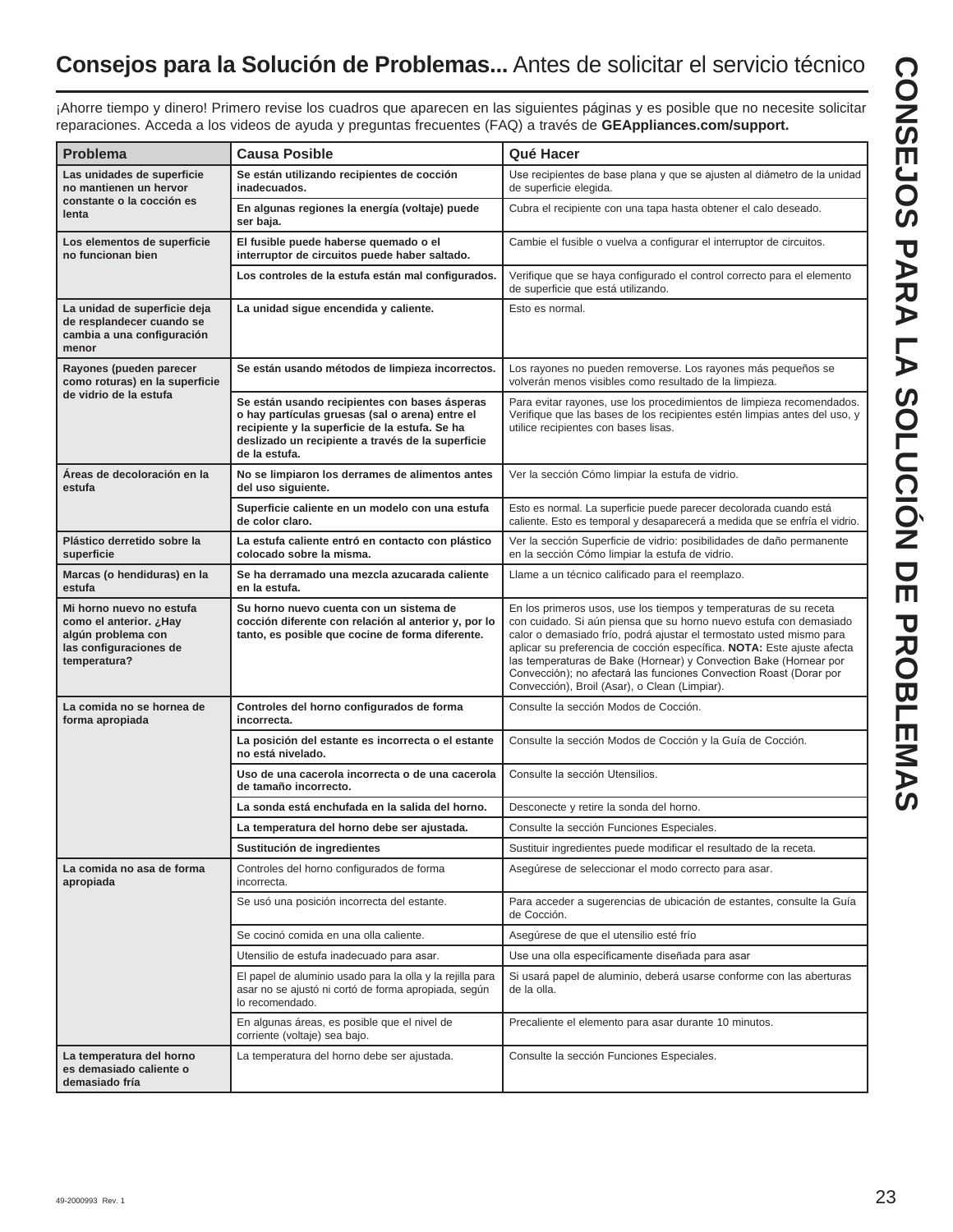### **Consejos para la Solución de Problemas...** Antes de solicitar el servicio técnico

| Problema                                                                              | <b>Causa Posible</b>                                                                                                                          | Qué Hacer                                                                                                                                                                                                                                                                      |
|---------------------------------------------------------------------------------------|-----------------------------------------------------------------------------------------------------------------------------------------------|--------------------------------------------------------------------------------------------------------------------------------------------------------------------------------------------------------------------------------------------------------------------------------|
|                                                                                       |                                                                                                                                               |                                                                                                                                                                                                                                                                                |
| El horno no funciona o<br>parece no funcionar                                         | El enchufe de la estufa no está introducido del todo en el<br>tomacorriente.                                                                  | Verifique que el enchufe eléctrico esté conectado a un<br>tomacorriente con tensión y adecuada conexión a tierra.                                                                                                                                                              |
|                                                                                       | Es posible que un fusible de su hogar se haya quemado o<br>que el disyuntor se haya desconectado.                                             | Reemplace el fusible o reinicie el disyuntor.                                                                                                                                                                                                                                  |
|                                                                                       | Controles del horno configurados de forma incorrecta.                                                                                         | Consulte la sección de Uso del Horno.                                                                                                                                                                                                                                          |
|                                                                                       | El horno se encuentra en Sabbath Mode (Modo Sabático)                                                                                         | Verifique que el horno no esté en Sabbath Mode (Modo Sabático).<br>Consulte la sección Funciones Especiales.                                                                                                                                                                   |
| Sonido de "chisporroteo" o<br>"traqueo"                                               | Este es el sonido de metal calentándose o enfriándose<br>durante las funciones de cocción y limpieza                                          | Esto es normal.                                                                                                                                                                                                                                                                |
| ¿Por qué la estufa hace un<br>sonido de "clic" cuando uso<br>el horno?                | Su estufa fue diseñada para mantener un control más<br>ajustado sobre la temperatura del horno.                                               | Esto es normal.                                                                                                                                                                                                                                                                |
| El reloj y el temporizador no<br>funcionan                                            | El fusible puede haberse quemado o el interruptor de<br>circuitos puede haber saltado.                                                        | Cambie el fusible o vuelva a configurar el interruptor de circuitos.                                                                                                                                                                                                           |
|                                                                                       | El enchufe de la estufa no está introducido del todo en el<br>tomacorriente.                                                                  | Verifique que el enchufe eléctrico esté conectado a un<br>tomacorriente con tensión y adecuada conexión a tierra.                                                                                                                                                              |
|                                                                                       | Los controles del horno están mal configurados.                                                                                               | Ver la sección Cómo usar el temporizador de estufa.                                                                                                                                                                                                                            |
| La puerta del horno<br>alineada.                                                      | La puerta no está bien                                                                                                                        | Dado que la puerta del horno es desmontable, a veces está torcida<br>se desequilibra durante la instalación. Para alinear la puerta,<br>vuelva a instalar la misma. Consulte las instrucciones sobre "Cómo<br>Retirar la Puerta del Horno" en la sección "Cuidado y Limpieza". |
| La luz del horno no                                                                   | La lámpara está floja o presenta defectos.                                                                                                    | Ajuste o reemplace la lámpara.                                                                                                                                                                                                                                                 |
| funciona                                                                              | La luz de funcionamiento del interruptor está rota.                                                                                           | Llame al servicio técnico.                                                                                                                                                                                                                                                     |
| El modo de limpieza<br>automática del horno no                                        | La temperatura del horno es demasiado caliente como para<br>configurar la limpieza automática.                                                | Espere a que el horno se enfríe y reinicie los controles.                                                                                                                                                                                                                      |
| funciona                                                                              | Los controles del horno están configurados de forma incorrecta.                                                                               | Consulte la sección de Limpieza del Horno.                                                                                                                                                                                                                                     |
|                                                                                       | La sonda está enchufada dentro de la boca de salida del horno.                                                                                | Quite la sonda del horno.                                                                                                                                                                                                                                                      |
| Exceso de humo durante un<br>ciclo de limpieza                                        | Suciedad o grasa excesiva.                                                                                                                    | Presione la tecla Cancel/Off (Cancelar/ Apagar) Abra las<br>ventanas para liberar el humo en la habitación. Espere hasta que<br>la luz de la función LOCKED (Bloqueado) desaparezca. Limpie el<br>exceso de suciedad y reinicie el ciclo de limpieza.                          |
| Humo excesivo al asar                                                                 | La comida está demasiado cerca del elemento para asar.                                                                                        | Baje la posición del estante con comida.                                                                                                                                                                                                                                       |
| La puerta del horno no se<br>abrirá luego de un ciclo de<br>limpieza                  | El horno está demasiado caliente.                                                                                                             | Espere a que el horno se enfríe por debajo de la temperatura de<br>bloqueo.                                                                                                                                                                                                    |
| El horno no limpia luego de<br>un ciclo de limpieza                                   | Los controles del horno están configurados de forma<br>incorrecta.                                                                            | Consulte la sección de Limpieza del Horno.                                                                                                                                                                                                                                     |
|                                                                                       | El horno estaba demasiado sucio.                                                                                                              | Limpie derrames excesivos antes de iniciar el ciclo de limpieza. Es<br>posible que, en hornos con mucha suciedad, sea necesario usar<br>la limpieza nuevamente o usarla durante un período de tiempo<br>más prolongado.                                                        |
| "TRABA DE LA PUERTA"<br>titila en la pantalla                                         | El ciclo de limpieza automática fue seleccionado pero la<br>puerta no está cerrada.                                                           | Cierre la puerta del horno. Trabe la puerta.                                                                                                                                                                                                                                   |
| La luz de LOCKED DOOR<br>(Puerta Bloqueada) está<br>encendida cuando desea<br>cocinar | La puerta del horno está bloqueada debido a que la<br>temperatura interior del horno no descendió por debajo de la<br>temperatura de bloqueo. | Presione la tecla Cancel/Off (Cancelar/ Apagar) Deje que el<br>horno se enfríe.                                                                                                                                                                                                |
| "F - y un número o letra"<br>titila en la pantalla                                    | Tiene un código de error de función.                                                                                                          | Presione la tecla Cancel/Off (Cancelar/ Apagar) Permita que<br>el horno se enfríe durante una hora. Vuelva a poner el horno en<br>funcionamiento.                                                                                                                              |
|                                                                                       | Si el código de función se repite.                                                                                                            | Desconecte totalmente la corriente de la estufa durante por lo<br>menos 30 minutos y vuelva a conectar la misma. Si el código de<br>error de función se repite, llame al servicio técnico.                                                                                     |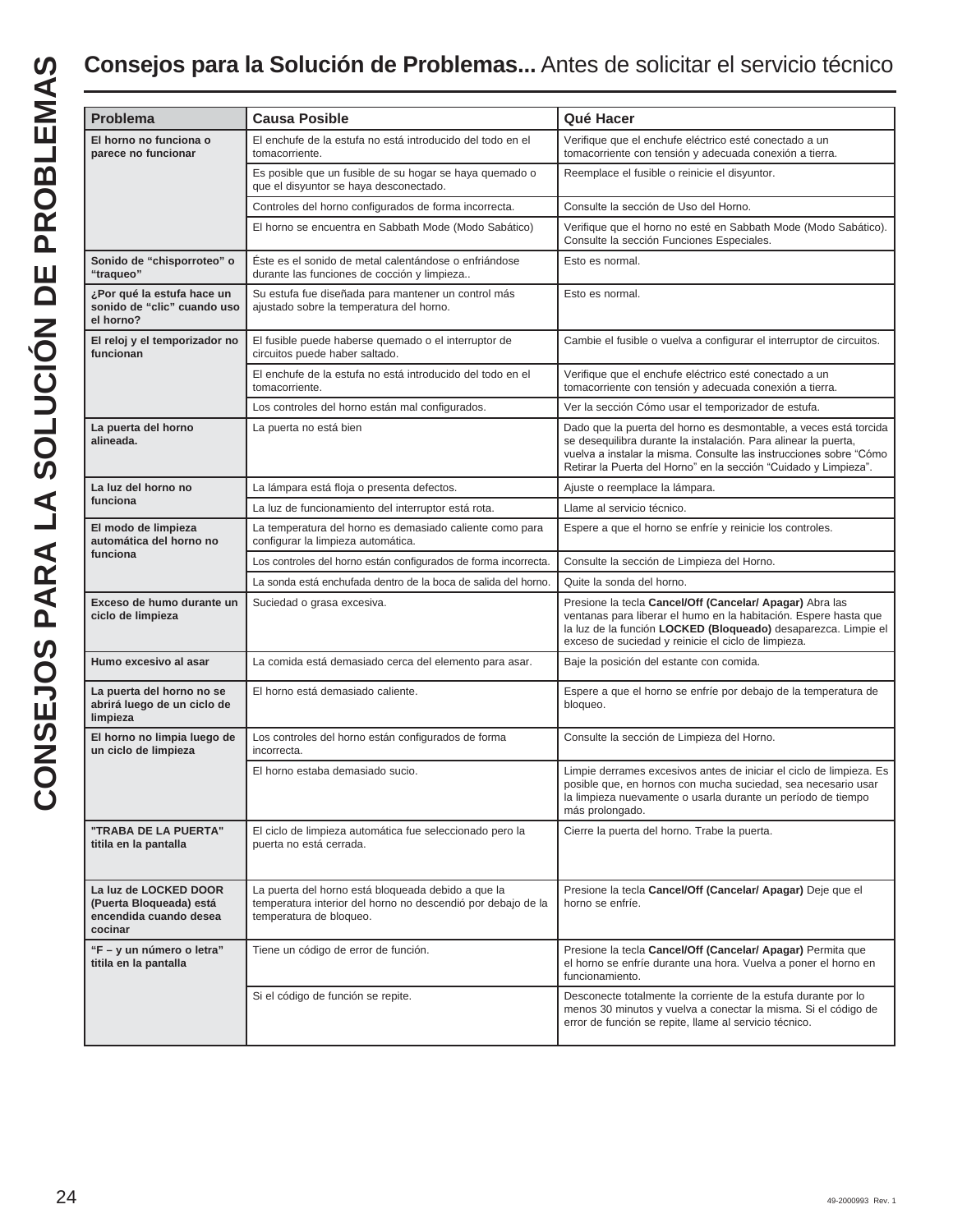### **Consejos para la Solución de Problemas...** Antes de solicitar el servicio técnico

| <b>Problema</b>                                                                                                   | <b>Causa Posible</b>                                                                                                                                                                                                                    | Qué Hacer                                                                                                                                                                                                                                                                                                                                                               |
|-------------------------------------------------------------------------------------------------------------------|-----------------------------------------------------------------------------------------------------------------------------------------------------------------------------------------------------------------------------------------|-------------------------------------------------------------------------------------------------------------------------------------------------------------------------------------------------------------------------------------------------------------------------------------------------------------------------------------------------------------------------|
| La pantalla queda en<br>blanco                                                                                    | Es posible que un fusible de su hogar se haya quemado o que<br>el disyuntor se haya desconectado.                                                                                                                                       | Reemplace el fusible o reinicie el disyuntor.                                                                                                                                                                                                                                                                                                                           |
|                                                                                                                   | El reloj está apagado.                                                                                                                                                                                                                  | Consulte la sección Funciones Especiales.                                                                                                                                                                                                                                                                                                                               |
|                                                                                                                   | El horno se encuentra en Sabbath Mode (Modo Sabático)                                                                                                                                                                                   | Verifique que el horno no esté en Sabbath Mode (Modo Sabático).<br>Consulte la sección Funciones Especiales.                                                                                                                                                                                                                                                            |
| Corte de corriente, el reloj<br>titila                                                                            | Corte o exceso de corriente                                                                                                                                                                                                             | Reinicie el reloj. Si el horno estuvo en uso, deberá reiniciar el<br>mismo presionando la tecla Cancel/ Off (Cancelar/ Apagar)<br>configurando el reloj y reiniciando cualquier función de cocción.                                                                                                                                                                     |
| Olor a "quemado"<br>o "aceite" desde la<br>ventilación                                                            | Esto es normal en un horno nuevo y desaparecerá con el<br>tiempo.                                                                                                                                                                       | Para acelerar el proceso, configure un ciclo de limpieza<br>automática por un mínimo de 3 horas. Consulte la sección de<br>Limpieza del Horno.                                                                                                                                                                                                                          |
| Olor fuerte                                                                                                       | Un olor en la aislación alrededor del interior del horno es<br>normal desde las primeras veces en que el horno es usado.                                                                                                                | Esto es temporario y desaparecerá luego de varios usos o de un<br>ciclo de limpieza automática.                                                                                                                                                                                                                                                                         |
| Se oye un ventilador                                                                                              | Un ventilador de convección puede encenderse y apagarse<br>automáticamente.                                                                                                                                                             | Esto es normal. Para potenciar al máximo una cocción pareja, el<br>ventilador está diseñado para girar en ambas direcciones, con una<br>pausa entre ellas. El ventilador de convección funciona durante<br>el precalentamiento del ciclo de horneado. El ventilador se<br>apagará después de que el horno haya alcanzado la temperatura<br>configurada. Esto es normal. |
|                                                                                                                   | Un ventilador de refrigeración puede encenderse y apagarse<br>automáticamente.                                                                                                                                                          | Esto es normal. Se encenderá y apagará un ventilador de<br>refrigeración para enfriar las piezas internas. Puede funcionar aún<br>después de que el horno se haya apagado.                                                                                                                                                                                              |
| La puerta de vidrio del<br>horno parece estar<br>"teñida" o tener un color<br>"arcoíris". ¿Es esto un<br>defecto? | No. El vidrio del horno interno está cubierto con una barrera<br>de calor que refleja este último nuevamente hacia el horno, a<br>fin de evitar la pérdida de calor y de mantener fría la puerta<br>externa mientras se hornea.         | Esto es normal. Bajo ciertas luces y ángulos, es posible que<br>visualice esta tinta o arcoíris.                                                                                                                                                                                                                                                                        |
| A veces el horno tarda<br>más en precalentarse a la<br>misma temperatura                                          | Utensilio o comida en el horno                                                                                                                                                                                                          | El utensilio o la comida en el horno hará que éste tarde más en<br>precalentarse. Retire estos artículos para reducir el tiempo de<br>precalentamiento.                                                                                                                                                                                                                 |
|                                                                                                                   | Número de estantes en el horno                                                                                                                                                                                                          | Agregar más estantes al horno hará que éste tarde más en<br>precalentarse. Retire algunos estantes.                                                                                                                                                                                                                                                                     |
|                                                                                                                   | Diferentes modos de cocción                                                                                                                                                                                                             | Los diferentes modos de cocción utilizan diferentes métodos de<br>precalentamiento para calentar el horno en un modo de cocción<br>específico. Algunos modos tardarán más que otros (tales como:<br>horneado por convección múltiple).                                                                                                                                  |
| La pantalla destella                                                                                              | Corte de energía.                                                                                                                                                                                                                       | Reconfigure el reloj.                                                                                                                                                                                                                                                                                                                                                   |
| No se puede configurar<br>el tiempo de cocción o el<br>tiempo de retraso                                          | Olvidó ingresar un temperatura de horneado o un horario de<br>limpieza.                                                                                                                                                                 | Consulte la sección de Cooking Options (Opciones de Cocción).                                                                                                                                                                                                                                                                                                           |
| Resulta difícil deslizar las<br>bandejas del horno                                                                | Las parrillas de color plateado brillante se limpiaron en un ciclo<br>de auto limpieza.                                                                                                                                                 | Aplique una pequeña cantidad de aceite vegetal en una toalla de<br>papel y frote los bordes de las bandejas del horno. No rocíe con<br>Pam® u otro lubricante en spray.                                                                                                                                                                                                 |
| El cajón no se desliza bien<br>o hay que tirar de él                                                              | El cajón no está bien alineado.                                                                                                                                                                                                         | Extienda el cajón por completo y presiónelo hasta el fondo. Ver la<br>sección Cuidado y limpieza de la estufa.                                                                                                                                                                                                                                                          |
|                                                                                                                   | El cajón está muy cargado o la carga no está equilibrada.                                                                                                                                                                               | Reduzca el peso. Redistribuya el contenido del cajón.                                                                                                                                                                                                                                                                                                                   |
| Emisión de vapor desde la<br>ventilación                                                                          | Cuando se utilizan los hornos, es normal ver una emisión de<br>vapor de la ventilación del horno. A medida que el número de<br>bandejas o la cantidad de alimentos a cocinar se incrementa,<br>la cantidad de vapor visible se elevará. | Esto es normal.                                                                                                                                                                                                                                                                                                                                                         |
| Quedan restos de agua en<br>la puerta del horno luego<br>del ciclo Steam Cycle<br>(Limpieza al Vapor).            | Esto es normal.                                                                                                                                                                                                                         | Retire el agua restante con una esponja o tela seca.                                                                                                                                                                                                                                                                                                                    |
| El horno no realiza la<br>limpieza al vapor.                                                                      | En la pantalla titila la palabra HOT (Caliente).                                                                                                                                                                                        | Espere a que la estufa se enfríe a temperatura ambiente y reinicie<br>los controles.                                                                                                                                                                                                                                                                                    |
|                                                                                                                   | Controles del horno configurados de forma incorrecta.                                                                                                                                                                                   | Consulte la sección Uso de Limpieza al Vapor.                                                                                                                                                                                                                                                                                                                           |
|                                                                                                                   | La puerta del horno no está cerrada ni en la posición<br>bloqueada.                                                                                                                                                                     | Asegúrese de cerrar la puerta. Para los modelos con traba,<br>asegúrese de mover la manija de la traba de la puerta totalmente<br>hacia la derecha.                                                                                                                                                                                                                     |
| La pantalla da<br>indicaciones sobre la<br>Temperatura de la Sonda                                                | Esto le está recordando que debe ingresar una temperatura de<br>sonda luego de enchufar la misma.                                                                                                                                       | Ingrese una temperatura de sonda.                                                                                                                                                                                                                                                                                                                                       |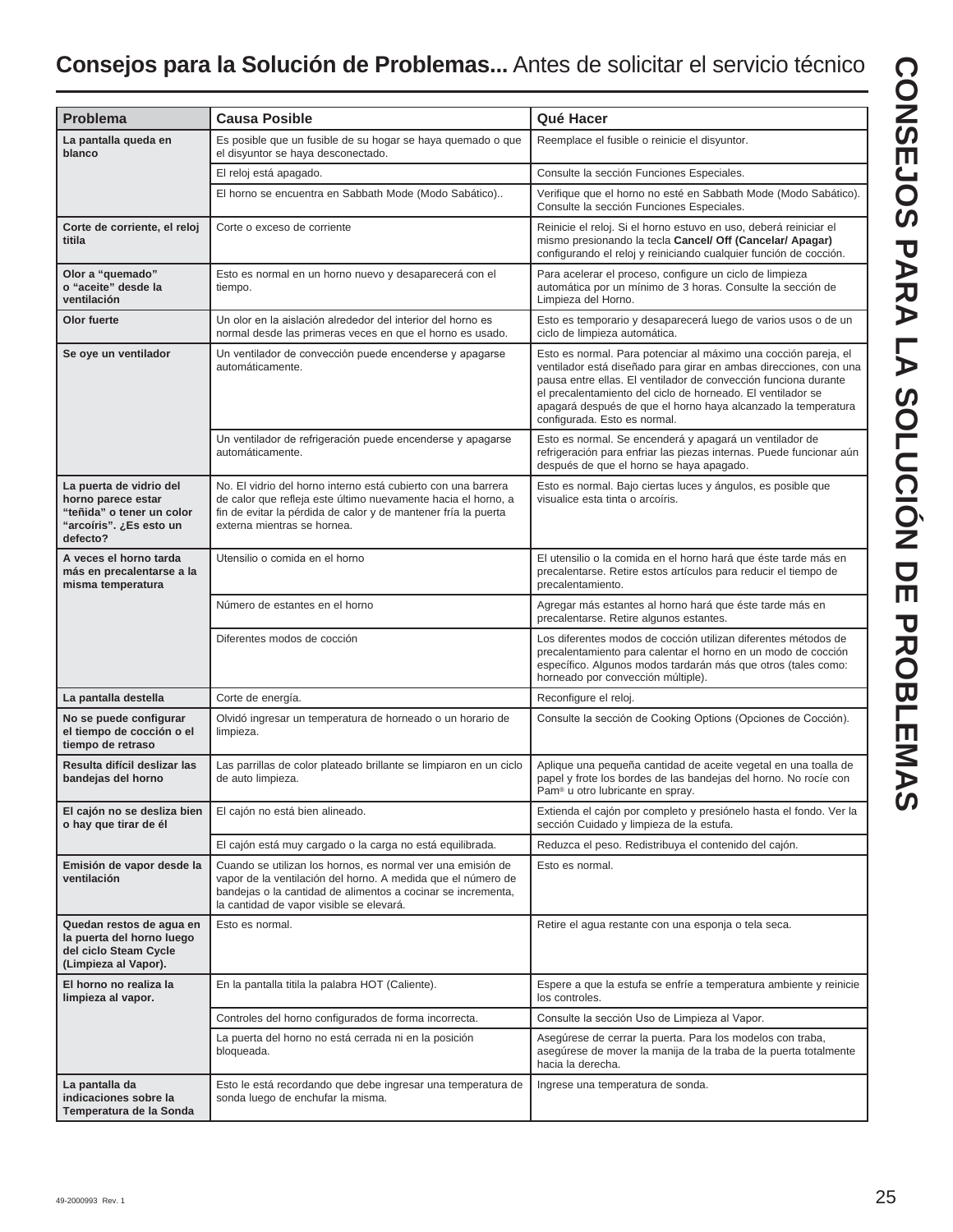# **Garantía Limitada de la Estufa Eléctrica de GE Appliances**

### **GEAppliances.com**

Todo el servicio de garantía es provisto por nuestros Centros de Servicio de Fabricación, o un técnico autorizado de Customer Care®. Para programar una visita del servicio técnico a través de Internet, visítenos en **GEAppliances.com/service**, o llame al 800. GE.CARES (800.432.2737). Cuando llame para solicitar el servicio, tenga los números de serie y modelo disponibles.

Para realizar el servicio técnico de su electrodoméstico, se podrá requerir el uso de datos del puerto de abordaje para su diagnóstico. Esto da al técnico del servicio de fábrica de GE Appliances la habilidad de diagnosticar de forma rápida cualquier problema con su electrodoméstico, y de ayudar a GE Appliances a mejorar sus productos al brindarle a GE Appliances la información sobre su electrodoméstico. Si no desea que los datos de su electrodoméstico sean enviados a GE Appliances, solicitamos que le indique a su técnico no entregar los datos a GE Appliances en el momento del servicio.

| Por el Período de<br>GE Appliances reemplazará                                                                                                      |
|-----------------------------------------------------------------------------------------------------------------------------------------------------|
| Un Año<br>Desde la fecha de la esta garantía limitada de un año, GE Appliances también proveerá, sin costo, todo el trabajo y el<br>compra original |

### **Qué no cubrirá GE Appliances:**

- Viajes del técnico del servicio a su hogar para enseñarle sobre cómo usar el producto.
- Instalación, entrega o mantenimiento inadecuados.
- Fallas del producto en caso de abuso, mal uso, modificación o uso para propósitos diferentes al original o uso comercial.
- Daños a la estufa de vidrio provocados por el uso de limpiadores distintos de las cremas y paños recomendados.
- Daños a la estufa de vidrio provocados por derrames endurecidos de materiales azucarados o plástico derretido que no se limpiaron de acuerdo con las instrucciones del Manual del Propietario.
- Reemplazo de fusibles de la casa o reinicio de disyuntores.
- Daños ocasionados sobre el producto por accidente, incendio, inundaciones o catástrofes naturales.
- Daños sobre el acabado, tales como óxido sobre la superficie, deslustres o manchas pequeñas no informadas dentro de las 48 horas luego de la entrega.
- Daños incidentales o consecuentes causados por posibles defectos sobre este producto.
- Daño causado después de la entrega.
- **Producto no accesible para brindar el servicio requerido.**
- Solicite el servicio técnico para reparar o reemplazar las lámparas, excepto las lámparas LED.
- A partir de enero 1, 2022, daños estéticos sobre la placa de cocción de vidrio tales como, pero sin limitarse a, astillas, rayones, o residuos horneados que no se hayan reportado dentro de los 90 días desde el momento de la instalación.
- A partir de enero 1, 2022, daños sobre la placa de cocción de vidrio debido a impactos o uso inadecuado. Vea el ejemplo.



### **EXCLUSIÓN DE GARANTÍAS IMPLÍCITAS**

Su única y exclusiva alternativa es la reparación del producto, como se indica en la Garantía Limitada. Las garantías implícitas, incluyendo garantías implícitas de comerciabilidad o conveniencia sobre un propósito particular, se limitan a un año o al período más corto permitido por la ley.

Esta garantía limitada se extiende al comprador original y a cualquier propietario posterior de los productos comprados para uso doméstico dentro de EE. UU. Si el producto está en un área donde no se encuentra disponible un Proveedor Autorizado del Servicio Técnico de GE Appliances, usted será responsable por el costo de un viaje o se podrá requerir que traiga el producto a una ubicación del Servicio Técnico de GE Appliances autorizado para recibir el servicio. En Alaska, la garantía limitada excluye el costo de envío o visitas de servicio a su domicilio. Algunos estados no permiten la exclusión o limitación de daños fortuitos o consecuentes. Esta garantía limitada le otorga derechos legales específicos, y usted también podría tener otros derechos que varían de estado a estado. Para conocer cuáles son sus derechos legales, consulte a la oficina de asuntos del consumidor local o estatal o al Fiscal de su estado.

### **Garante: GE Appliances,** *a* **Haier** *company*

Louisville, KY 40225

**Garantías Extendidas:** Adquiera una garantía extendida de GE Appliances y conozca los descuentos especiales que están disponibles mientras su garantía aún está vigente. Puede acceder a la misma a través de Internet en cualquier momento en

### **GEAppliances.com/extended-warranty**

o llamando al 800.626.2224 durante el horario comercial. Los Servicios para los GE Appliances aún estarán disponibles cuando su garantía caduque.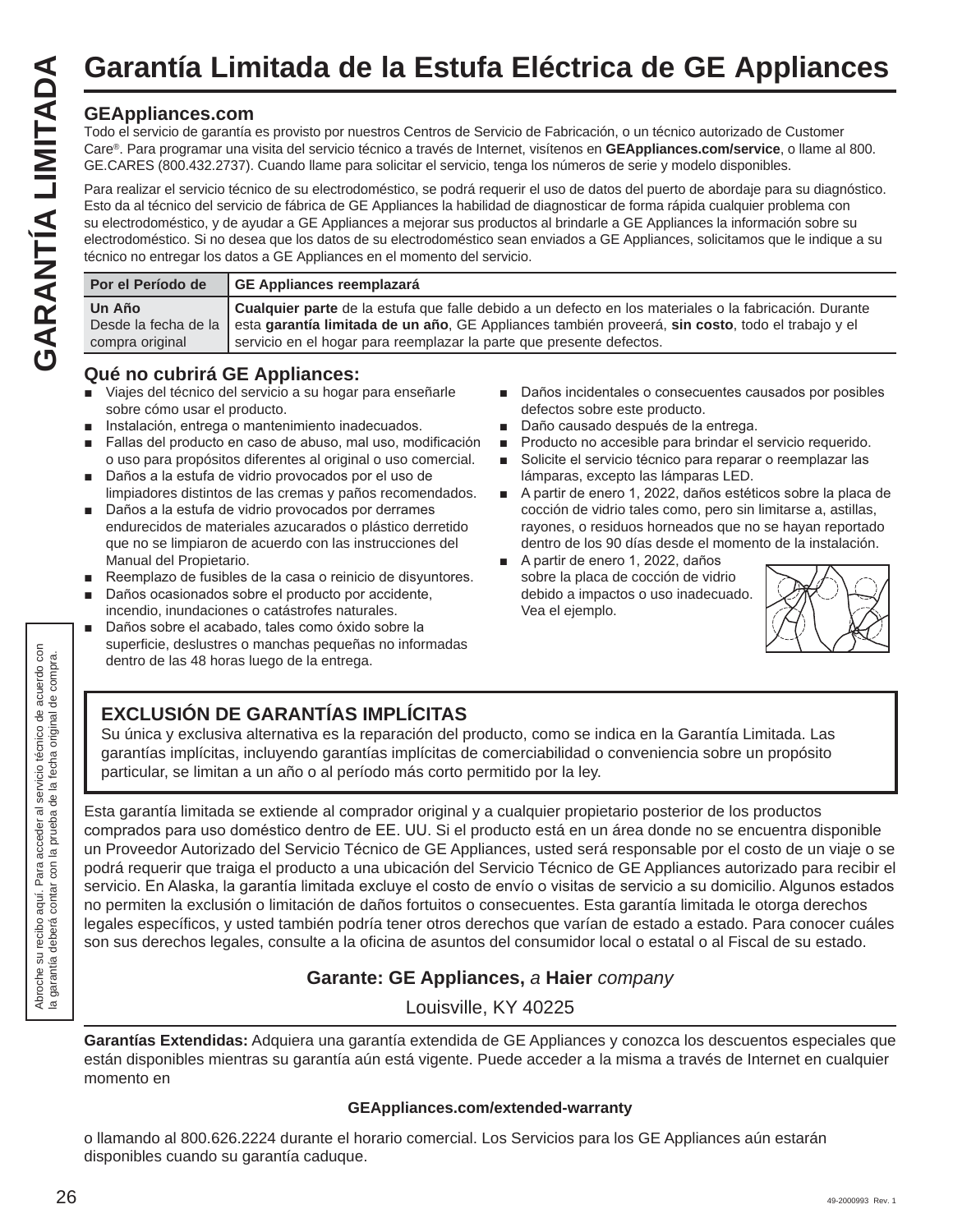### **¿Busca Algo Más?**

### **Accesorios**

| Olla para Asar Pequeña (8 $\frac{3}{4}$ " x 1 $\frac{1}{4}$ " x 13 $\frac{1}{2}$ ")         |  |
|---------------------------------------------------------------------------------------------|--|
| Olla para Asar Grande* (12 $\frac{3}{4}$ " x 1 $\frac{1}{4}$ " x 16 $\frac{1}{2}$ ")        |  |
| Olla para Asar Extra Grande** (17 $\frac{3}{4}$ " x 1 $\frac{1}{4}$ " x 19 $\frac{1}{2}$ ") |  |

### **Piezas**

| <b>Accesorios</b>                                                                                                                                      |
|--------------------------------------------------------------------------------------------------------------------------------------------------------|
| Busca Algo Más?                                                                                                                                        |
| ¡GE Appliances ofrece una variedad de accesorios para<br>mejorar sus experiencias de cocción y mantenimiento!                                          |
| Para acceder a números telefónicos e información de sitios<br>Web, consulte la página de Soporte para el Consumidor.                                   |
| Estos y otros productos están disponibles:                                                                                                             |
| <b>Accesorios</b>                                                                                                                                      |
| Olla para Asar Pequeña (8 $\frac{3}{4}$ " x 1 $\frac{1}{4}$ " x 13 $\frac{1}{2}$ "))                                                                   |
| Olla para Asar Grande* (12 3/4 " x 1 1/4" x 16 1/2 ")                                                                                                  |
| Olla para Asar Extra Grande** (17 3/4 " x 1 1/4" x 19 1/2 ")                                                                                           |
| <b>Piezas</b>                                                                                                                                          |
| Estantes del horno                                                                                                                                     |
| Elementos del horno                                                                                                                                    |
| Lámparas de luz                                                                                                                                        |
| Sonda                                                                                                                                                  |
| Suministros de Limpieza                                                                                                                                |
| Limpiadores de Acero Inoxidable CitriShine™                                                                                                            |
| Limpiador para Electrodomésticos de Acero Inoxidable                                                                                                   |
| Almohadillas de Limpieza no Abrasivas para Superficies de Cocción de Cerámica                                                                          |
| Limpiador para Superficies de Cocción de Cerámica                                                                                                      |
| Espátula para Superficies de Cocción de Cerámica                                                                                                       |
| Kit (el kit incluye crema y espátula para placa de cocción)                                                                                            |
| *La olla para asar grande no entra en estufas de 20"/24".<br>**La olla XL no entra en hornos de pared de 24", empotrables de 27" o estufas de 20"/24". |
| NOTAS: Vaya al sitio web de GE Appliances para ver los limpiadores recomendados.                                                                       |
|                                                                                                                                                        |
|                                                                                                                                                        |
|                                                                                                                                                        |
|                                                                                                                                                        |
|                                                                                                                                                        |
|                                                                                                                                                        |
|                                                                                                                                                        |
|                                                                                                                                                        |
|                                                                                                                                                        |
|                                                                                                                                                        |
|                                                                                                                                                        |
|                                                                                                                                                        |
|                                                                                                                                                        |
|                                                                                                                                                        |
|                                                                                                                                                        |
|                                                                                                                                                        |
|                                                                                                                                                        |
|                                                                                                                                                        |
|                                                                                                                                                        |
| 49-2000993 Rev. 1                                                                                                                                      |

### **Suministros de Limpieza**